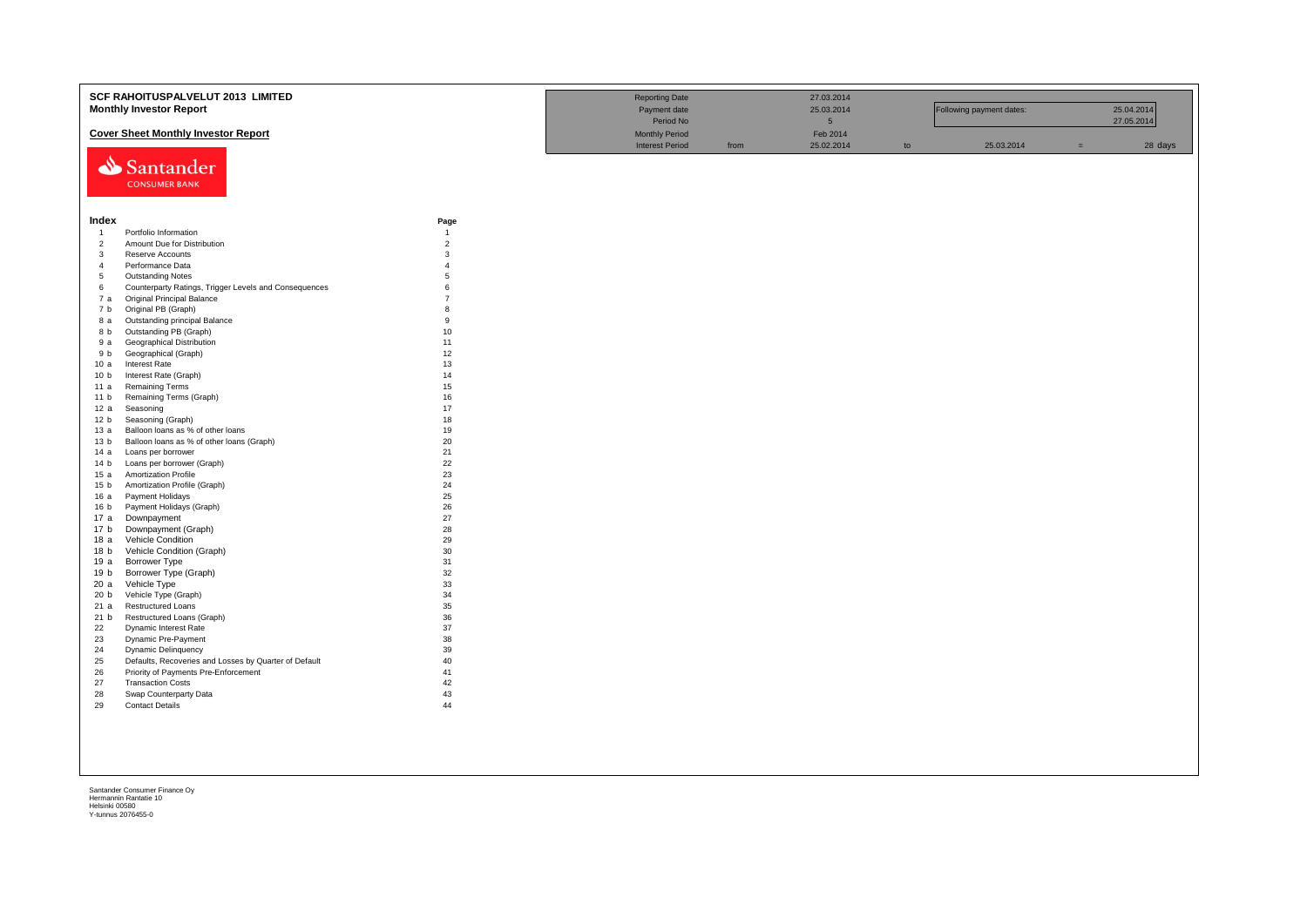| <b>SCF RAHOITUSPALVELUT 2013 LIMITED</b><br><b>Monthly Investor Report</b><br>1. Portfolio Information<br>Santander<br><b>CONSUMER BANK</b>          |                                                                                   | <b>Reporting Date</b><br>Payment date<br>Period No<br><b>Monthly Period</b><br><b>Interest Period</b><br>from | 27.03.2014<br>25.03.2014<br>5 <sup>5</sup><br>Feb 2014<br>25.02.2014 | to $25.03.2014 =$ | 28 days |
|------------------------------------------------------------------------------------------------------------------------------------------------------|-----------------------------------------------------------------------------------|---------------------------------------------------------------------------------------------------------------|----------------------------------------------------------------------|-------------------|---------|
| <b>Outstanding receivables</b>                                                                                                                       | <b>Current Period</b><br><b>Aggregated Outstanding</b><br><b>Principal Amount</b> | <b>Previous Period</b><br><b>Aggregated Outstanding</b><br><b>Principal Amount</b>                            |                                                                      |                   |         |
| <b>Opening balance</b>                                                                                                                               | 418 143 704,76 EUR                                                                | 439 817 265,31 EUR                                                                                            |                                                                      |                   |         |
| Scheduled Loan Principal Repayments<br>Prepayments<br>Deemed Collections - Other<br><b>Total Principal Payments Received</b>                         | 9 351 450,13 EUR<br>9 647 458,60 EUR<br>- EUR<br>18 998 908,73 EUR                | 10 734 554,56 EUR<br>10 880 469,55 EUR<br>- EUR<br>21 615 024,11 EUR                                          |                                                                      |                   |         |
| New Defaulted Auto Loans in Period<br><b>Closing Balance</b>                                                                                         | 241 922,71 EUR<br>398 902 873,32 EUR                                              | 58 536,44 EUR<br>418 143 704,76 EUR                                                                           |                                                                      |                   |         |
| <b>Total revenue collections</b><br>Revenue and fees received on loan balances<br>Recoveries on loans in default<br>Total Revenue Received in Period | 1951 064,16 EUR<br>29 017,89 EUR<br>1980 082,05 EUR                               | 2 286 788,05 EUR<br>16 207,19 EUR<br>2 302 995,24 EUR                                                         |                                                                      |                   |         |
| # Loans<br>At beginning of period<br>Paid in Full<br>Repurchased (Deemed Collections)<br>New loans into default<br>At end of period                  | 36 152 Loans<br>1004 Loans<br>- Loans<br>23 Loans<br>35 125 Loans                 | 37 223 Loans<br>1 065 Loans<br>- Loans<br>6 Loans<br>36 152 Loans                                             |                                                                      |                   |         |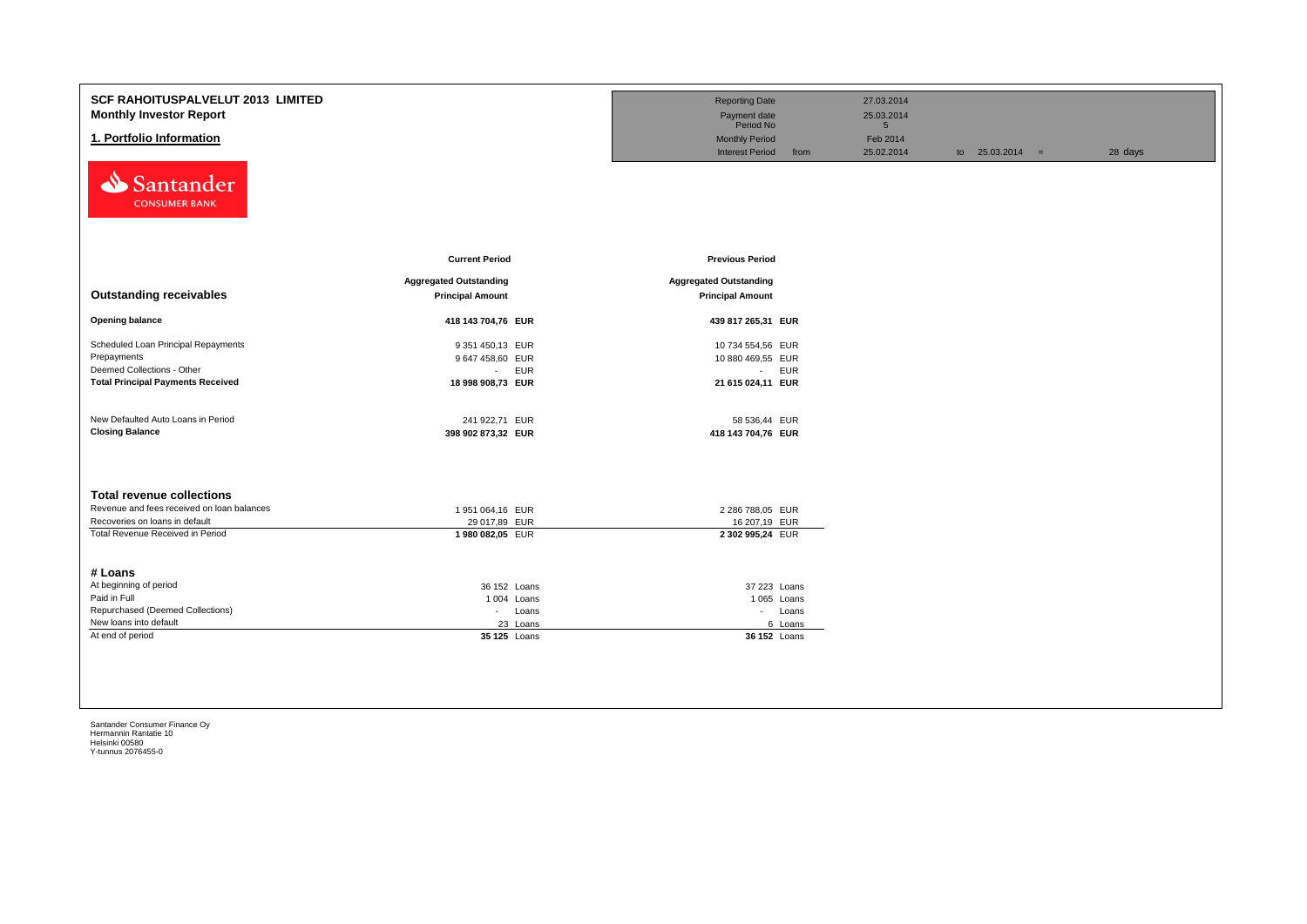| <b>SCF RAHOITUSPALVELUT 2013 LIMITED</b><br><b>Monthly Investor Report</b><br>2. Amount Due for Distribution  |                         | <b>Reporting Date</b><br>Payment date<br>Period No<br><b>Monthly Period</b><br>Interest Period from | 27.03.2014<br>25.03.2014<br>5 <sup>5</sup><br>Feb 2014<br>25.02.2014 | to             | 25.03.2014             | $=$ | 28 days |
|---------------------------------------------------------------------------------------------------------------|-------------------------|-----------------------------------------------------------------------------------------------------|----------------------------------------------------------------------|----------------|------------------------|-----|---------|
| Santander<br><b>CONSUMER BANK</b>                                                                             |                         |                                                                                                     |                                                                      |                |                        |     |         |
| <b>Purchaser Available Distribution Amount</b>                                                                | <b>Current Period</b>   |                                                                                                     |                                                                      |                | <b>Previous Period</b> |     |         |
| a. Collections (Principal, interest, and fee etc)                                                             | 20 978 991 EUR          |                                                                                                     |                                                                      | 23 918 019 EUR |                        |     |         |
| b. Stamp Duty, Taxes, Liabilities etc. Paid by the Seller to the Purchaser                                    | 0 EUR                   |                                                                                                     |                                                                      |                | 0 EUR                  |     |         |
| c. Default, Interest, Indemnities etc Paid by the Seller to the Purchaser                                     | 0 EUR                   |                                                                                                     |                                                                      |                | 0 EUR                  |     |         |
| d. Other amounts Paid by the Seller to the Purchaser                                                          | 0 EUR                   |                                                                                                     |                                                                      |                | 0 EUR                  |     |         |
| e. Interest Earned by the Purchaser                                                                           | 0 EUR                   |                                                                                                     |                                                                      |                | 0 EUR                  |     |         |
| f. Other amounts received by the purchaser<br><b>Total Amount for Purchaser Available Distribution Amount</b> | 0 EUR<br>20 978 991 EUR |                                                                                                     |                                                                      | 23 918 019 EUR | 0 EUR                  |     |         |
| <b>Issuer Available Distribution Amount</b>                                                                   |                         |                                                                                                     |                                                                      |                |                        |     |         |
| a. Amounts due to Issuer from Purchaser under the Loan Agreement                                              | 20 777 115 EUR          |                                                                                                     |                                                                      | 23 683 767 EUR |                        |     |         |
| b. Reserve Fund                                                                                               | 12 833 875 EUR          |                                                                                                     |                                                                      | 12 833 875 EUR |                        |     |         |
| c. Interest Earned by the Issuer                                                                              | 671 EUR                 |                                                                                                     |                                                                      |                | 666 EUR                |     |         |
| d. Other amounts received by the issuer                                                                       | 0 EUR                   |                                                                                                     |                                                                      |                | 0 EUR                  |     |         |
| <b>Total Amount for Issuer Available Distribution Amount</b>                                                  | 33 611 660 EUR          |                                                                                                     |                                                                      | 36 518 308 EUR |                        |     |         |
|                                                                                                               |                         |                                                                                                     |                                                                      |                |                        |     |         |
|                                                                                                               |                         |                                                                                                     |                                                                      |                |                        |     |         |
|                                                                                                               |                         |                                                                                                     |                                                                      |                |                        |     |         |
|                                                                                                               |                         |                                                                                                     |                                                                      |                |                        |     |         |
|                                                                                                               |                         |                                                                                                     |                                                                      |                |                        |     |         |
|                                                                                                               |                         |                                                                                                     |                                                                      |                |                        |     |         |
|                                                                                                               |                         |                                                                                                     |                                                                      |                |                        |     |         |
|                                                                                                               |                         |                                                                                                     |                                                                      |                |                        |     |         |
|                                                                                                               |                         |                                                                                                     |                                                                      |                |                        |     |         |
|                                                                                                               |                         |                                                                                                     |                                                                      |                |                        |     |         |
|                                                                                                               |                         |                                                                                                     |                                                                      |                |                        |     |         |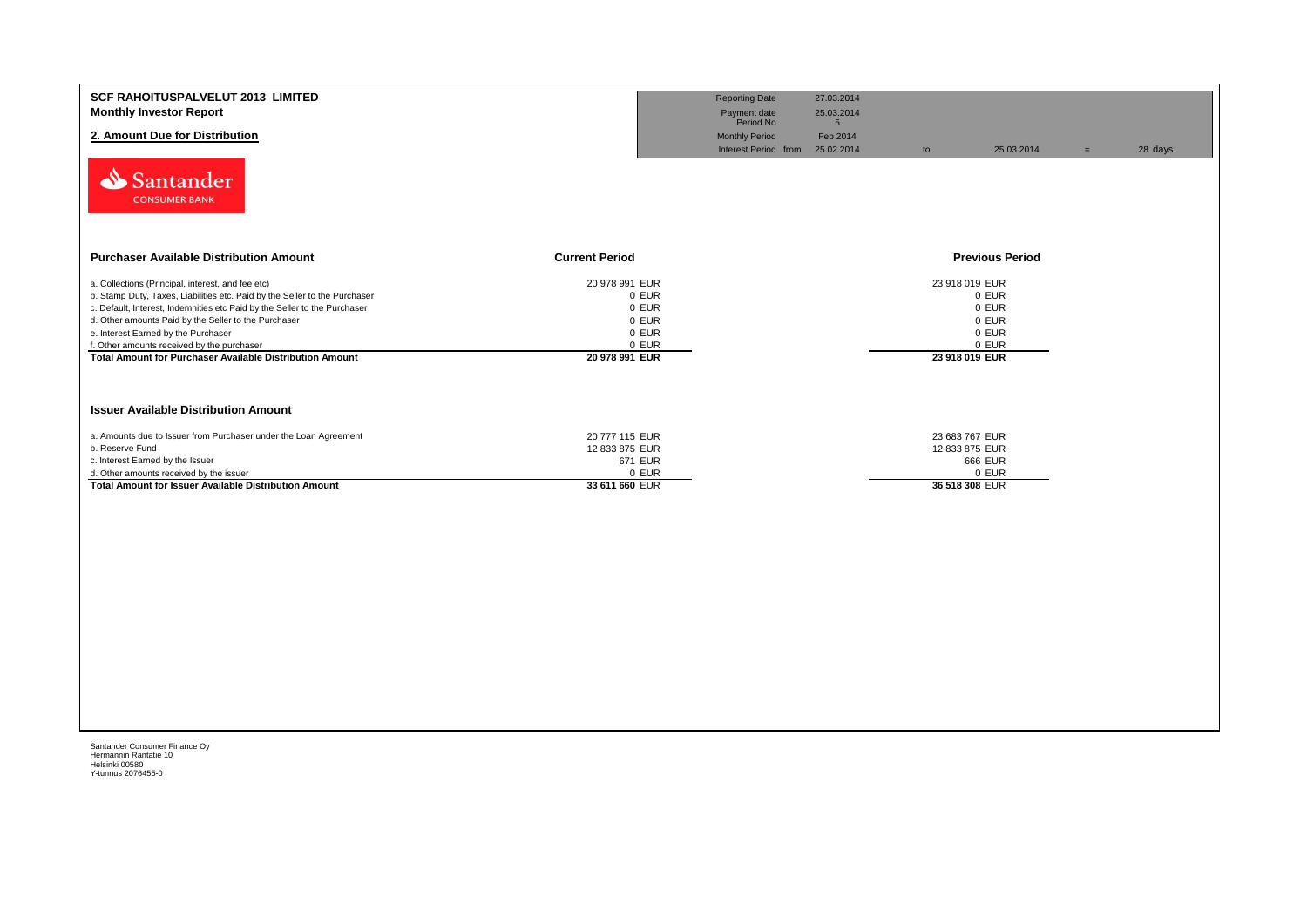| <b>SCF RAHOITUSPALVELUT 2013 LIMITED</b><br><b>Monthly Investor Report</b>                                                                                                                                                                                                                                                                                    |      | <b>Reporting Date</b><br>Payment date<br>Period No |            | 27.03.2014<br>25.03.2014<br>$5\overline{)}$ |    |            |     |         |
|---------------------------------------------------------------------------------------------------------------------------------------------------------------------------------------------------------------------------------------------------------------------------------------------------------------------------------------------------------------|------|----------------------------------------------------|------------|---------------------------------------------|----|------------|-----|---------|
| 3. Reserve Accounts                                                                                                                                                                                                                                                                                                                                           |      | <b>Monthly Period</b>                              |            | Feb 2014                                    |    |            |     |         |
|                                                                                                                                                                                                                                                                                                                                                               |      | <b>Interest Period</b>                             | from       | 25.02.2014                                  | to | 25.03.2014 | $=$ | 28 days |
| Santander<br><b>CONSUMER BANK</b>                                                                                                                                                                                                                                                                                                                             |      |                                                    |            |                                             |    |            |     |         |
| <b>Note Balance</b>                                                                                                                                                                                                                                                                                                                                           |      |                                                    |            |                                             |    |            |     |         |
| Beginning of Period                                                                                                                                                                                                                                                                                                                                           |      | 418 143 704,76 EUR                                 |            |                                             |    |            |     |         |
| End of Period                                                                                                                                                                                                                                                                                                                                                 |      | 398 902 873,32 EUR                                 |            |                                             |    |            |     |         |
| <b>Reserve Fund</b>                                                                                                                                                                                                                                                                                                                                           | in % |                                                    |            |                                             |    |            |     |         |
| Beginning of Period                                                                                                                                                                                                                                                                                                                                           | 1,8% | 7 700 325,00 EUR                                   |            |                                             |    |            |     |         |
| Cash Outflow                                                                                                                                                                                                                                                                                                                                                  |      | 7 700 325,00 EUR                                   |            |                                             |    |            |     |         |
| Cash Inflow                                                                                                                                                                                                                                                                                                                                                   |      | 7 700 325,00 EUR                                   |            |                                             |    |            |     |         |
| <b>End of Period</b>                                                                                                                                                                                                                                                                                                                                          | 1,8% | 7 700 325,00 EUR                                   |            |                                             |    |            |     |         |
| <b>Required Reserve Amount</b>                                                                                                                                                                                                                                                                                                                                | 1,8% | 7 700 325,00 EUR                                   |            |                                             |    |            |     |         |
| <b>Liquidity Balance</b>                                                                                                                                                                                                                                                                                                                                      |      |                                                    |            |                                             |    |            |     |         |
| Beginning of Period                                                                                                                                                                                                                                                                                                                                           | 1,2% | 5 133 550,00 EUR                                   |            |                                             |    |            |     |         |
| Cash Outflow                                                                                                                                                                                                                                                                                                                                                  |      | 5 133 550,00 EUR                                   |            |                                             |    |            |     |         |
| Cash Inflow                                                                                                                                                                                                                                                                                                                                                   |      | 5 133 550,00 EUR                                   |            |                                             |    |            |     |         |
| End of Period                                                                                                                                                                                                                                                                                                                                                 | 1,2% | 5 133 550,00 EUR                                   |            |                                             |    |            |     |         |
| <b>Required Reserve Amount</b>                                                                                                                                                                                                                                                                                                                                | 1,2% | 5 133 550,00 EUR                                   |            |                                             |    |            |     |         |
| <b>Servicer Advance Reserve Fund</b>                                                                                                                                                                                                                                                                                                                          |      |                                                    |            |                                             |    |            |     |         |
| Beginning of Period                                                                                                                                                                                                                                                                                                                                           |      | 100 000,00 EUR                                     |            |                                             |    |            |     |         |
| <b>Cash Outflow</b>                                                                                                                                                                                                                                                                                                                                           |      | $\blacksquare$                                     | <b>EUR</b> |                                             |    |            |     |         |
| Cash Inflow                                                                                                                                                                                                                                                                                                                                                   |      | $\blacksquare$                                     | <b>EUR</b> |                                             |    |            |     |         |
| End of Period                                                                                                                                                                                                                                                                                                                                                 |      | 100 000,00 EUR                                     |            |                                             |    |            |     |         |
| <b>Required Reserve Amount</b>                                                                                                                                                                                                                                                                                                                                |      | 100 000,00 EUR                                     |            |                                             |    |            |     |         |
| <b>Set-off from Deposits</b><br>No borrowers whose loans were sold to SCF Rahoituspalvelut 2013 held deposits with Santander Consumer Bank AS. The risk of set-off from deposits is therefore zero.<br>We hereby confirm that the Seller confirms its ongoing retention of a net economic interest of at least 5% in accordance with Article 122a of the CRD. |      |                                                    |            |                                             |    |            |     |         |
|                                                                                                                                                                                                                                                                                                                                                               |      |                                                    |            |                                             |    |            |     |         |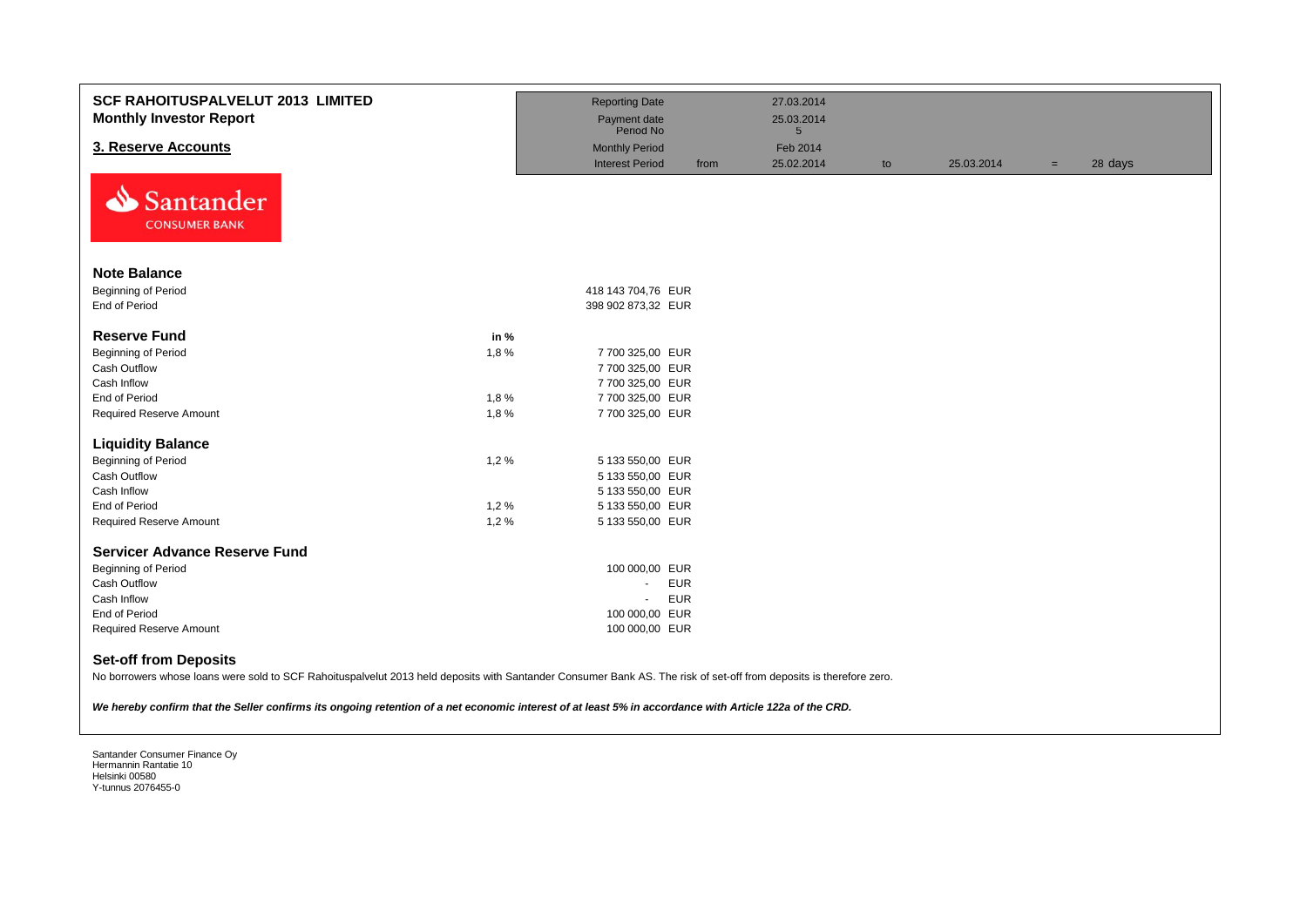| <b>SCF RAHOITUSPALVELUT 2013 LIMITED</b><br><b>Monthly Investor Report</b><br>4. Performance Data<br>⇘<br>Santander<br><b>CONSUMER BANK</b> |                                                    |                    |          | <b>Reporting Date</b><br>Payment date<br>Period No<br><b>Monthly Period</b><br><b>Interest Period</b> | from | 27.03.2014<br>25.03.2014<br>5 <sup>5</sup><br>Feb 2014<br>25.02.2014 | to | 25.03.2014 | $=$ | 28 days |
|---------------------------------------------------------------------------------------------------------------------------------------------|----------------------------------------------------|--------------------|----------|-------------------------------------------------------------------------------------------------------|------|----------------------------------------------------------------------|----|------------|-----|---------|
| <b>Asset Balance</b>                                                                                                                        |                                                    |                    |          |                                                                                                       |      |                                                                      |    |            |     |         |
| Beginning of Period                                                                                                                         |                                                    | 418 143 704,76 EUR |          |                                                                                                       |      |                                                                      |    |            |     |         |
| End of Period                                                                                                                               |                                                    | 398 902 873,32 EUR |          |                                                                                                       |      |                                                                      |    |            |     |         |
| <b>Portfolio Performance:</b>                                                                                                               | <b>EUR</b>                                         | %                  | # Ioans  |                                                                                                       |      |                                                                      |    |            |     |         |
| <b>Performing Receivables:</b>                                                                                                              |                                                    |                    |          |                                                                                                       |      |                                                                      |    |            |     |         |
| Current                                                                                                                                     | 370 253 583,86                                     | 92,82 %            | 32 744   |                                                                                                       |      |                                                                      |    |            |     |         |
| 1-29 days past due                                                                                                                          | 23 496 505,66                                      | 5,89%              | 1938     |                                                                                                       |      |                                                                      |    |            |     |         |
|                                                                                                                                             |                                                    | 0,00%              |          |                                                                                                       |      |                                                                      |    |            |     |         |
| <b>Delinquent Receivables:</b>                                                                                                              | 3 305 482,20                                       | 0,83%              | 288      |                                                                                                       |      |                                                                      |    |            |     |         |
| 30-59 days past due                                                                                                                         | 1 090 146,99                                       | 0,27%              | 101      |                                                                                                       |      |                                                                      |    |            |     |         |
| 60-89 days past due<br>90-119 days past due                                                                                                 | 438 129,81                                         | 0,11%              | 28       |                                                                                                       |      |                                                                      |    |            |     |         |
| 120-149 days past due                                                                                                                       | 197 117,94                                         | 0,05%              | 17       |                                                                                                       |      |                                                                      |    |            |     |         |
| 150-179 days past due                                                                                                                       | 121 906,86                                         | 0,03%              | 9        |                                                                                                       |      |                                                                      |    |            |     |         |
| <b>Total Performing and Delinquent</b>                                                                                                      | 398 902 873                                        | 100,00%            | 35 125   |                                                                                                       |      |                                                                      |    |            |     |         |
| <b>Current Period Defaults</b><br><b>Cumulative Defaults</b><br><b>Current Period Recoveries</b><br><b>Cumulative Recoveries</b>            | 241 922,71<br>317 666,89<br>29 017,89<br>45 535,07 |                    | 23<br>33 |                                                                                                       |      |                                                                      |    |            |     |         |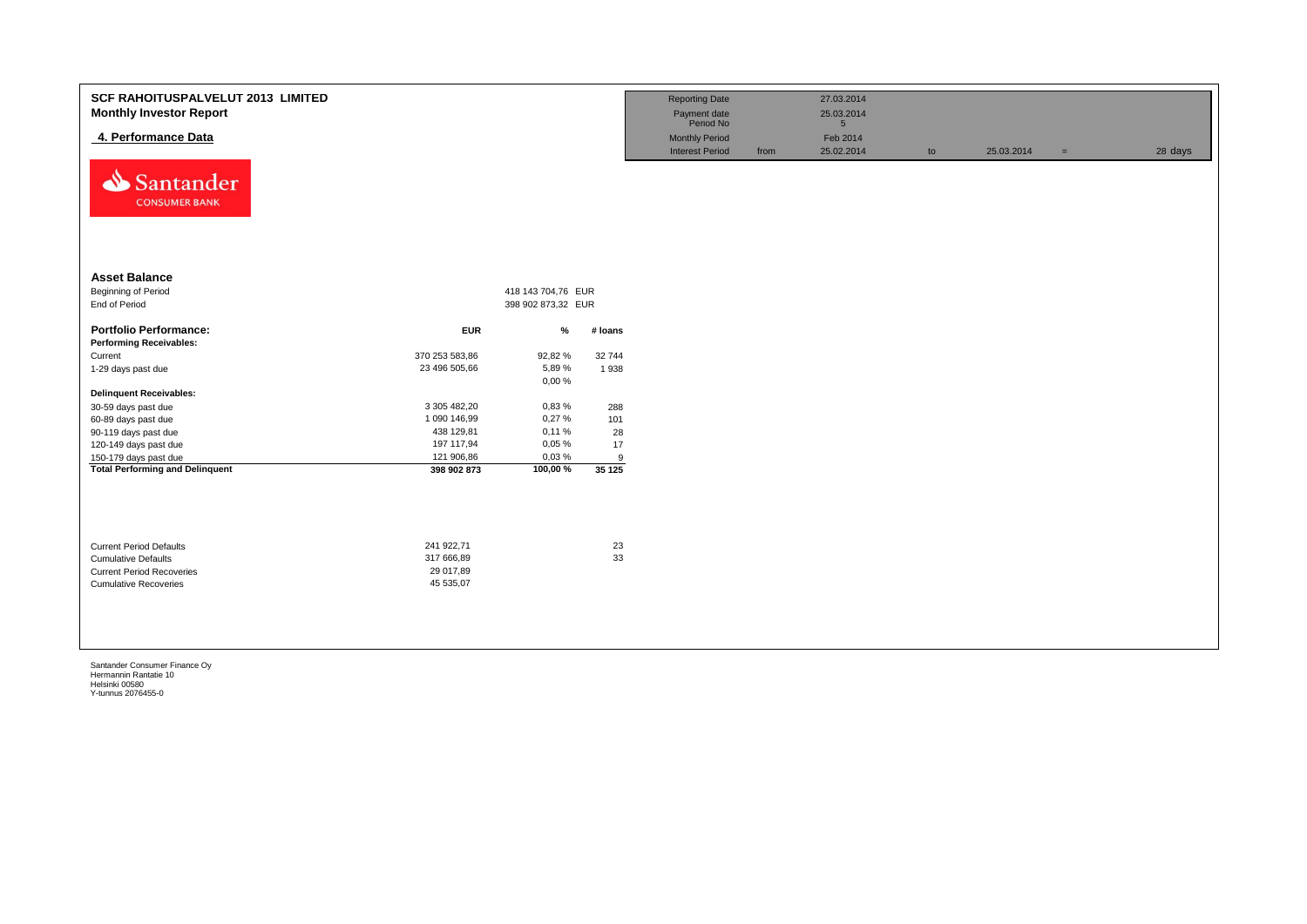## **SCF RAHOITUSPALVELUT 2013 LIMITED Reporting Date** 27.03.2014 **Monthly Investor Report**<br>
Monthly Investor Report<br>
Fayment date 25.03.2014<br>
Period No

**5. Outstanding Notes** Feb 2014<br> **Feb 2014**<br>
Interest Period from 25.02.2014



| 1. Note Balance                                       | <b>All Notes</b>   | <b>Class A</b>     | <b>Class B</b>    | <b>Class C</b>    | Class C                      |
|-------------------------------------------------------|--------------------|--------------------|-------------------|-------------------|------------------------------|
| <b>General Note Information</b>                       |                    |                    |                   |                   |                              |
| <b>ISIN Code</b>                                      |                    | XS0973934192       | XS0973934358      | N/A               | N/A                          |
| Currency                                              |                    | <b>EUR</b>         | <b>EUR</b>        | <b>EUR</b>        | <b>EUR</b>                   |
| Initial Tranching                                     | 100 %              | 85.5%              | 9.5%              | 5.0%              | 0.0%                         |
| <b>Legal Final Maturity Date</b>                      |                    | 31.08.2018         | 31.08.2018        | 31.08.2018        | 31.08.2018                   |
| Rating (Fitch/Moody's)                                |                    | AAA / AAA          | A/ A2             | Not rated         | Not rated                    |
| Initial Notes Aggregate Principal Outstanding Balance | 513 300 000,00 EUR | 439 000 000,00 EUR | 48 800 000,00 EUR | 25 500 000,00 EUR | 55 000,00 EUR                |
| Initial Nominal per Note                              |                    | 100 000,00<br>EUR  | 100 000,00<br>EUR | 100 000,00<br>EUR | 1 000,00<br><b>EUR</b>       |
| Initial Number of Notes per Class                     | 5133               | 4390               | 488               | 255               | 55                           |
| <b>Current Note Information</b>                       |                    |                    |                   |                   |                              |
| Class Principal Outstanding Opening Balance           | 418 088 704.76 EUR | 343 788 704.76 EUR | 48 800 000.00 EUR | 25 500 000.00 EUR | 55 000.00                    |
| Available Distribution Amount                         | 33 611 660,41 EUR  |                    |                   |                   |                              |
| Amortisation                                          | 19 240 831,44 EUR  |                    |                   |                   |                              |
| <b>Redemption per Class</b>                           | 19 240 831,44 EUR  | 19 240 831,44 EUR  | <b>EUR</b>        | <b>EUR</b>        | <b>EUR</b>                   |
| Redemption per Note                                   |                    | 4 382.88 EUR       | <b>EUR</b>        | <b>EUR</b>        | <b>EUR</b><br>$\overline{a}$ |
| Class Principal Outstanding Closing Balance           | 398 847 873,32 EUR | 324 547 873.32 EUR | 48 800 000.00 EUR | 25 500 000.00 EUR | 55 000.00                    |
| <b>Current Tranching</b>                              |                    | 81,37%             | 12,24 %           | 6.39%             | 0.01%                        |
| <b>Current Pool Factor</b>                            |                    | 0,74               | 1.00              | 1,00              | 1.00                         |
|                                                       |                    |                    |                   |                   |                              |
| 2. Payments to Investors per Note                     | <b>All Notes</b>   | <b>Class A</b>     | <b>Class B</b>    | <b>Class C</b>    | <b>Class C</b>               |
| Interest rate Basis: 1-M EURIBOR / Spread             |                    |                    |                   |                   |                              |
| Day Count Convention                                  |                    | (30/360)           | (30/360)          | (30/360)          | (30/360)                     |
| <b>Interest Days</b>                                  | 28                 |                    |                   |                   |                              |
| Principal Outstanding per Note Beginning of Period    |                    | 78 311.78 EUR      | 100 000,00 EUR    | 100 000,00 EUR    | 1 000.00 EUR                 |
| >Principal Repayment per note                         |                    | 4 382.88 EUR       | <b>EUR</b>        | <b>EUR</b>        | <b>EUR</b><br>$\blacksquare$ |
| Principal Outstanding per Note End of Period          |                    | 73 928.90 EUR      | 100 000.00 EUR    | 100 000,00 EUR    | 1 000,00 EUR                 |
| >Interest accrued for the period                      |                    | 52,34 EUR          | 75.17 EUR         | 83,50 EUR         | 0,835 EUR                    |
| <b>Interest Payment</b>                               | 287 739,28         | 229 765,45 EUR     | 36 681,33 EUR     | 21 292,50 EUR     | 45,93 EUR                    |
| Interest Payment per Note                             |                    | 52,34 EUR          | 75.17 EUR         | 83.50 EUR         | 0.84 EUR                     |
| 3. Credit Enhancements                                |                    |                    |                   |                   |                              |
|                                                       |                    |                    |                   |                   |                              |
| Initial total CE (Subordination, Reserve)             |                    | 16,98 %            | 7,48%             | 2,50 %            |                              |
| Current CE (incl. Excess Spread)                      |                    | 29,31%             | 17,09 %           | 10,68%            |                              |
| Current CE (excl. Excess Spread)                      |                    | 21,85 %            | 9,62%             | 3,22 %            |                              |

Payment date<br>Period No

Interest Period from 25.02.2014 to 25.03.2014 = 28 days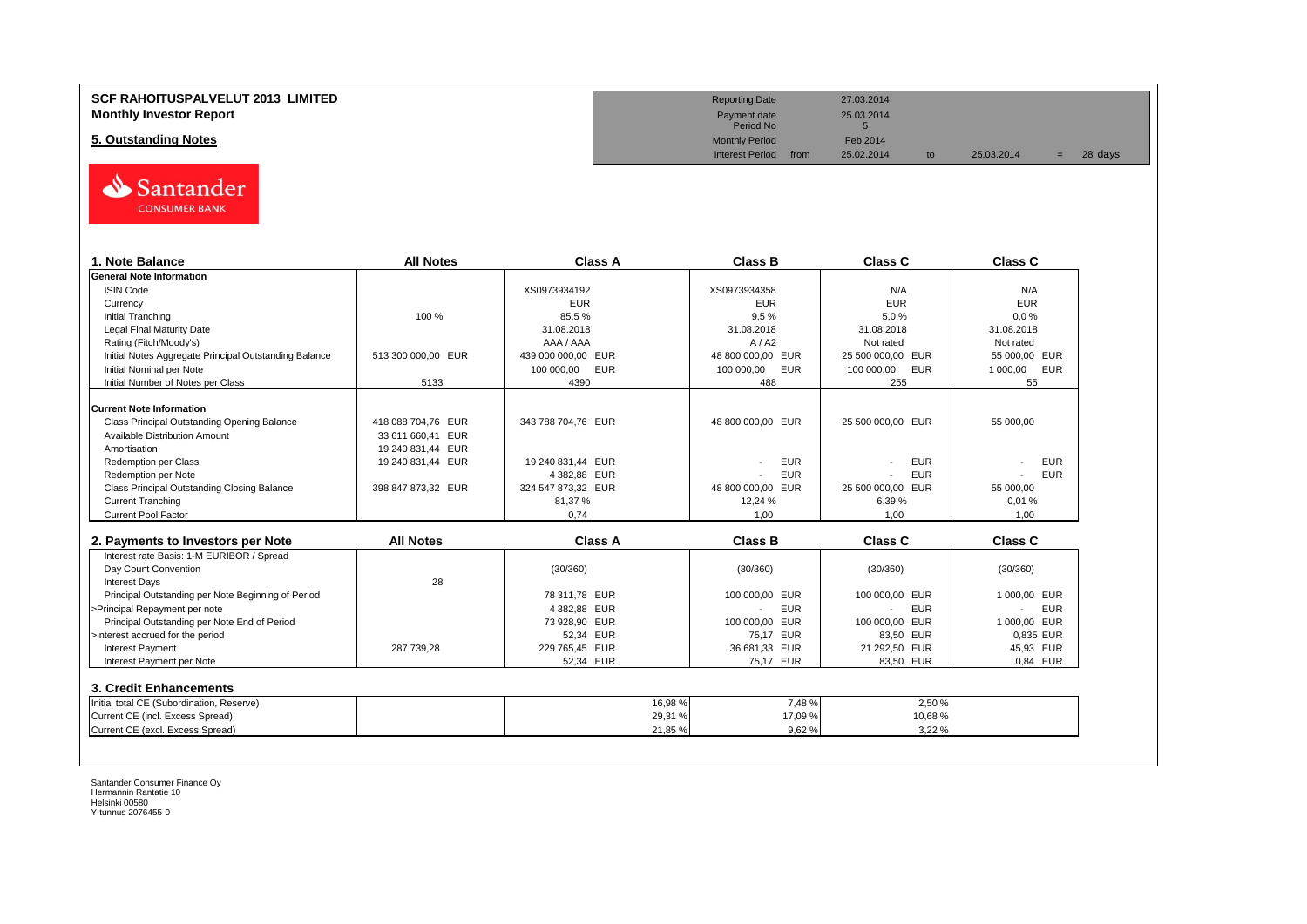## **SCF RAHOITUSPALVELUT 2013 LIMITED**<br>**Monthly Investor Report** Payment date 25.03.2014

**6. Counterparty Ratings, Trigger Levels and Consequences** 

Reporting Date 27.03.2014<br>Payment date 25.03.2014<br>Period No 5<br>Monthly Period Feb 2014

Interest Period:  $25.02.2014$  to  $25.03.2014$  = 28 days

Santander

|                                   |                                           |          |                |                   | <b>Rating Triggers</b> |                |                        |          |                        |                   |                                                                                                                                                                                                                                                                                                                                                                                                                                                                                                                                                                                                        |
|-----------------------------------|-------------------------------------------|----------|----------------|-------------------|------------------------|----------------|------------------------|----------|------------------------|-------------------|--------------------------------------------------------------------------------------------------------------------------------------------------------------------------------------------------------------------------------------------------------------------------------------------------------------------------------------------------------------------------------------------------------------------------------------------------------------------------------------------------------------------------------------------------------------------------------------------------------|
|                                   |                                           |          |                | <b>Short Term</b> |                        |                | <b>Long Term</b>       |          |                        |                   |                                                                                                                                                                                                                                                                                                                                                                                                                                                                                                                                                                                                        |
|                                   |                                           |          | Fitch          |                   | Moody's                |                | Fitch                  |          | Moody's                |                   |                                                                                                                                                                                                                                                                                                                                                                                                                                                                                                                                                                                                        |
| <b>Transaction Role</b>           | Counterparty                              | Criteria | Current        | Criteria          | Current                | Criteria       | Current                | Criteria | Current                | Trigger breached? | Summary of Contractual Requirements if Rating Trigger Breach                                                                                                                                                                                                                                                                                                                                                                                                                                                                                                                                           |
| Issuer                            | Rahoituspalvelut 2013 Limited             |          | No rating      |                   | No rating              |                | No rating              |          | No rating              | N/A               |                                                                                                                                                                                                                                                                                                                                                                                                                                                                                                                                                                                                        |
| Seller                            | Santander Consumer Finance Oy             |          | No rating      |                   | No rating              |                | No rating              |          | No rating              | N/A               |                                                                                                                                                                                                                                                                                                                                                                                                                                                                                                                                                                                                        |
| Servicer                          | Santander Consumer Finance Oy             |          | No rating      |                   | No rating              |                | No rating              |          | No rating              | N/A               |                                                                                                                                                                                                                                                                                                                                                                                                                                                                                                                                                                                                        |
| Servicer's Owner                  | Santander Consumer Finance                | N/A      | F <sub>2</sub> | N/A               | -2 Outlook stable      | <b>BBB</b>     | BBB+<br>Outlook stable | Baa3     | Baa1<br>Outlook stable | No                | Banco Santander S.A. undertakes in the Servicing Agreement to act as Back-Up Servicer Facilitator,<br>which will require it to (i) select a bank or financial institution having the requirements set out in the<br>Servicing Agreement and willing to assume the duties of a successor servicer in the event that a<br>Servicer Termination Notice is delivered, (ii) review the information provided to it by the Servicer<br>under the Servicing Agreement, (iii) enter into appropriate data confidentiality provisions and (iv)<br>notify the Servicer if it requires further assistance.         |
| <b>Transaction Account Bank</b>   | Deutsche Bank AG                          | F1       | $F1+$          | $P-1$             | $P-1$                  | $\overline{A}$ | $A+$                   | A2       | A2                     | <b>No</b>         | The Issuer and the Purchaser shall (with the prior written consent of the Note Trustee) arrange for<br>the transfer (within 30 calendar days) of:<br>(i) in relation to the Issuer, the Issuer Secured Accounts and the Expenses Loan Payment Account and<br>all of the funds standing to the credit of the Issuer Secured Accounts and the Expenses Loan Payment<br>Account: and<br>(ii) in relation to the Purchaser, the Purchaser Transaction Account and all funds standing to the<br>credit of the Purchaser Transaction Account,<br>to another bank that meets the applicable Required Ratings. |
| Paying Agent and related roles    | Deutsche Bank AG                          |          | $F1+$          |                   | $P-1$                  |                | $A+$                   |          | A <sub>2</sub>         |                   |                                                                                                                                                                                                                                                                                                                                                                                                                                                                                                                                                                                                        |
| Corporate Service Provider        | Deutsche International Corporate Services |          | $F1+$          |                   | $P-1$                  |                | $A+$                   |          | A2                     |                   |                                                                                                                                                                                                                                                                                                                                                                                                                                                                                                                                                                                                        |
| Note Trustee and Security Trustee | Deutsche Trustee Company Limited          |          | $F1+$          |                   | $P-1$                  |                | $A+$                   |          | A2                     |                   |                                                                                                                                                                                                                                                                                                                                                                                                                                                                                                                                                                                                        |
| <b>Collections Account Bank</b>   | Skandinaviska Enskilda Banken             | F1       | F1             | $P-1$             | $P-1$                  | $\overline{A}$ | $A+$                   | A2       | A1                     | No                | The Servicer shall (with the prior written consent of the Note Trustee) use reasonable endeavours to<br>arrange for the transfer (within 30 calendar days) of the Issuer Collections Account and all of the<br>funds standing to the credit of the Issuer Collections Account to another bank which meets the<br><b>Required Ratings.</b>                                                                                                                                                                                                                                                              |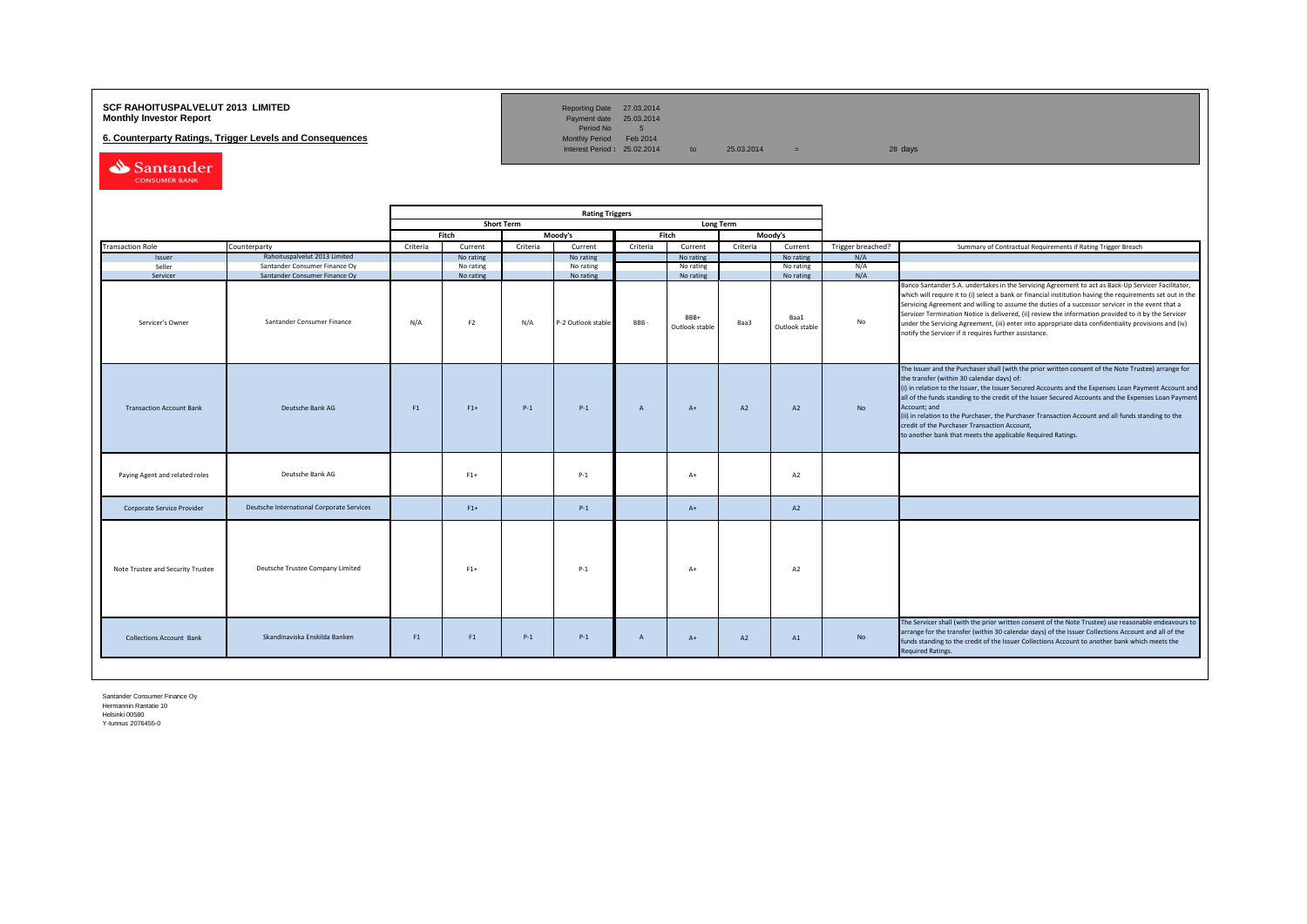# **SCF RAHOITUSPALVELUT 2013 LIMITED** Reporting Date 27.03.2014 **Monthly Investor Report Payment date** Payment date 25.03.2014

| <b>7.a Original Portfolio Principal Balance</b> | <b>Monthly Period</b> | Feb 2014 |            |
|-------------------------------------------------|-----------------------|----------|------------|
|                                                 | Interest Period       | from     | 25.02.2014 |



| - all:         | 666 |
|----------------|-----|
| Average amount | ᆠ   |

Period No

Interest Period from 25.02.2014 to 25.03.2014 = 28 days

|                  |           |               |           |                         | <b>TOTAL</b> |                               |                     |
|------------------|-----------|---------------|-----------|-------------------------|--------------|-------------------------------|---------------------|
|                  | Min       | <b>Max</b>    | <b>No</b> | <b>Original balance</b> | %            | <b>WA mounths to maturity</b> | <b>WA seasoning</b> |
|                  |           | 0 5 0 0 0     | 7722      | 25 239 514              | 4,9%         | 19,0                          | 13,7                |
|                  |           | 5 000 10 000  | 12 105    | 90 402 977              | 17,6%        | 33,1                          | 12,1                |
|                  |           | 10 000 15 000 | 8965      | 110 601 458             | 21,5%        | 40,4                          | 10,9                |
|                  |           | 15 000 20 000 | 5 1 8 0   | 89 340 707              | 17,4%        | 43,5                          | 10,1                |
|                  |           | 20 000 25 000 | 2882      | 64 224 790              | 12,5%        | 44,9                          | 9,8                 |
| Original balance |           | 25 000 30 000 | 1476      | 40 132 379              | 7,8%         | 45,1                          | 9,3                 |
|                  |           | 30 000 35 000 | 797       | 25 750 357              | 5,0%         | 44,8                          | 9,8                 |
|                  |           | 35 000 40 000 | 473       | 17 609 997              | 3,4%         | 44,3                          | 9,9                 |
|                  |           | 40 000 45 000 | 294       | 12 468 941              | 2,4 %        | 44,6                          | 9,7                 |
|                  |           | 45 000 50 000 | 238       | 11 245 953              | 2,2%         | 45,3                          | 10,0                |
|                  |           | 50 000 55 000 | 119       | 6 227 331               | 1,2%         | 46,6                          | 9,0                 |
|                  |           | 55 000 60 000 | 78        | 4 470 912               | 0,9%         | 47,1                          | 8,8                 |
|                  | $60000 +$ |               | 201       | 15 640 043              | 3,0%         | 44,3                          | 8,3                 |
|                  |           |               |           |                         |              |                               |                     |
|                  | Total     |               | 40 530    | 513 355 357             | 100%         |                               |                     |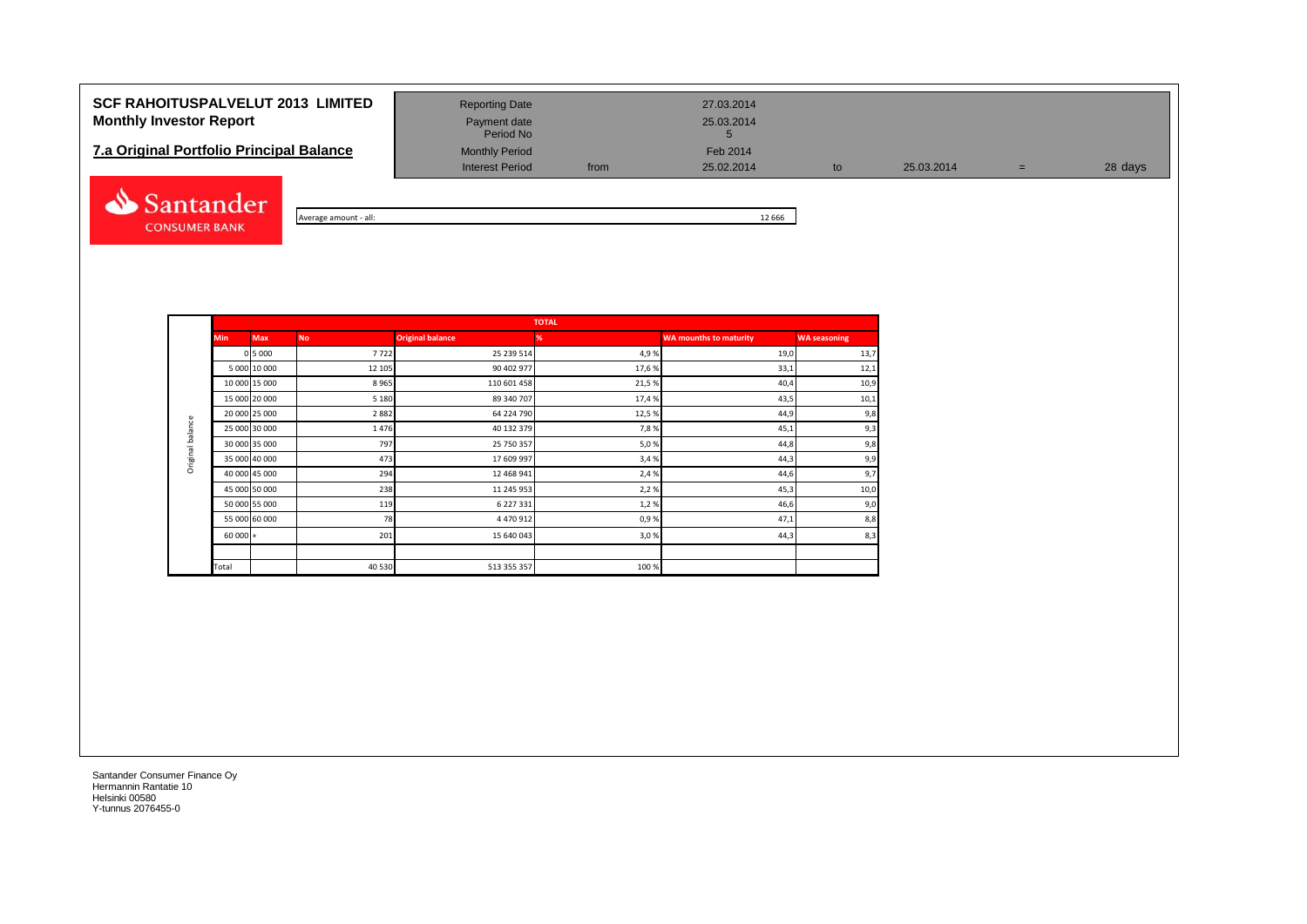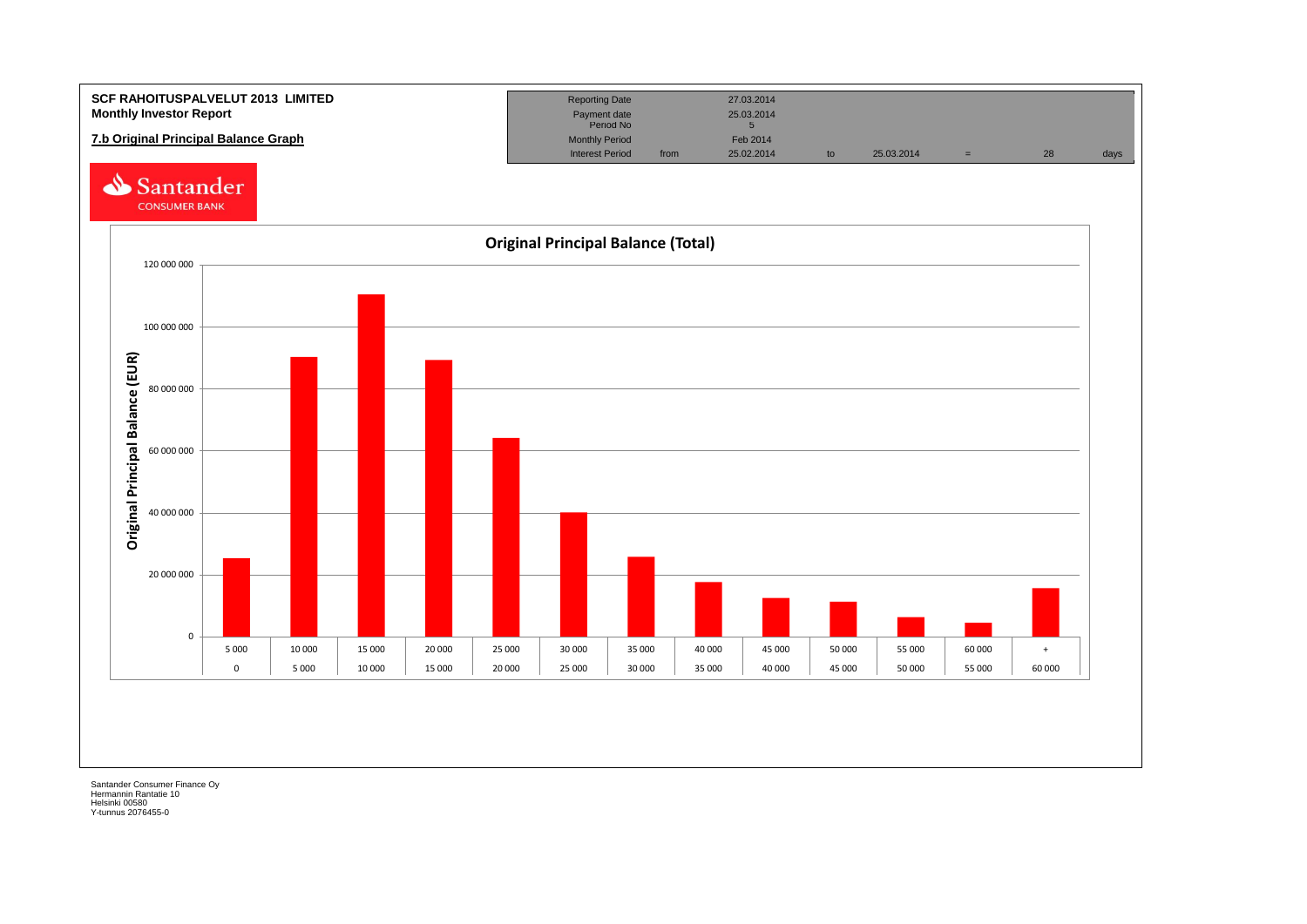#### **SCF RAHOITUSPALVELUT 2013 LIMITED Monthly Investor Report**

### **8.a Outstanding Principal Balance**



| <b>Reporting Date</b>     |      | 27.03.2014      |    |            |     |         |
|---------------------------|------|-----------------|----|------------|-----|---------|
| Payment date<br>Period No |      | 25.03.2014<br>ю |    |            |     |         |
| <b>Monthly Period</b>     |      | Feb 2014        |    |            |     |         |
| <b>Interest Period</b>    | from | 25.02.2014      | to | 25.03.2014 | $=$ | 28 days |

Average amount - all: 11 357

|                     | <b>TOTAL</b> |               |           |                              |         |                              |                     |
|---------------------|--------------|---------------|-----------|------------------------------|---------|------------------------------|---------------------|
|                     | <b>Min</b>   | <b>Max</b>    | <b>No</b> | <b>Outstanding balance %</b> |         | <b>WA months to maturity</b> | <b>WA seasoning</b> |
|                     |              | 0 5 000       | 8545      | 25 010 004                   | 6,27%   | 20,8                         | 19,2                |
|                     |              | 5 000 10 000  | 10710     | 79 354 324                   | 19,89 % | 34,5                         | 16,6                |
|                     |              | 10 000 15 000 | 7348      | 90 117 882                   | 22,59%  | 41,2                         | 15,0                |
|                     |              | 15 000 20 000 | 3912      | 67 394 448                   | 16,89 % | 43,4                         | 14,3                |
|                     |              | 20 000 25 000 | 2 1 0 3   | 46 668 989                   | 11,70 % | 44,3                         | 13,9                |
|                     |              | 25 000 30 000 | 1003      | 27 282 223                   | 6,84 %  | 44,3                         | 13,7                |
| Outstanding balance |              | 30 000 35 000 | 554       | 17869477                     | 4,48%   | 44,1                         | 13,9                |
|                     |              | 35 000 40 000 | 319       | 11 880 358                   | 2,98%   | 44,0                         | 13,9                |
|                     |              | 40 000 45 000 | 249       | 10 571 499                   | 2,65 %  | 44,5                         | 14,3                |
|                     |              | 45 000 50 000 | 128       | 6 059 700                    | 1,52%   | 44,2                         | 13,7                |
|                     |              | 50 000 55 000 | 78        | 4 095 280                    | 1,03%   | 44,3                         | 13,6                |
|                     |              | 55 000 60 000 | 48        | 2 747 705                    | 0,69%   | 46,7                         | 11,9                |
|                     | $60000 +$    |               | 128       | 9850985                      | 2,47%   | 45,1                         | 12,9                |
|                     |              |               |           |                              |         |                              |                     |
|                     | Total        |               | 35 1 25   | 398 902 873                  |         |                              |                     |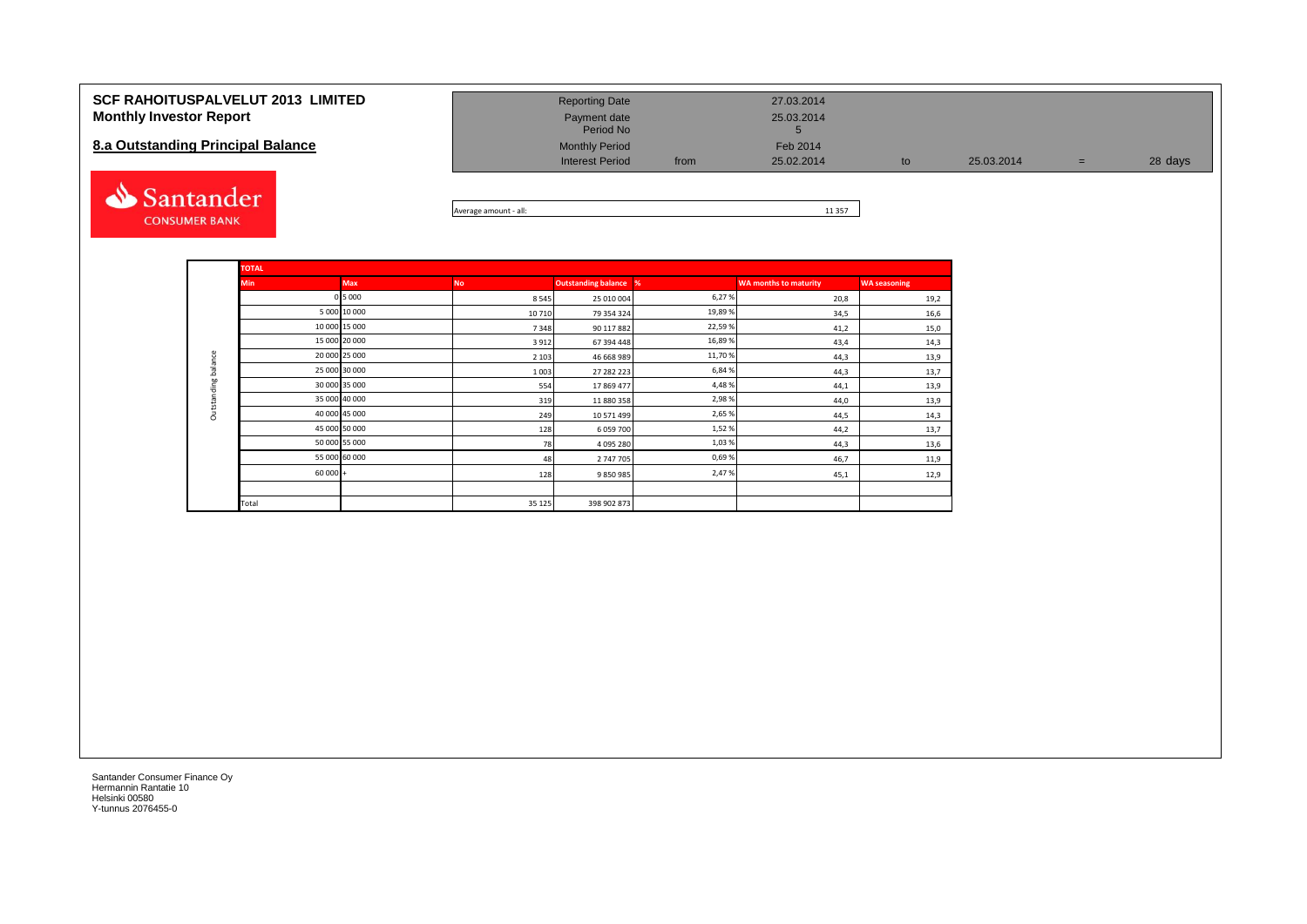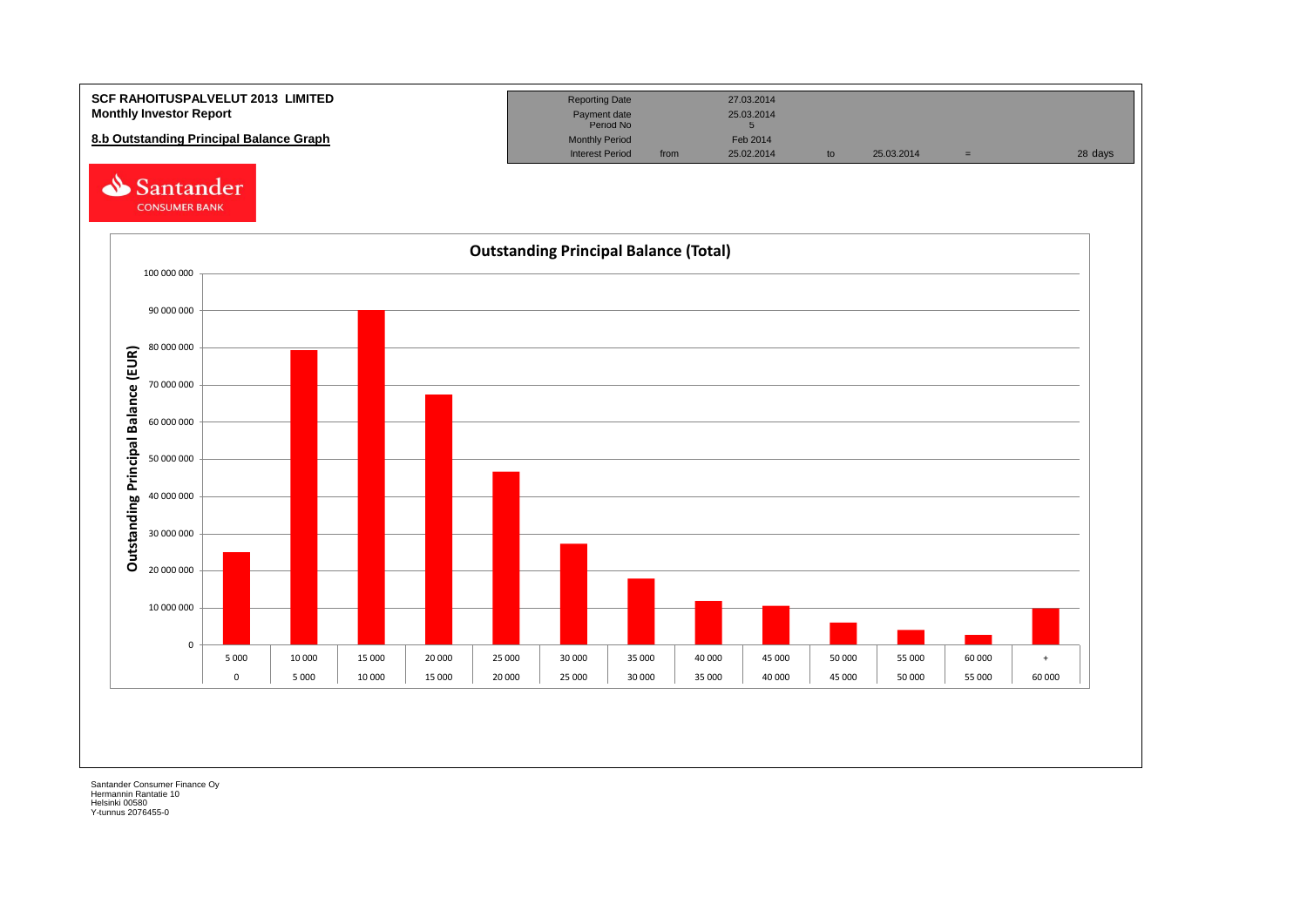| <b>SCF RAHOITUSPALVELUT 2013 LIMITED</b> | <b>Reporting Date</b>     |      | 27.03.2014 |    |            |         |
|------------------------------------------|---------------------------|------|------------|----|------------|---------|
| <b>Monthly Investor Report</b>           | Payment date<br>Period No |      | 25.03.2014 |    |            |         |
| 9.a Geographical Distribution            | <b>Monthly Period</b>     |      | Feb 2014   |    |            |         |
|                                          | <b>Interest Period</b>    | from | 25.02.2014 | to | 25.03.2014 | 28 days |



Geographic distribution

aphic distribution

andei

|                        |           |                            | <b>TOTAL</b>             |            |                              |                     |
|------------------------|-----------|----------------------------|--------------------------|------------|------------------------------|---------------------|
| <b>District</b>        | <b>No</b> | <b>Outstanding balance</b> | % of Outstanding balance | % of Loans | <b>WA months to maturity</b> | <b>WA seasoning</b> |
| <b>Central Finland</b> | 3717      | 41 127 876                 | 10,31%                   | 10,58%     | 39,9                         | 14,9                |
| Eastern Finland        | 1001      | 10 429 782                 | 2,61%                    | 2,85%      | 40,0                         | 14,8                |
| East Tavastia          | 2052      | 22 750 790                 | 5,70%                    | 5,84%      | 39,8                         | 15,5                |
| Greater Helsinki       | 12 4 9 7  | 148 126 067                | 37,13%                   | 35,58%     | 40,1                         | 15,0                |
| Northern Finland       | 3357      | 38 756 300                 | 9,72%                    | 9,56%      | 40,7                         | 15,0                |
| Northern Savonia       | 1398      | 15 282 169                 | 3,83%                    | 3,98%      | 39,9                         | 14,7                |
| Ostrobothnia           | 2 2 5 6   | 24 074 730                 | 6,04%                    | 6,42%      | 38,8                         | 15,1                |
| South-Eastern Fi       | 1928      | 21 441 162                 | 5,38%                    | 5,49%      | 40,4                         | 14,9                |
| South-Western Fi       | 3737      | 41 639 278                 | 10,44 %                  | 10,64%     | 40,0                         | 15,2                |
| Western Tavastia       | 3 1 8 2   | 35 274 719                 | 8,84%                    | 9,06%      | 39,9                         | 15,2                |
|                        |           |                            |                          |            |                              |                     |
|                        |           |                            |                          |            |                              |                     |
| Total                  | 35 1 25   | 398 902 873                | 100 %                    | 100,00%    |                              |                     |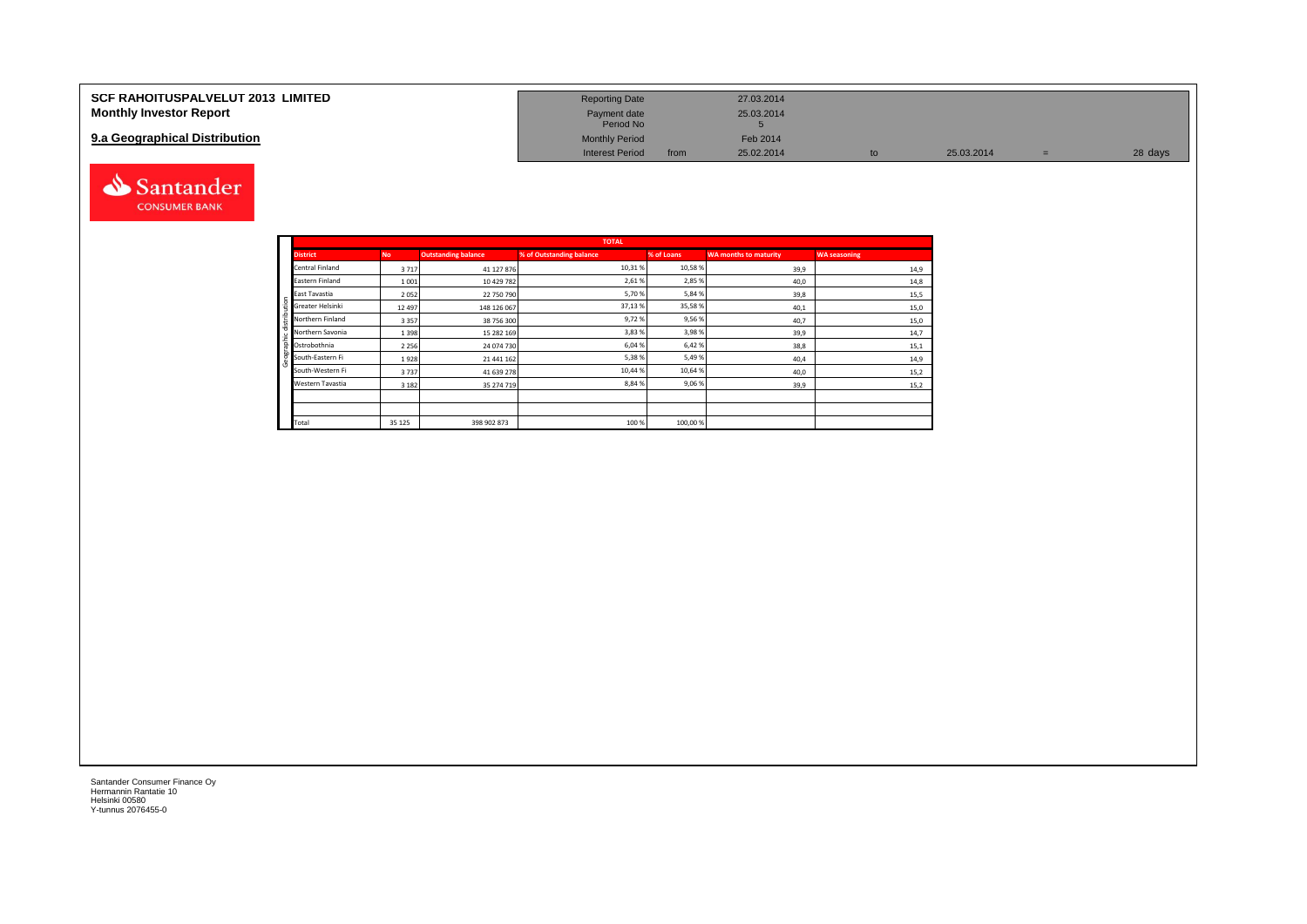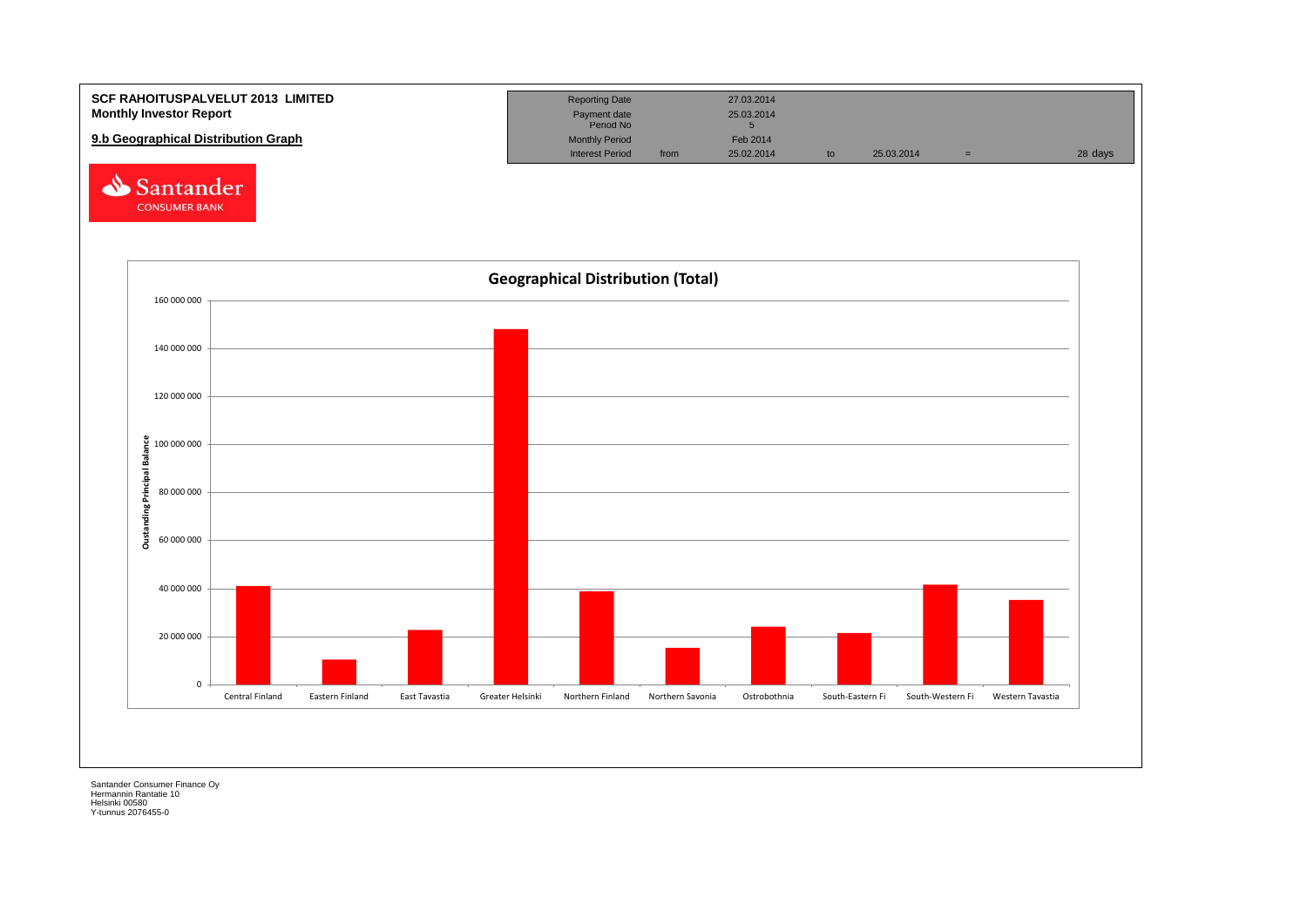#### **SCF RAHOITUSPALVELUT 2013 LIMITED Monthly Investor Report**

### **10.a Interest Rate**



| <b>Reporting Date</b>     |      | 27.03.2014      |    |            |     |         |
|---------------------------|------|-----------------|----|------------|-----|---------|
| Payment date<br>Period No |      | 25.03.2014<br>Ð |    |            |     |         |
| <b>Monthly Period</b>     |      | Feb 2014        |    |            |     |         |
| <b>Interest Period</b>    | from | 25.02.2014      | to | 25.03.2014 | $=$ | 28 days |

|              |            |         |           |                            | <b>TOTAL</b>                                         |      |                     |
|--------------|------------|---------|-----------|----------------------------|------------------------------------------------------|------|---------------------|
|              | $Min (>=)$ | Max (<) | <b>No</b> | <b>Outstanding balance</b> | % of total Outstanding balance WA months to maturity |      | <b>WA seasoning</b> |
|              |            | 1%      | 1008      | 8595190,66                 | 2,15 %                                               | 32,7 | 13,9                |
|              | 1 %        | 2 %     | 3374      | 35 685 630                 | 8,95 %                                               | 38,8 | 13,2                |
|              | 2 %        | 4 %     | 7083      | 98 937 210                 | 24,80%                                               | 42,1 | 13,8                |
|              | 4 %        | 6 %     | 15 8 6 0  | 187 696 220                | 47,05%                                               | 39,9 | 15,9                |
| distribution | 6 %        | 8%      | 7737      | 67 462 189                 | 16,91%                                               | 38,9 | 15,8                |
| α            | 8%         | 10%     | 63        | 526 434                    | 0,13%                                                | 42,2 | 11,8                |
| ğ<br>Ξ       | 10%        | 12%     |           |                            |                                                      |      |                     |
|              | 12%        | 14 %    |           |                            |                                                      |      |                     |
|              | 14 %       | 16 %    |           |                            |                                                      |      |                     |
|              | 16 %       | 18%     |           |                            |                                                      |      |                     |
|              |            |         |           |                            |                                                      |      |                     |
|              | Total      |         | 35 1 25   | 398 902 873                | 100 %                                                |      |                     |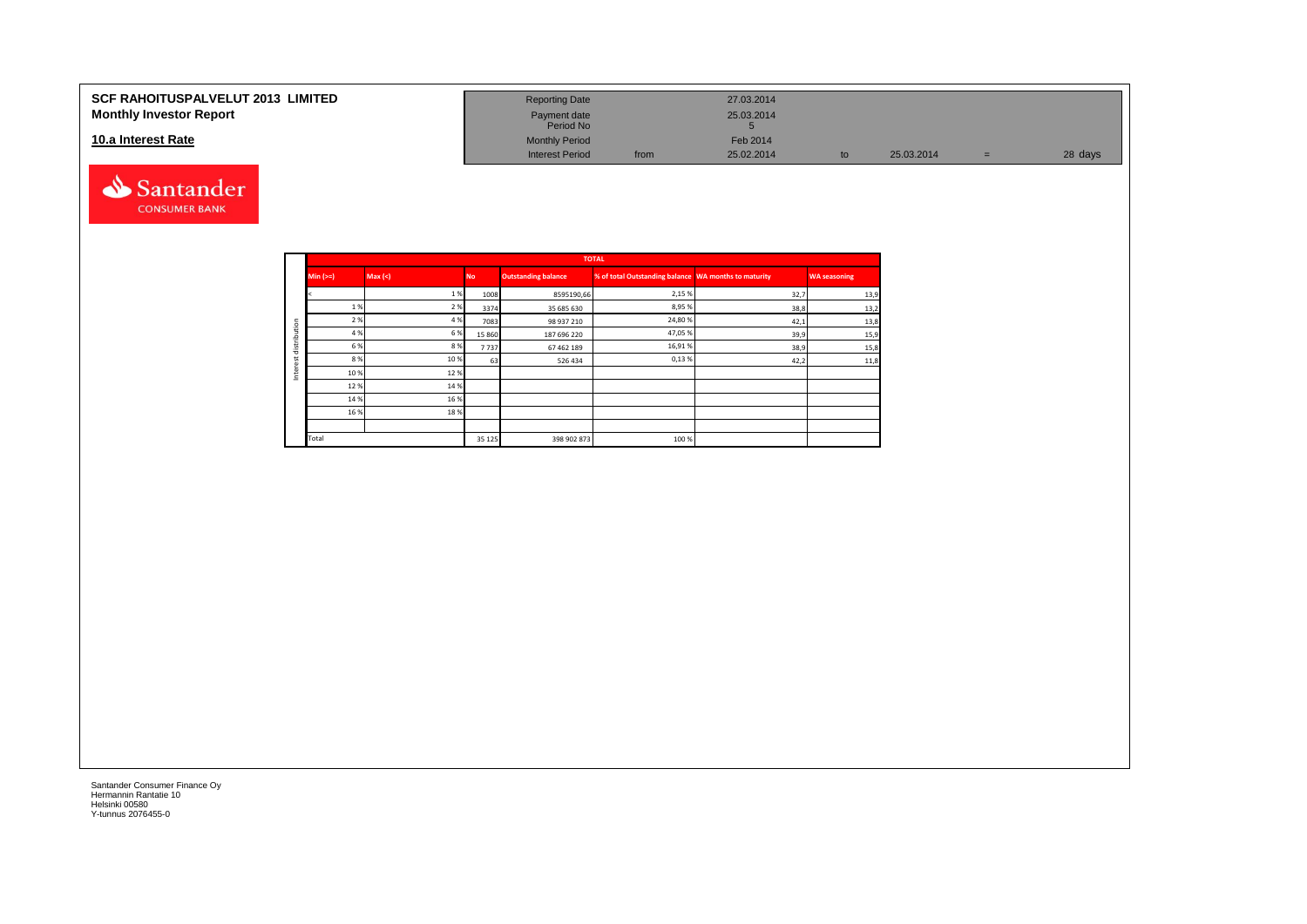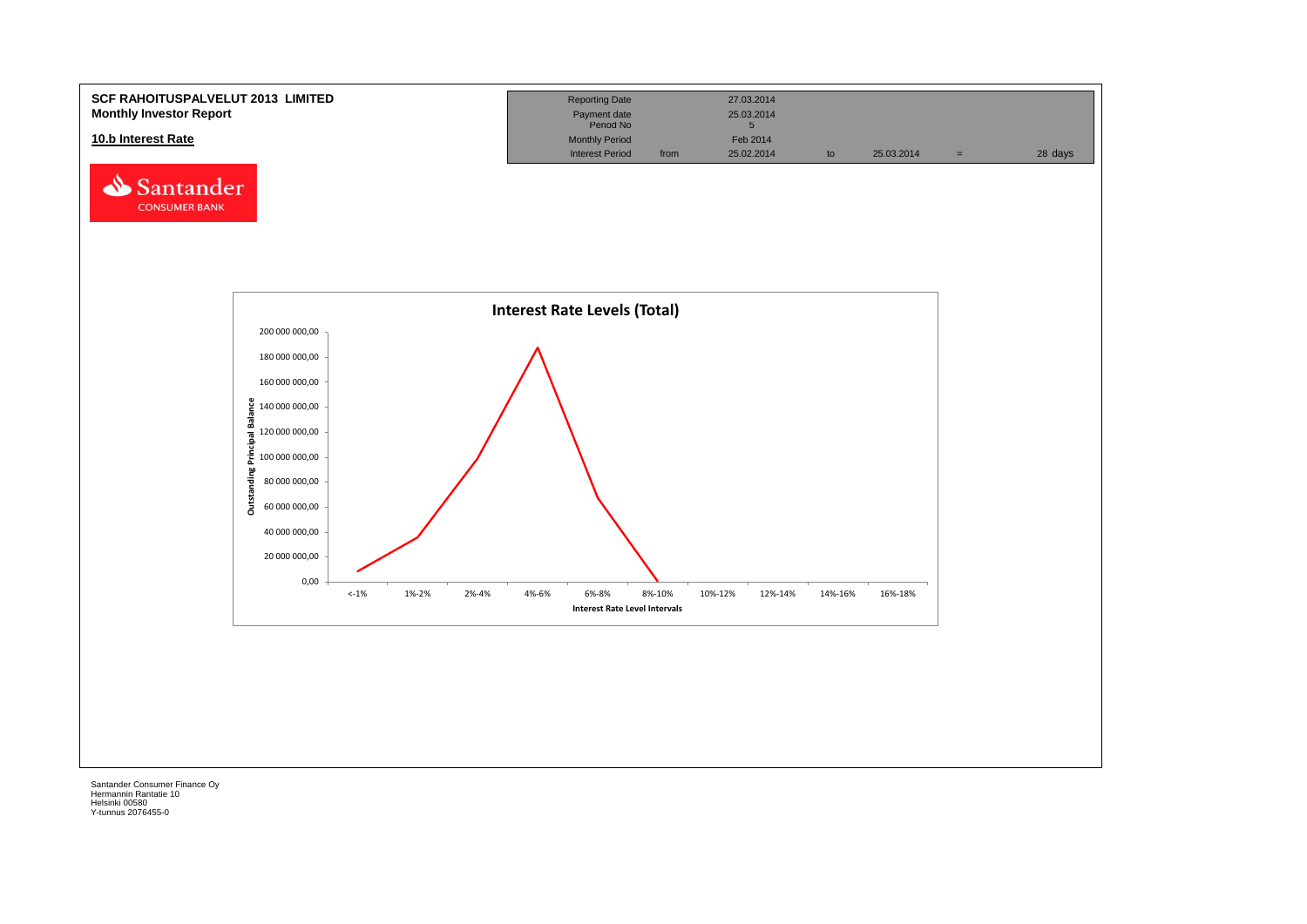## **SCF RAHOITUSPALVELUT 2013 LIMITED Monthly Investor Report**

### **11.a Remaining Terms**



| <b>Reporting Date</b>     |      | 27.03.2014      |    |            |     |         |
|---------------------------|------|-----------------|----|------------|-----|---------|
| Payment date<br>Period No |      | 25.03.2014<br>5 |    |            |     |         |
| <b>Monthly Period</b>     |      | Feb 2014        |    |            |     |         |
| <b>Interest Period</b>    | from | 25.02.2014      | to | 25.03.2014 | $=$ | 28 days |

|                     |            |     |           | <b>TOTAL</b>               |        |                              |                     |
|---------------------|------------|-----|-----------|----------------------------|--------|------------------------------|---------------------|
|                     | <b>Min</b> | Max | <b>No</b> | <b>Outstanding balance</b> | %      | <b>WA months to maturity</b> | <b>WA seasoning</b> |
|                     |            |     | 39        | 44 691                     | 0,01%  | 0,0                          | 38,4                |
|                     |            | 12  | 3 2 9 7   | 9 459 027                  | 2,37%  | 7,8                          | 31,6                |
|                     | 13         | 24  | 6338      | 39 374 994                 | 9,87%  | 18,8                         | 21,5                |
|                     | 25         | 36  | 6883      | 64 259 780                 | 16,11% | 30,2                         | 18,5                |
| aturity             | 37         | 48  | 11 638    | 165 294 946                | 41,44% | 42,7                         | 15,7                |
| ε                   | 49         | 60  | 6930      | 120 469 436                | 30,20% | 51,1                         | 8,8                 |
| $\mathbf{S}$        | 61         | 72  |           |                            |        |                              |                     |
| Months <sub>1</sub> | 73         | 84  |           |                            |        |                              |                     |
|                     | 85         | 96  |           |                            |        |                              |                     |
|                     | 97         | 108 |           |                            |        |                              |                     |
|                     | 109        | 120 |           |                            |        |                              |                     |
|                     | 121        |     |           |                            |        |                              |                     |
|                     |            |     |           |                            |        |                              |                     |
|                     | Total      |     | 35 1 25   | 398 902 873                | 100 %  |                              |                     |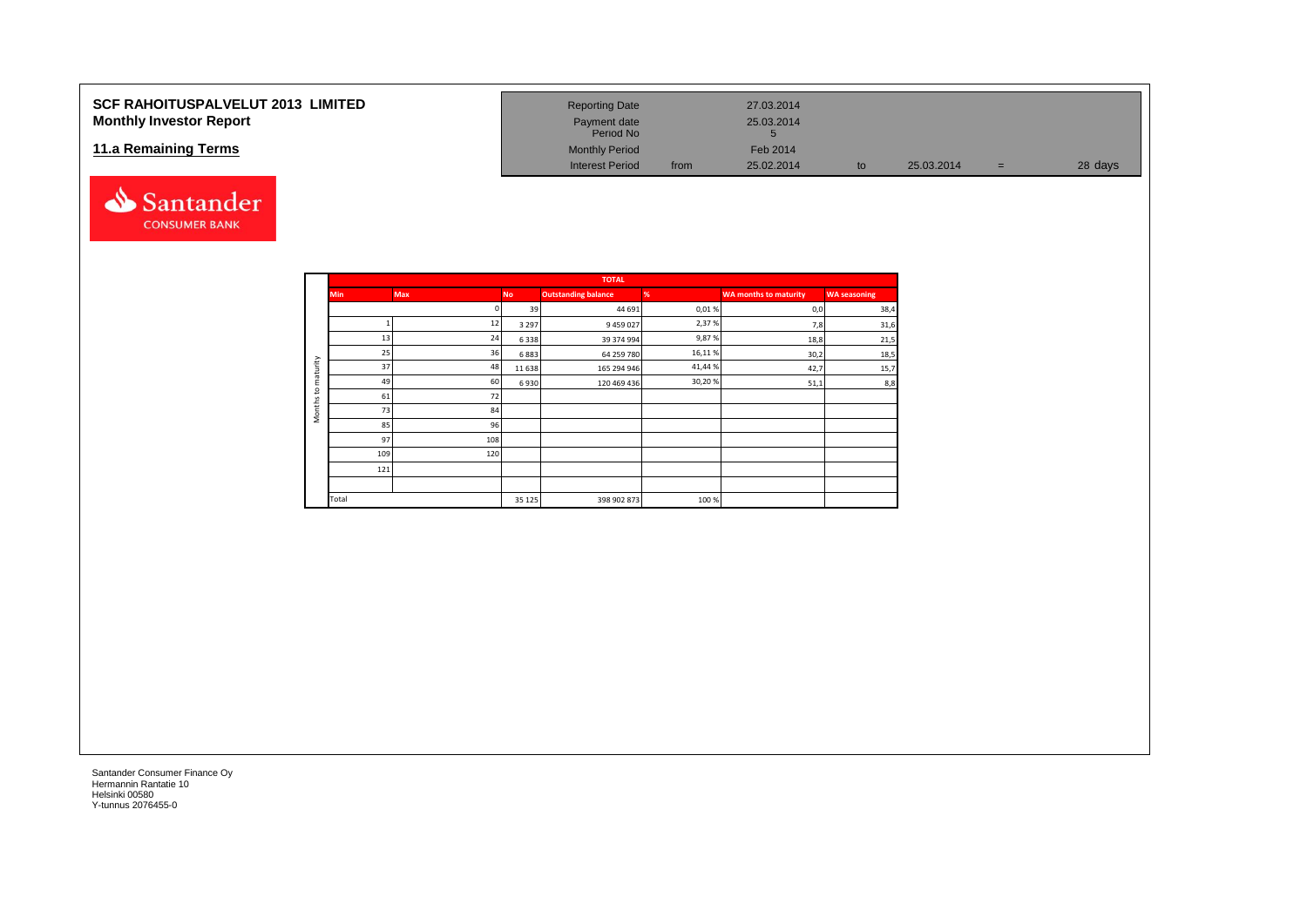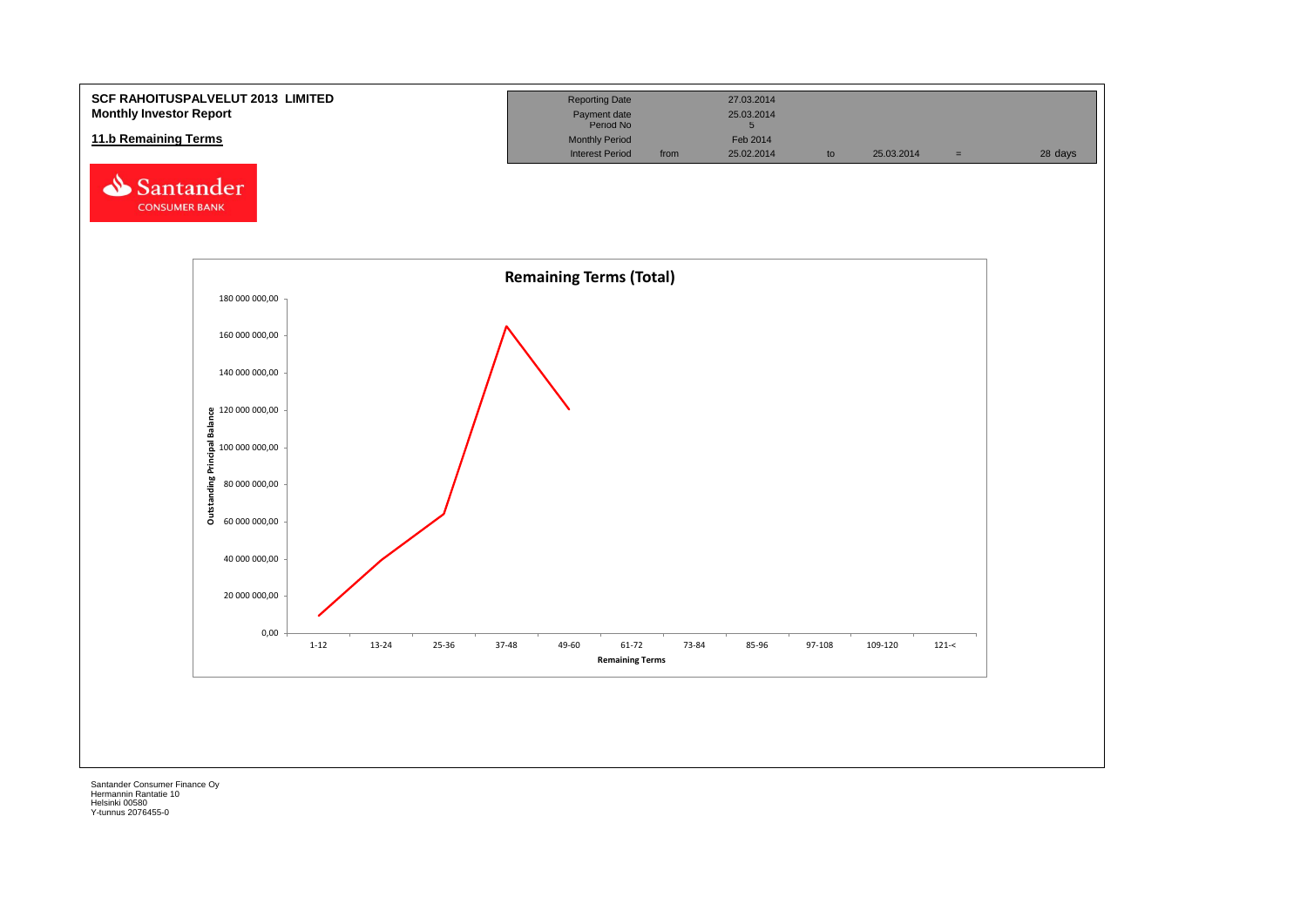| <b>SCF RAHOITUSPALVELUT 2013 LIMITED</b> | <b>Reporting Date</b>     |      | 27.03.2014 |    |            |   |         |
|------------------------------------------|---------------------------|------|------------|----|------------|---|---------|
| <b>Monthly Investor Report</b>           | Payment date<br>Period No |      | 25.03.2014 |    |            |   |         |
| 12.a Seasoning                           | <b>Monthly Period</b>     |      | Feb 2014   |    |            |   |         |
|                                          | <b>Interest Period</b>    | from | 25.02.2014 | to | 25.03.2014 | = | 28 days |



|                          |            |            |           | <b>TOTAL</b>               |                                    |                              |                     |
|--------------------------|------------|------------|-----------|----------------------------|------------------------------------|------------------------------|---------------------|
|                          | <b>Min</b> | <b>Max</b> | <b>No</b> | <b>Outstanding balance</b> | % of Outstanding<br><b>Balance</b> | <b>WA months to maturity</b> | <b>WA seasoning</b> |
|                          |            |            | 14 0 39   | 187 006 608                | 46,88%                             | 45,8                         | 9,2                 |
| $\overline{\phantom{0}}$ |            | 24         | 17 148    | 180 737 344                | 45,31%                             | 37,1                         | 17,6                |
|                          | 25         | 36         | 2 3 0 8   | 20 759 975                 | 5,20%                              | 26,6                         | 30,0                |
| $\Omega$<br>v            | 37         | 48         | 1 1 1 9   | 7691942                    | 1,93%                              | 17,0                         | 42,2                |
| £                        | 49         | 60         | 507       | 2687009                    | 0,67%                              | 6,8                          | 53,8                |
| c                        | 61         | 72         |           | 19 9 95                    | 0,01%                              | 11,1                         | 65,6                |
|                          | 73         | 84         |           |                            |                                    |                              |                     |
|                          | 85         | 96         |           |                            |                                    |                              |                     |
|                          |            |            |           |                            |                                    |                              |                     |
|                          | Total      |            | 35 1 25   | 398 902 873                | 100%                               |                              |                     |

Santander Consumer Bank AS Strandveien 18 PO Box 177 N-1325 Lysaker Tel.: +47 21 08 30 00 Fax.: +47 21 08 33 68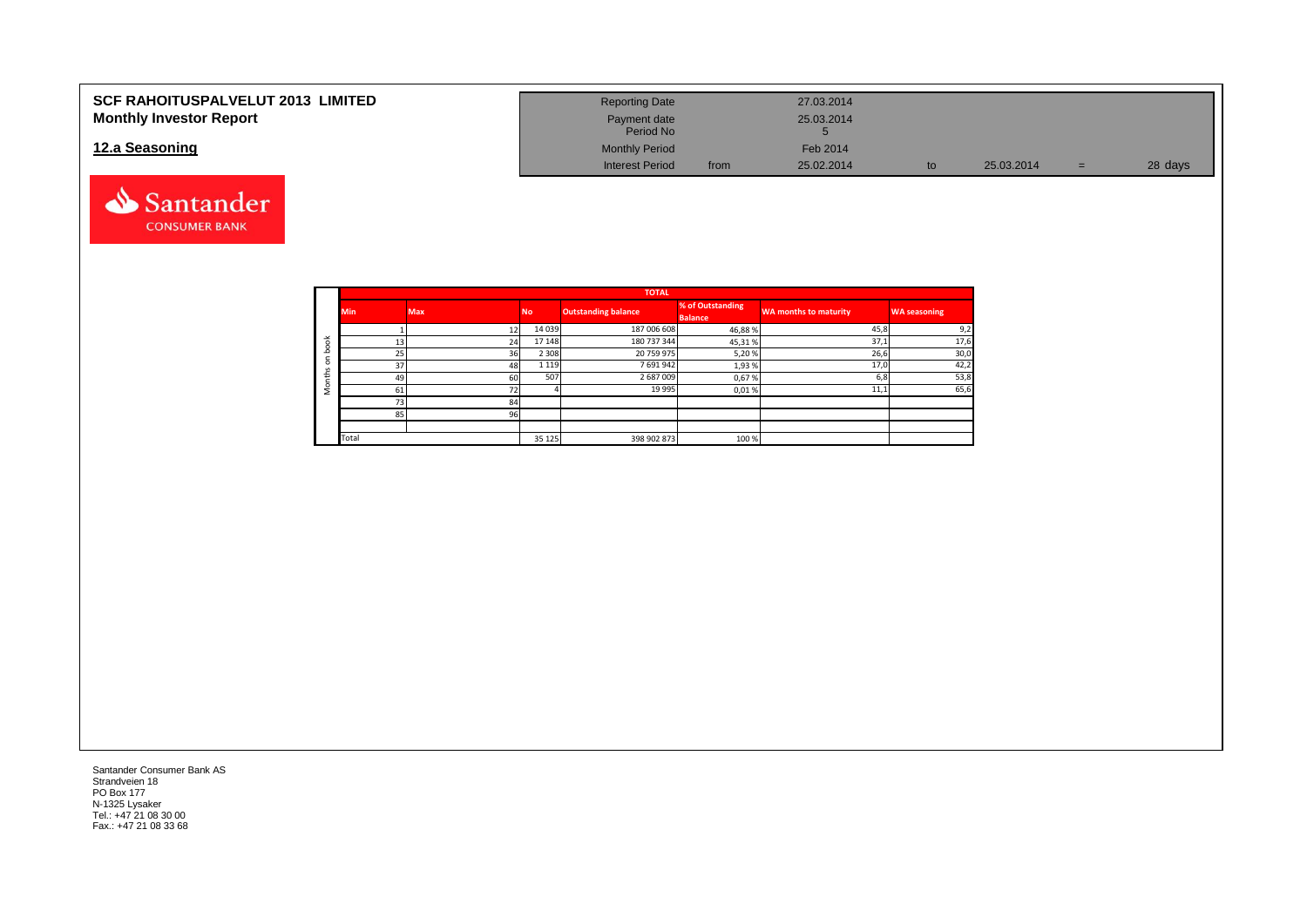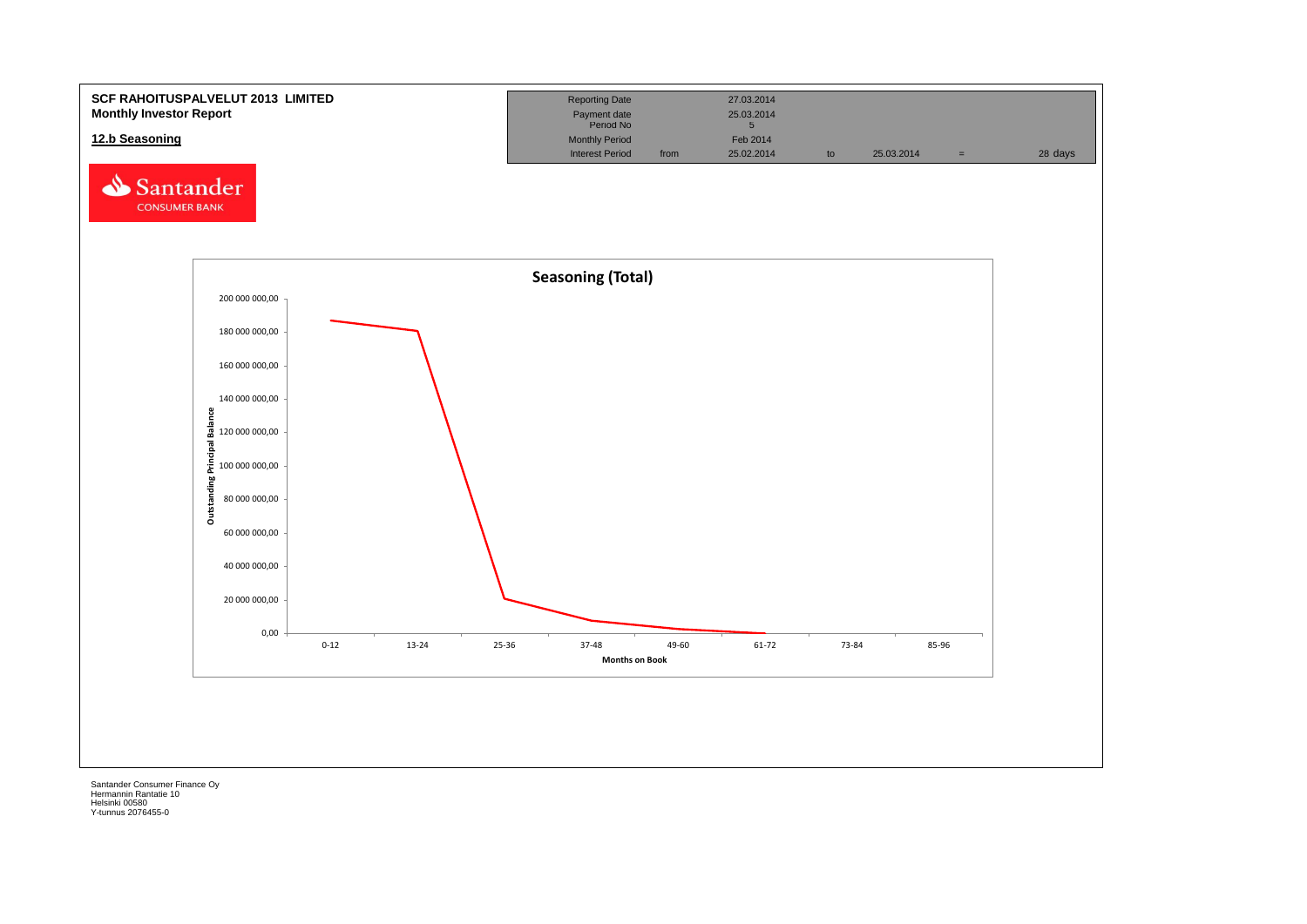| <b>SCF RAHOITUSPALVELUT 2013 LIMITED</b> | <b>Reporting Date</b>     |      | 27.03.2014 |            |     |         |
|------------------------------------------|---------------------------|------|------------|------------|-----|---------|
| <b>Monthly Investor Report</b>           | Payment date<br>Period No |      | 25.03.2014 |            |     |         |
| 13.a Balloon Ioans                       | <b>Monthly Period</b>     |      | Feb 2014   |            |     |         |
|                                          | <b>Interest Period</b>    | from | 25.02.2014 | 25.03.2014 | $=$ | 28 days |

|                   |                     |          |           |                            | <b>TOTAL</b>                       |                       |                          |                          |                     |
|-------------------|---------------------|----------|-----------|----------------------------|------------------------------------|-----------------------|--------------------------|--------------------------|---------------------|
| ∸<br>$\mathbf{v}$ | ৯ৎ<br>÷             | Min      | <b>No</b> | <b>Outstanding balance</b> | % of Outstanding<br><b>Balance</b> | <b>Residual Value</b> | <b>Residual of Total</b> | WA months to<br>maturity | <b>WA seasoning</b> |
|                   | $\sigma$<br>$\circ$ | Standard | 28 1 21   | 257 900 103                | 64,65 %                            | 3 1 9 0               | 0,00%                    | 38,6                     | 14,8                |
|                   | ∘                   | Balloon  | 7004      | 141 002 770                | 35,35 %                            | 47 246 604            | 33,51%                   | 42,6                     | 15,6                |
|                   | σ<br>őñ             |          |           |                            |                                    |                       |                          |                          |                     |
|                   |                     | Total    | 35 1 25   | 398 902 873                | 100 %                              | 47 249 794            | 11,84 %                  |                          |                     |

┑

Santander Consumer Finance Oy Hermannin Rantatie 10 Helsinki 00580 Y-tunnus 2076455-0

Santander **CONSUMER BANK**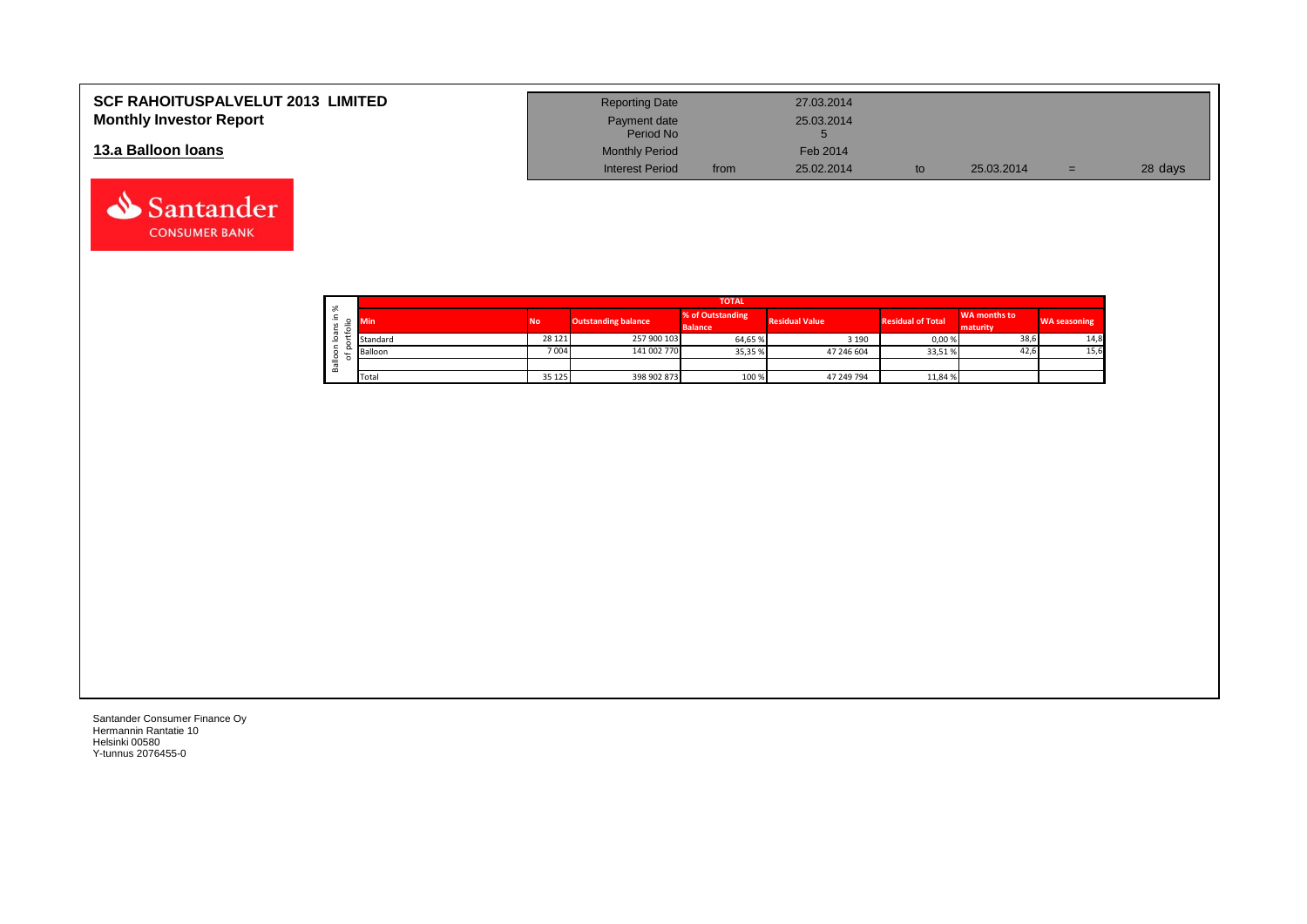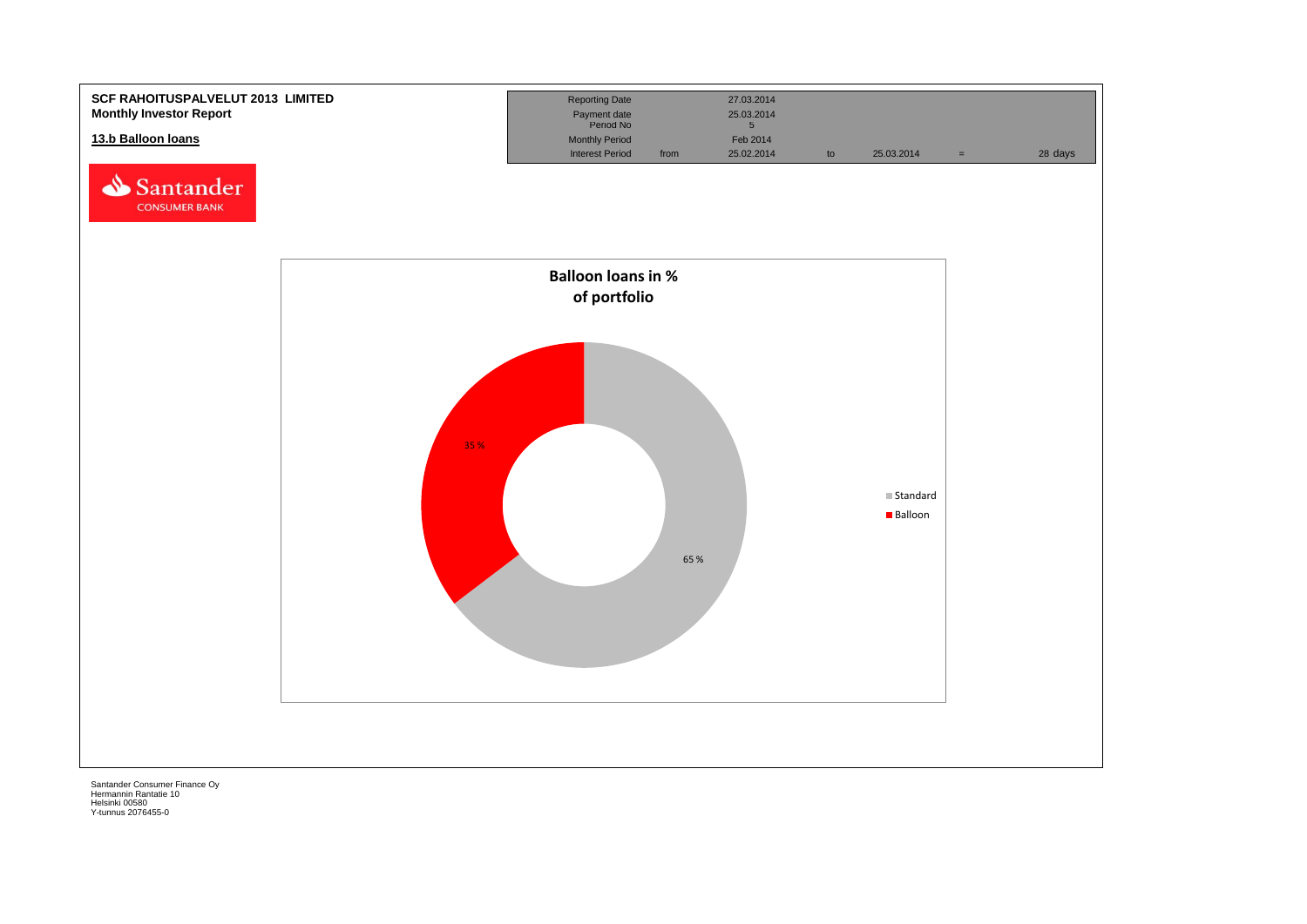## **SCF RAHOITUSPALVELUT Monthly Investor Report**

### 14.a # loans per borrower



| 2013 LIMITED | <b>Reporting Date</b>     |      | 27.03.2014 |    |            |   |         |
|--------------|---------------------------|------|------------|----|------------|---|---------|
|              | Payment date<br>Period No |      | 25.03.2014 |    |            |   |         |
|              | <b>Monthly Period</b>     |      | Feb 2014   |    |            |   |         |
|              | <b>Interest Period</b>    | from | 25.02.2014 | to | 25.03.2014 | = | 28 days |

|                      |                              | <b>TOTAL</b>                   |                            |        |
|----------------------|------------------------------|--------------------------------|----------------------------|--------|
|                      | <b>Total number of loans</b> | <b>Total number of debtors</b> | <b>Outstanding balance</b> | %      |
|                      | 1                            | 33 2 20                        | 371 479 291                | 93,13% |
|                      | $\overline{2}$               | 732                            | 20 874 821                 | 5,23 % |
|                      | 3                            | 70                             | 3 2 1 0 1 1 6              | 0,80%  |
|                      | 4                            | 21                             | 1 189 106                  | 0,30%  |
|                      | 5                            | 10                             | 788 514                    | 0,20%  |
|                      | 6                            | 5                              | 482 694                    | 0,12%  |
|                      | $\overline{7}$               | $\overline{2}$                 | 115 938                    | 0,03%  |
|                      | 8                            |                                | 239 753                    | 0,06%  |
| # loans per borrower | 10                           | -1                             | 146 252                    | 0,04 % |
|                      | 11                           | $\overline{2}$                 | 207 503                    | 0,05 % |
|                      | 13                           |                                | 168 886                    | 0,04 % |
|                      |                              |                                |                            |        |
|                      |                              |                                |                            |        |
|                      |                              |                                |                            |        |
|                      |                              |                                |                            |        |
|                      |                              |                                |                            |        |
|                      |                              |                                |                            |        |
|                      |                              |                                |                            |        |
|                      |                              |                                |                            |        |
|                      |                              |                                |                            |        |
|                      |                              |                                |                            |        |
|                      |                              |                                |                            |        |
|                      |                              |                                |                            |        |
|                      | Total:                       | 34 065                         | 398 902 873                | 100,0% |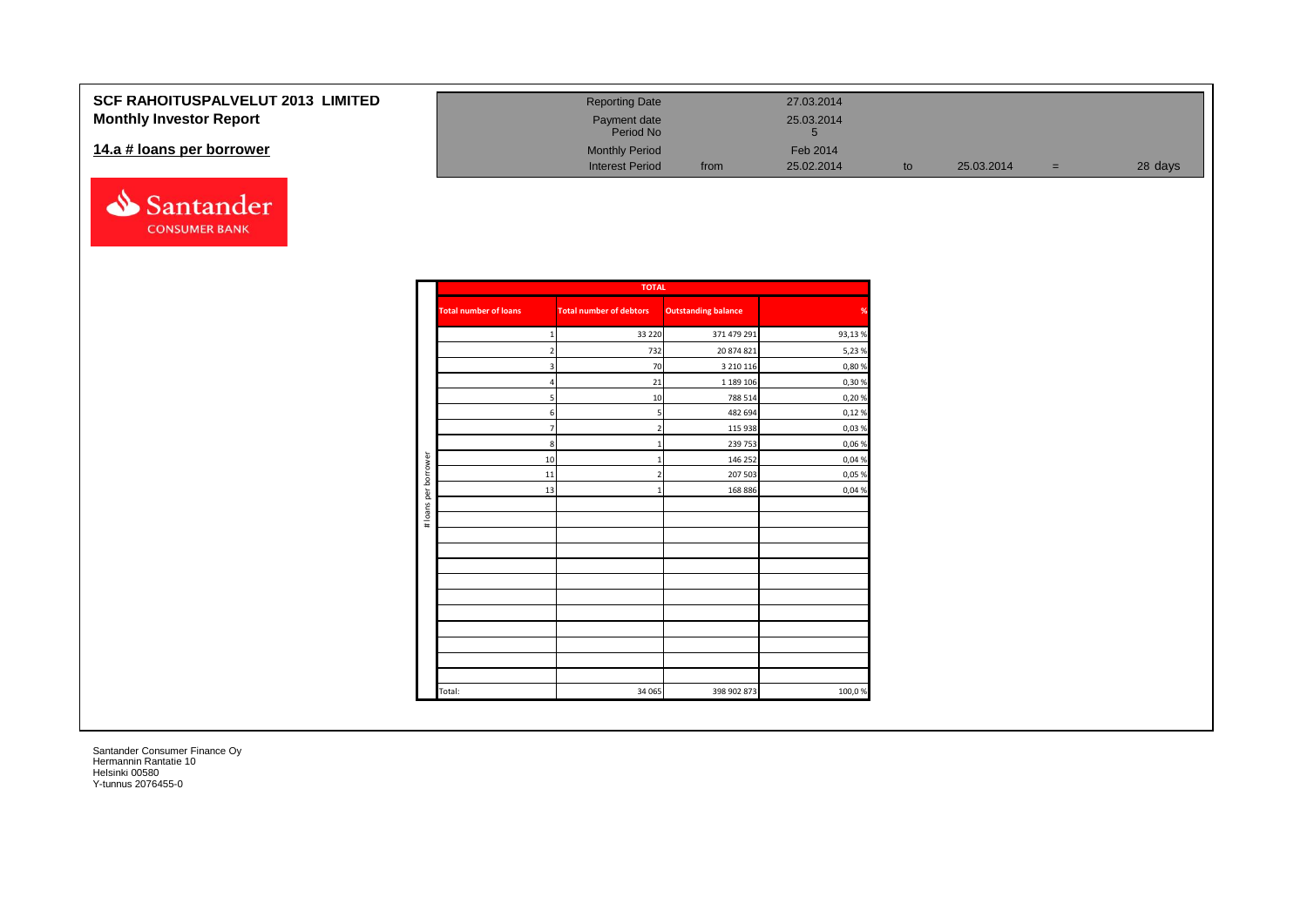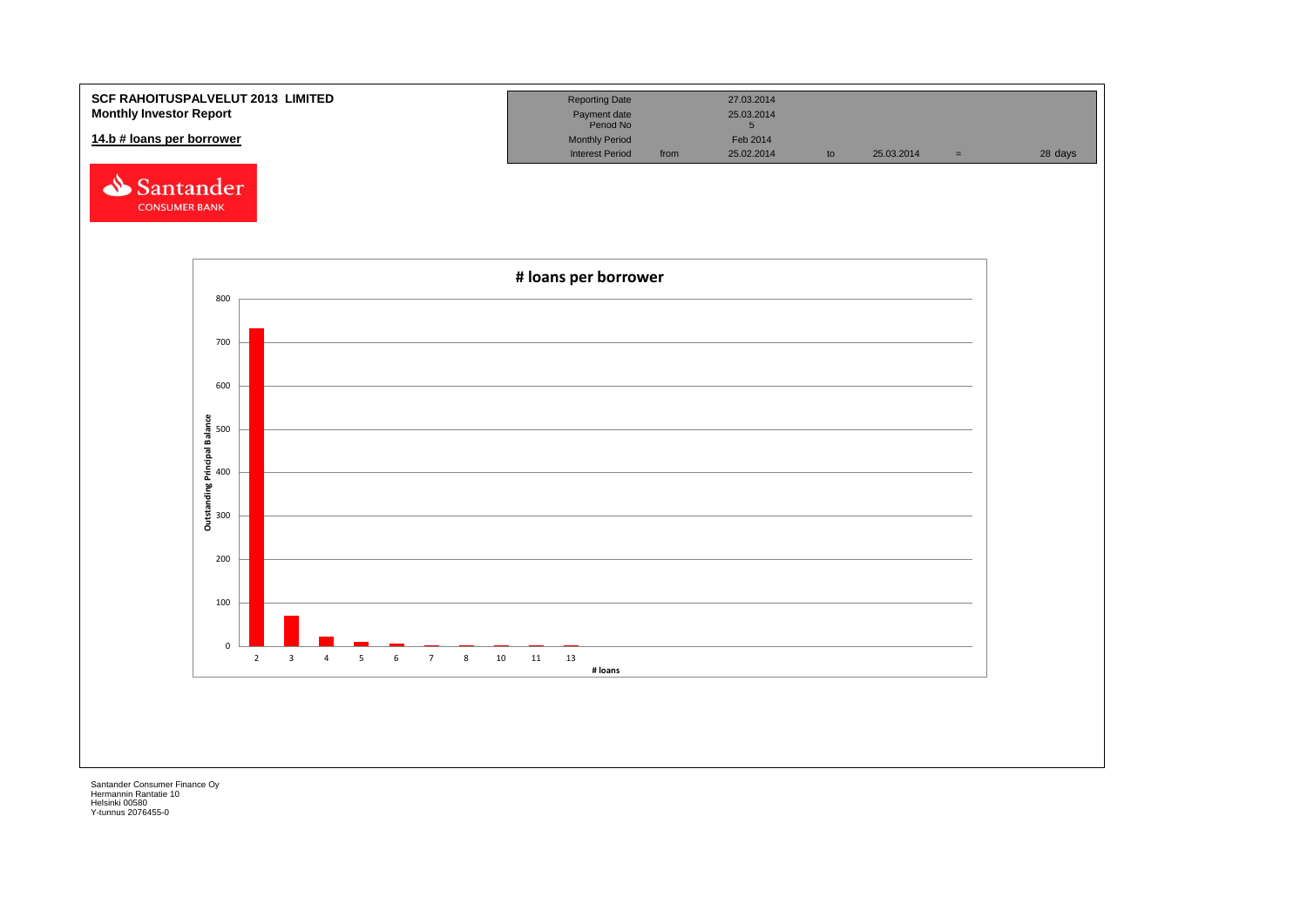# **SCF RAHOITUSPALVELUT 2013 LIMITED**<br> **Monthly Investor Report**<br>
25.03.2014<br>
Period No Payment date 25.03.2014<br>
Period No Period No Period No 5 **Monthly Investor Report**

#### **15.a Amortization Profile**



| <u>15.a Amortization Profile</u> |              |               | <b>Monthly Period</b><br><b>Interest Period</b> | from                       | Feb 2014<br>25.02.2014   | to                     | 25.03.2014     | $=$              | 28 days |
|----------------------------------|--------------|---------------|-------------------------------------------------|----------------------------|--------------------------|------------------------|----------------|------------------|---------|
| Santander                        |              | <b>TOTAL</b>  |                                                 |                            |                          |                        |                |                  |         |
| <b>CONSUMER BANK</b>             |              | <b>Period</b> | <b>Opening Balance</b>                          | <b>Closing Balance</b>     | <b>Amortization</b>      | <b>Interest</b>        | Yield          | Percentage       |         |
|                                  |              |               | 398 902 873<br>388 979 524                      | 388 979 524<br>379 133 346 | 9 9 23 3 49<br>9 846 178 | 1 583 829<br>1 544 270 | 1,79%<br>1,79% | 4,35 %<br>4,24 % |         |
|                                  |              |               | 379 133 346                                     | 369 332 606                | 9 800 740                | 1 505 250              | 1,79%          | 4,13%            |         |
|                                  |              |               | 369 332 606                                     | 359 463 543                | 9 869 064                | 1466338                | 1,79%          | 4,02 %           |         |
|                                  |              |               | 359 463 543                                     | 349 758 093                | 9 705 449                | 1 4 2 7 2 8 8          | 1,79%          | 3,91%            |         |
|                                  | iods)        |               | 349 758 093                                     | 340 043 054                | 9 715 039                | 1 388 838              | 1,79%          | 3,81%            |         |
|                                  | g<br>$\circ$ |               | 340 043 054                                     | 330 310 524                | 9 732 531                | 1 350 285              | 1,79%          | 3,70%            |         |
|                                  | $\bar{\sim}$ |               | 330 310 524                                     | 320 647 271                | 9 6 63 25 3              | 1 3 1 1 8 1 6          | 1,79%          | 3,59%            |         |
|                                  | Έ            |               | 320 647 271                                     | 311 211 455                | 9 4 3 5 8 1 6            | 1 273 677              | 1,79%          | 3,48%            |         |
|                                  |              |               | 311 211 455<br>11<br>301 873 424                | 301 873 424<br>292 450 759 | 9 338 031<br>9 422 665   | 1 236 308<br>1 199 373 | 1,79%<br>1,79% | 3,38%<br>3,27 %  |         |
|                                  |              |               | 12<br>292 450 759                               | 283 110 346                | 9 340 413                | 1 162 064              | 1,79%          | 3,17%            |         |
|                                  |              |               | 283 110 346                                     | 273 343 320                | 9 767 026                | 1 125 099              | 1,79%          | 3,06 %           |         |
|                                  |              |               | 14<br>273 343 320                               | 263 964 735                | 9 378 585                | 1086974                | 1,80%          | 2,95 %           |         |
|                                  |              |               | 15<br>263 964 735                               | 254 833 302                | 9 131 433                | 1 049 706              | 1,80%          | 2,85 %           |         |
|                                  |              |               | 254 833 302                                     | 245 696 912                | 9 136 389                | 1 0 1 3 4 5 0          | 1,80%          | 2,75 %           |         |
|                                  |              |               | 17<br>245 696 912                               | 236 831 174                | 8 8 6 5 7 3 8            | 977028                 | 1,80%          | 2,65 %           |         |
|                                  |              |               | 18<br>236 831 174                               | 228 111 115                | 8720059                  | 941 732                | 1,80%          | 2,55 %           |         |
|                                  |              |               | 228 111 115                                     | 219 426 505                | 8 6 8 4 6 1 0            | 907 157                | 1,80%          | 2,46 %           |         |
|                                  |              |               | 20<br>219 426 505                               | 210 930 192                | 8 4 9 6 3 1 3            | 872 585                | 1,80%          | 2,36 %           |         |
|                                  |              |               |                                                 |                            |                          |                        |                |                  |         |

Payment date<br>Period No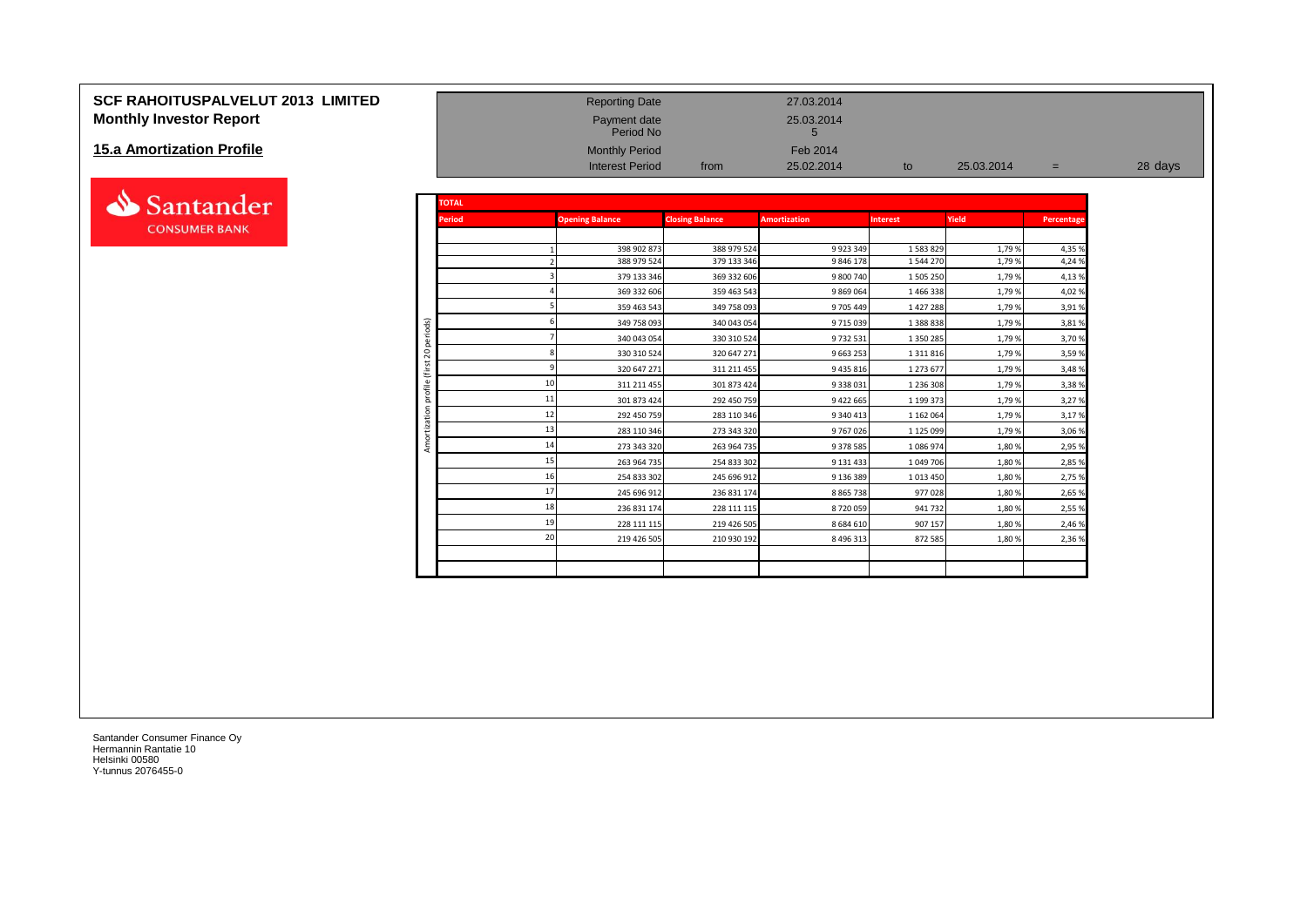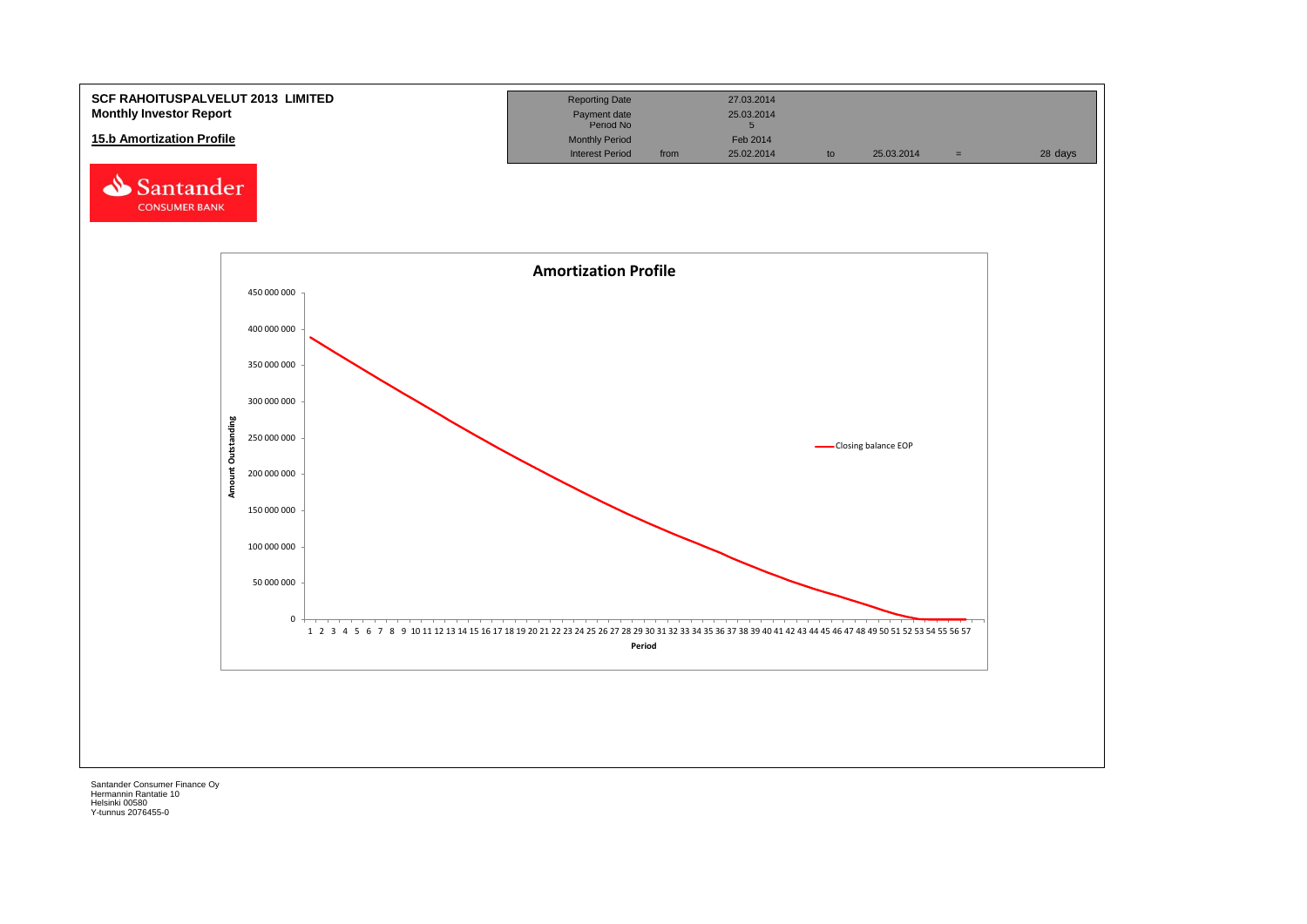| <b>SCF RAHOITUSPALVELUT 2013 LIMITED</b><br><b>Monthly Investor Report</b><br>16.a Payment Holidays<br>Santander<br><b>CONSUMER BANK</b> |                |                                                                                                |                                                   | <b>Reporting Date</b><br>Payment date<br>Period No<br><b>Monthly Period</b><br><b>Interest Period</b> |                                        | from                                                                                    | 27.03.2014<br>25.03.2014<br>$5\overline{)}$<br>Feb 2014<br>25.02.2014                              | to | 25.03.2014 | $\equiv$ | 28 days |
|------------------------------------------------------------------------------------------------------------------------------------------|----------------|------------------------------------------------------------------------------------------------|---------------------------------------------------|-------------------------------------------------------------------------------------------------------|----------------------------------------|-----------------------------------------------------------------------------------------|----------------------------------------------------------------------------------------------------|----|------------|----------|---------|
| $\sim$ $\sim$ $\sim$<br>$-$<br>$\sim$                                                                                                    | Paymet Holiday | <b>TOTAL</b><br><b>Period</b><br>2013 10<br>2013 11<br>2013 12<br>2014 01<br>2014 02<br>Total: | <b>No</b><br>72<br>94<br>144<br>121<br>125<br>556 | <b>Number of periods granted</b>                                                                      | 107<br>145<br>175<br>174<br>185<br>786 | <b>Sum of Payments</b><br>28 5 15<br>41 4 43<br>51 230<br>52 3 32<br>51 3 25<br>224 845 | <b>Closing Balance</b><br>901 468<br>1 278 284<br>2 2 2 1 3 1 1<br>1706 176<br>1759 910<br>7867149 |    |            |          |         |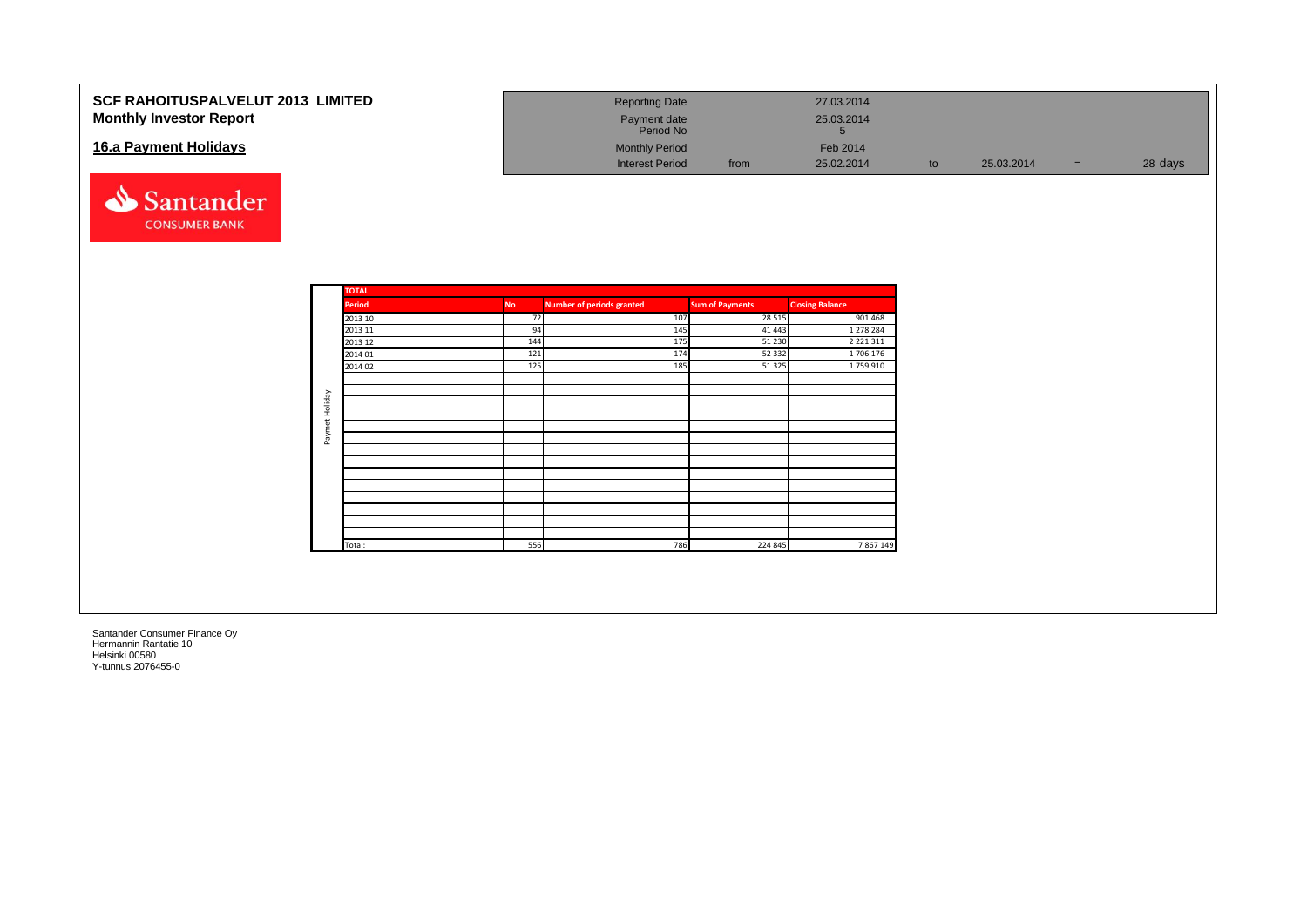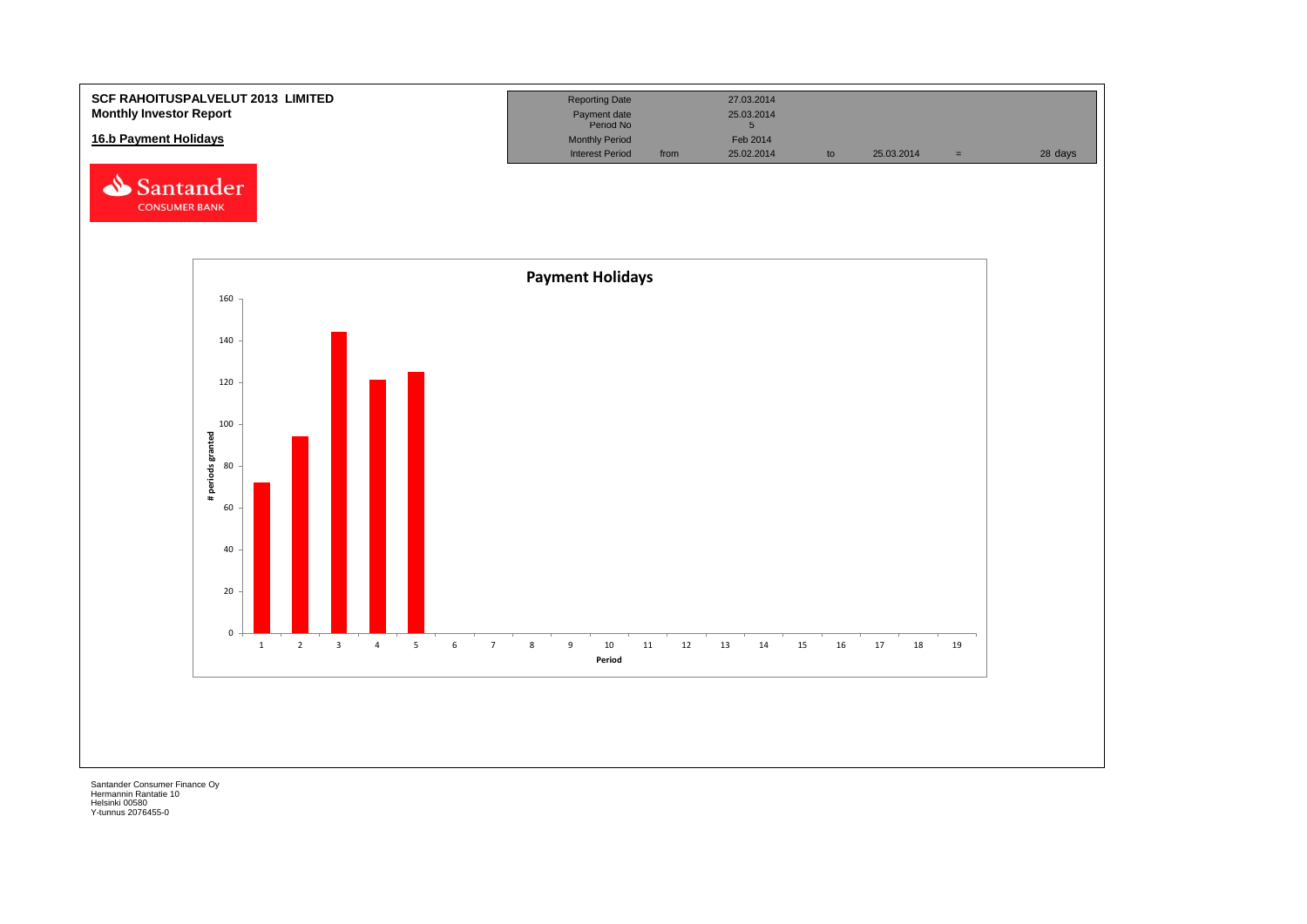| <b>SCF RAHOITUSPALVELUT 2013 LIMITED</b> | <b>Reporting Date</b>     |      | 27.03.2014 |            |         |
|------------------------------------------|---------------------------|------|------------|------------|---------|
| <b>Monthly Investor Report</b>           | Payment date<br>Period No |      | 25.03.2014 |            |         |
| 17.a Downpayment                         | <b>Monthly Period</b>     |      | Feb 2014   |            |         |
|                                          | <b>Interest Period</b>    | from | 25.02.2014 | 25.03.2014 | 28 days |

|   |            |        |           | <b>TOTAL</b>               |       |                              |                     |
|---|------------|--------|-----------|----------------------------|-------|------------------------------|---------------------|
|   | $Min (==)$ | Max(<) | <b>No</b> | <b>Outstanding balance</b> |       | <b>WA months to maturity</b> | <b>WA seasoning</b> |
|   | 0%         | 5%     | 2 4 5 6   | 37 738 798                 | 9,5%  | 45,2                         | 13,1                |
|   | 5 %        | 10%    | 2989      | 44 512 452                 | 11,2% | 44,2                         | 13,8                |
| ೫ | 10%        | 15%    | 5 5 8 5   | 73 391 781                 | 18,4% | 42,0                         | 15,0                |
|   | 15 %       | 20%    | 4 6 1 0   | 57 739 132                 | 14,5% | 40,5                         | 15,8                |
|   | 20%        | 25%    | 4794      | 54 419 751                 | 13,6% | 39,0                         | 15,9                |
| ۵ | 25 %       | 30%    | 3078      | 35 109 017                 | 8,8%  | 39,0                         | 15,4                |
|   | 30%        | 35%    | 2 4 3 3   | 25 224 057                 | 6,3%  | 37,5                         | 16,1                |
|   | 35%        |        | 9 1 8 0   | 70 767 886                 | 17,7% | 34,4                         | 15,0                |
|   |            |        |           |                            |       |                              |                     |
|   | Total      |        | 35 125    | 398 902 873                | 100 % |                              |                     |

Santander **CONSUMER BANK**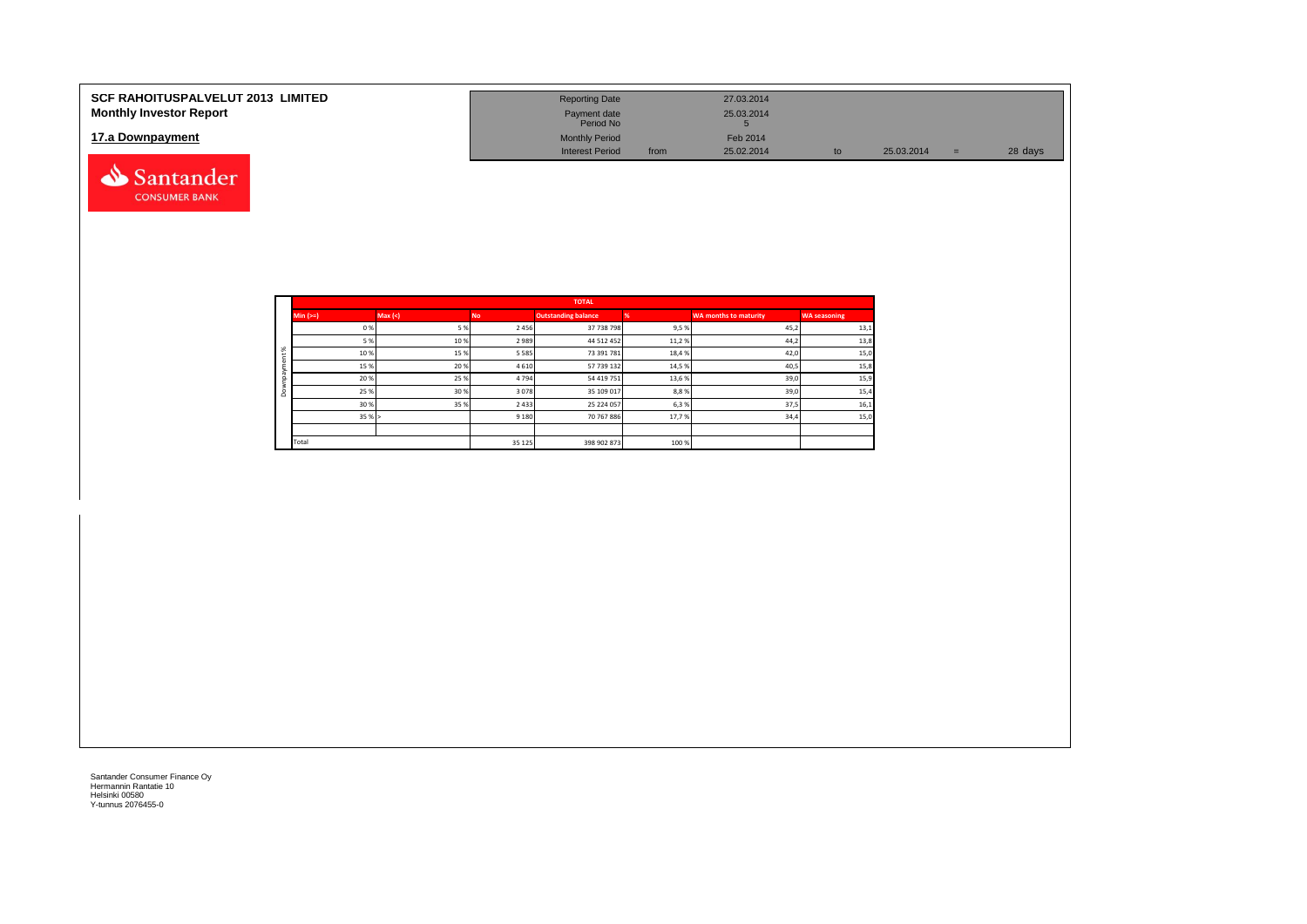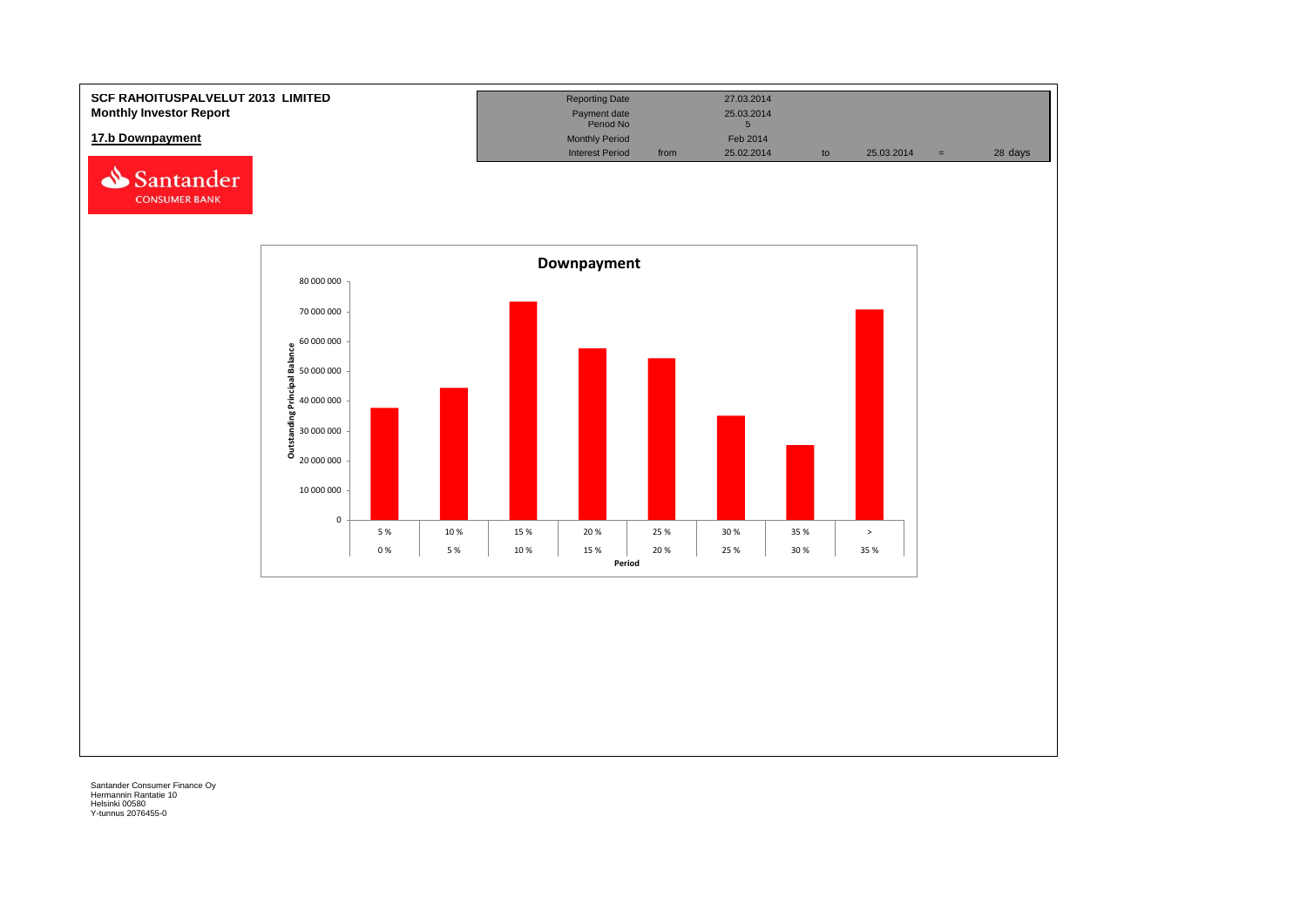| <b>SCF RAHOITUSPALVELUT 2013 LIMITED</b><br><b>Monthly Investor Report</b> | <b>Reporting Date</b><br>Payment date<br>Period No |      | 27.03.2014<br>25.03.2014 |    |            |     |         |
|----------------------------------------------------------------------------|----------------------------------------------------|------|--------------------------|----|------------|-----|---------|
| 18.a Vehicle Condtion                                                      | <b>Monthly Period</b><br><b>Interest Period</b>    | from | Feb 2014<br>25.02.2014   | to | 25.03.2014 | $=$ | 28 days |

|  |                          | <b>TOTAL</b> |                            |        |                              |                     |  |  |  |
|--|--------------------------|--------------|----------------------------|--------|------------------------------|---------------------|--|--|--|
|  | <b>Vehicle condition</b> | <b>No</b>    | <b>Outstanding balance</b> |        | <b>WA months to maturity</b> | <b>WA seasoning</b> |  |  |  |
|  | <b>New</b>               | 8 3 7 3      | 128 516 859                | 32.2 % | 40.3                         | 14.9                |  |  |  |
|  | lused                    | 26 752       | 270 386 015                | 67.8%  | 39.9                         | 15,1                |  |  |  |
|  |                          |              |                            |        |                              |                     |  |  |  |
|  | <b>T</b> otal            | 35 125       | 398 902 873                | 100 %  |                              |                     |  |  |  |

Santander **CONSUMER BANK**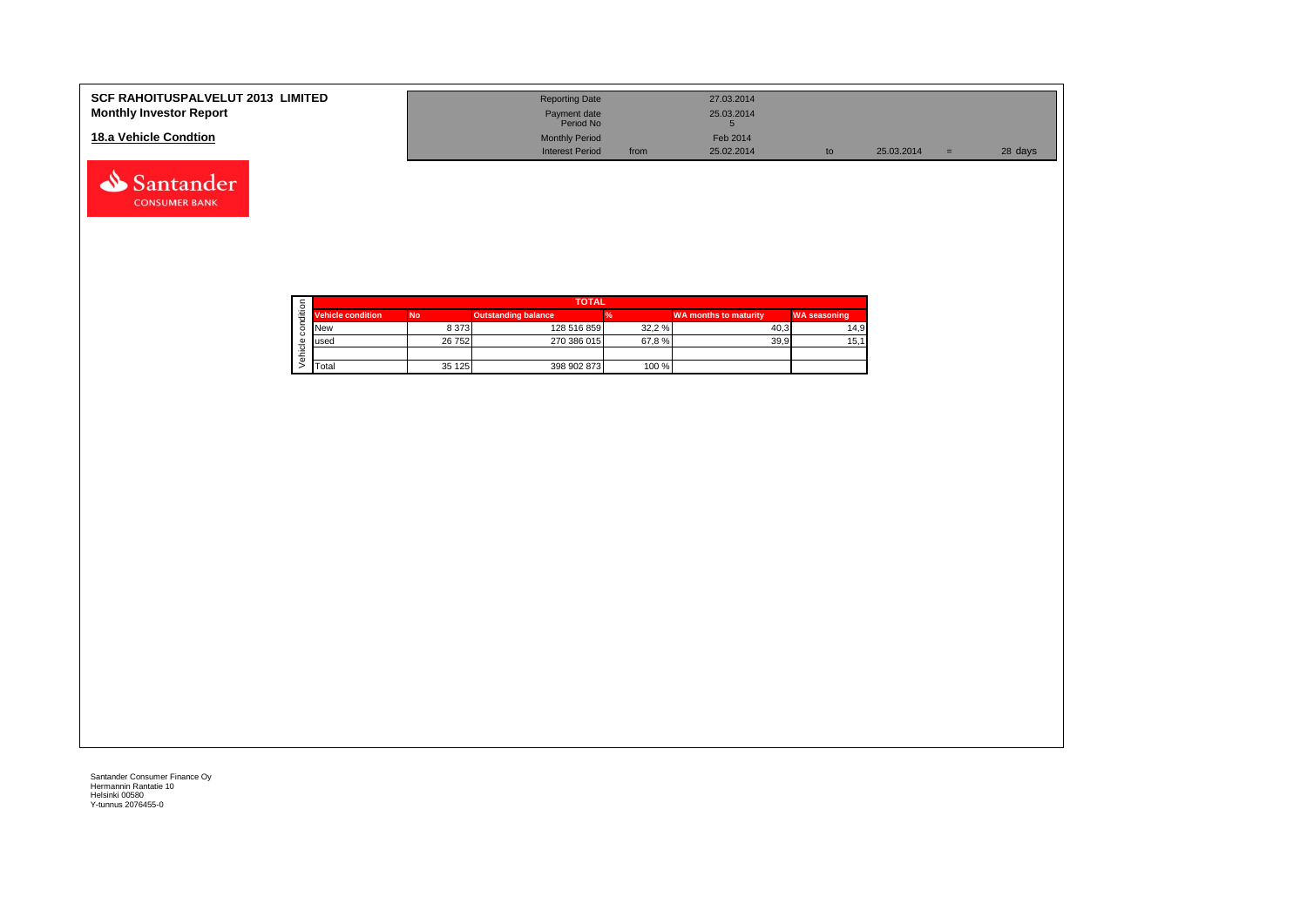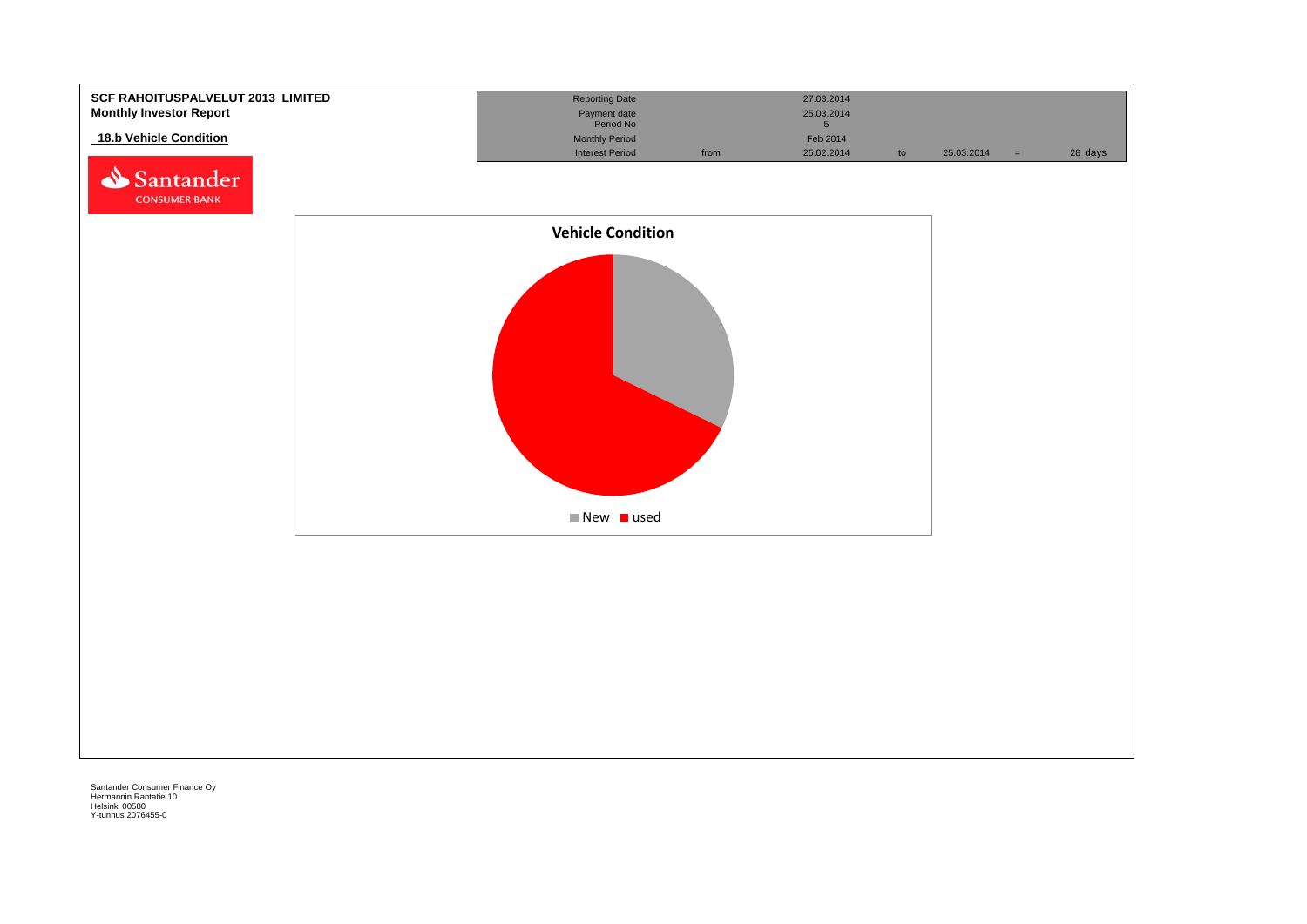| <b>SCF RAHOITUSPALVELUT 2013 LIMITED</b> | <b>Reporting Date</b>     |      | 27.03.2014 |    |            |         |
|------------------------------------------|---------------------------|------|------------|----|------------|---------|
| <b>Monthly Investor Report</b>           | Payment date<br>Period No |      | 25.03.2014 |    |            |         |
| 19.a Borrower Type                       | <b>Monthly Period</b>     |      | Feb 2014   |    |            |         |
|                                          | <b>Interest Period</b>    | from | 25.02.2014 | to | 25.03.2014 | 28 days |



Santander **CONSUMER BANK**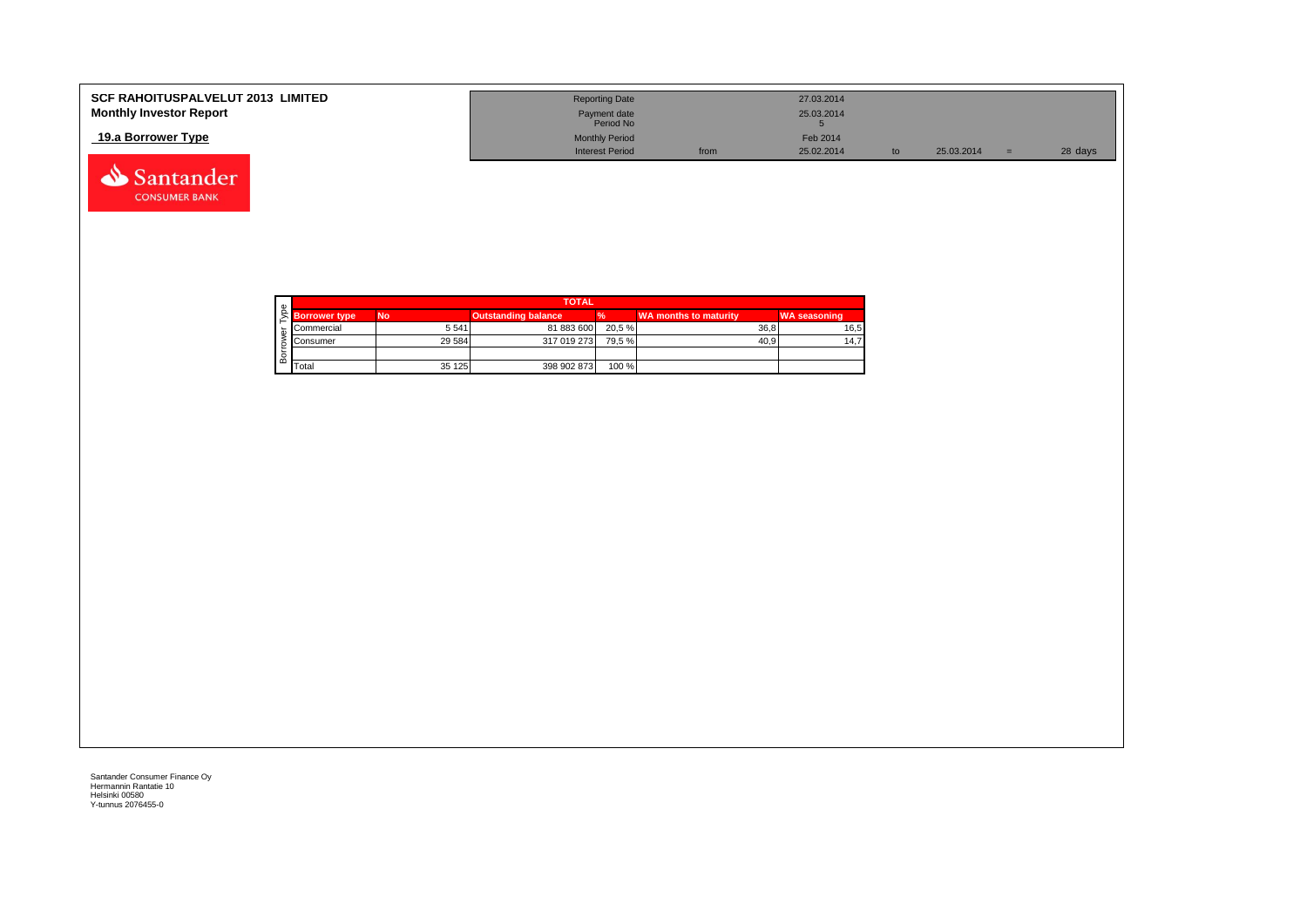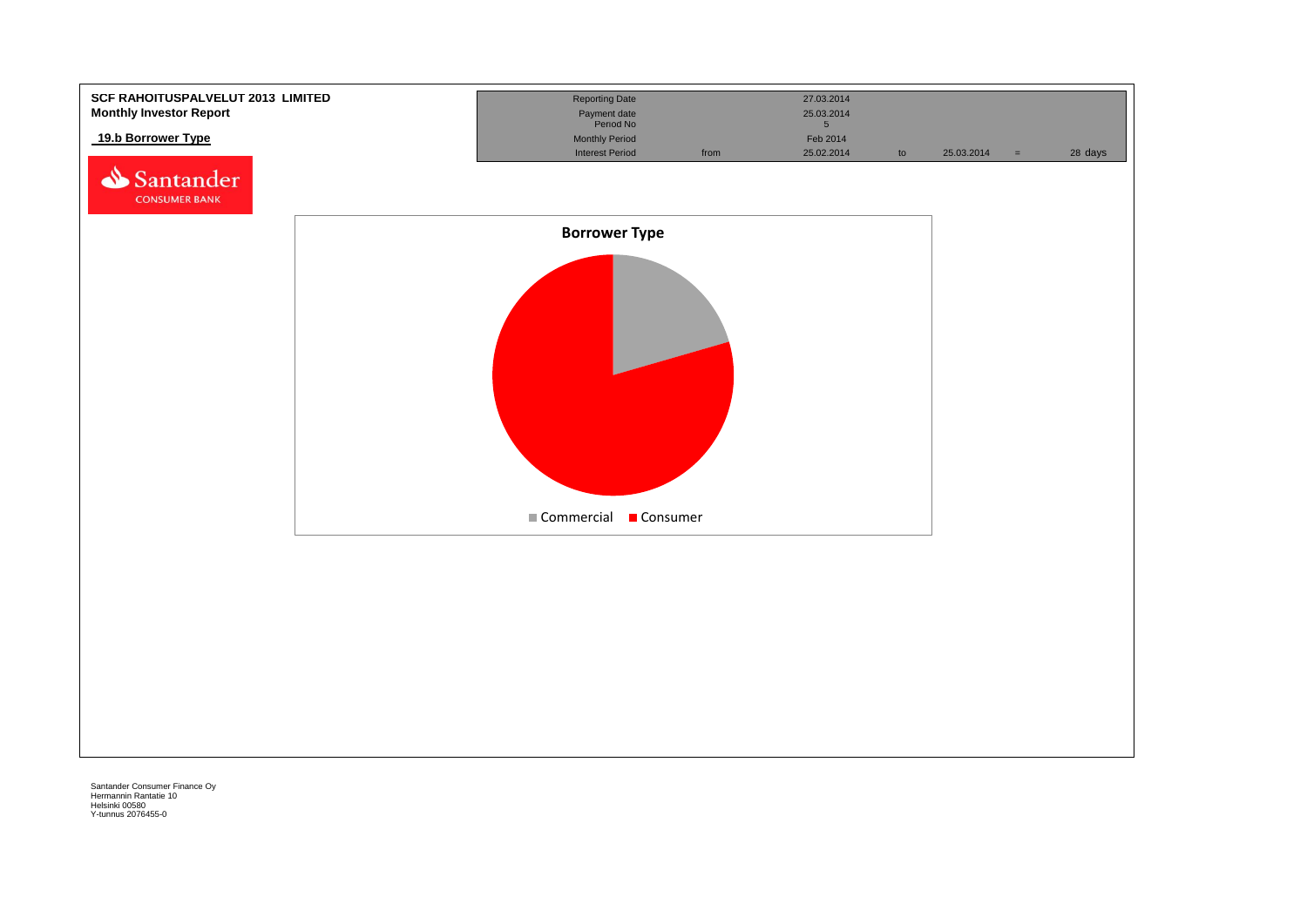| <b>SCF RAHOITUSPALVELUT 2013 LIMITED</b> | <b>Reporting Date</b>     |      | 27.03.2014 |    |            |     |         |
|------------------------------------------|---------------------------|------|------------|----|------------|-----|---------|
| <b>Monthly Investor Report</b>           | Payment date<br>Period No |      | 25.03.2014 |    |            |     |         |
| 20.a Vehicle type                        | <b>Monthly Period</b>     |      | Feb 2014   |    |            |     |         |
|                                          | <b>Interest Period</b>    | from | 25.02.2014 | to | 25.03.2014 | $=$ | 28 days |



Santander **CONSUMER BANK**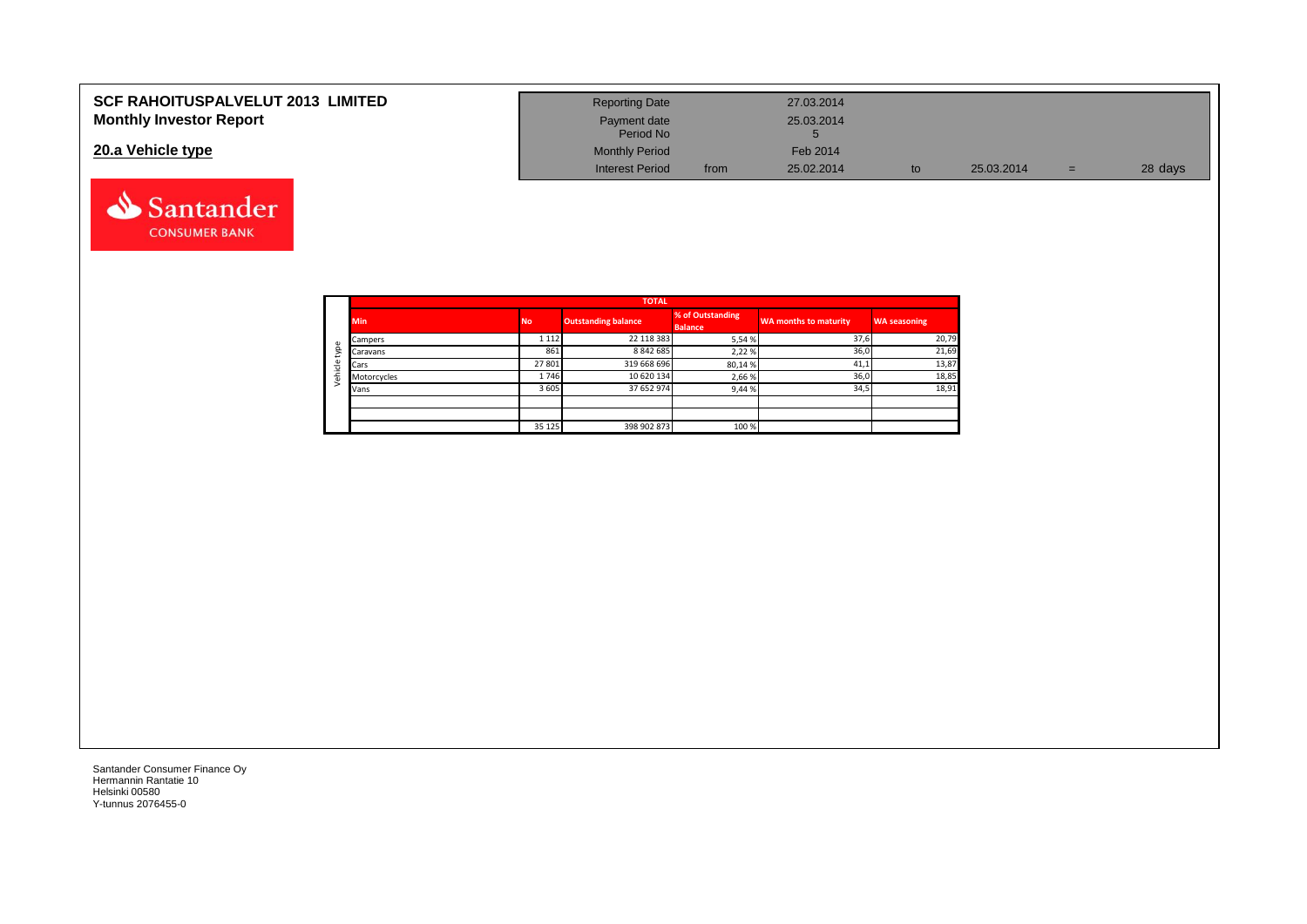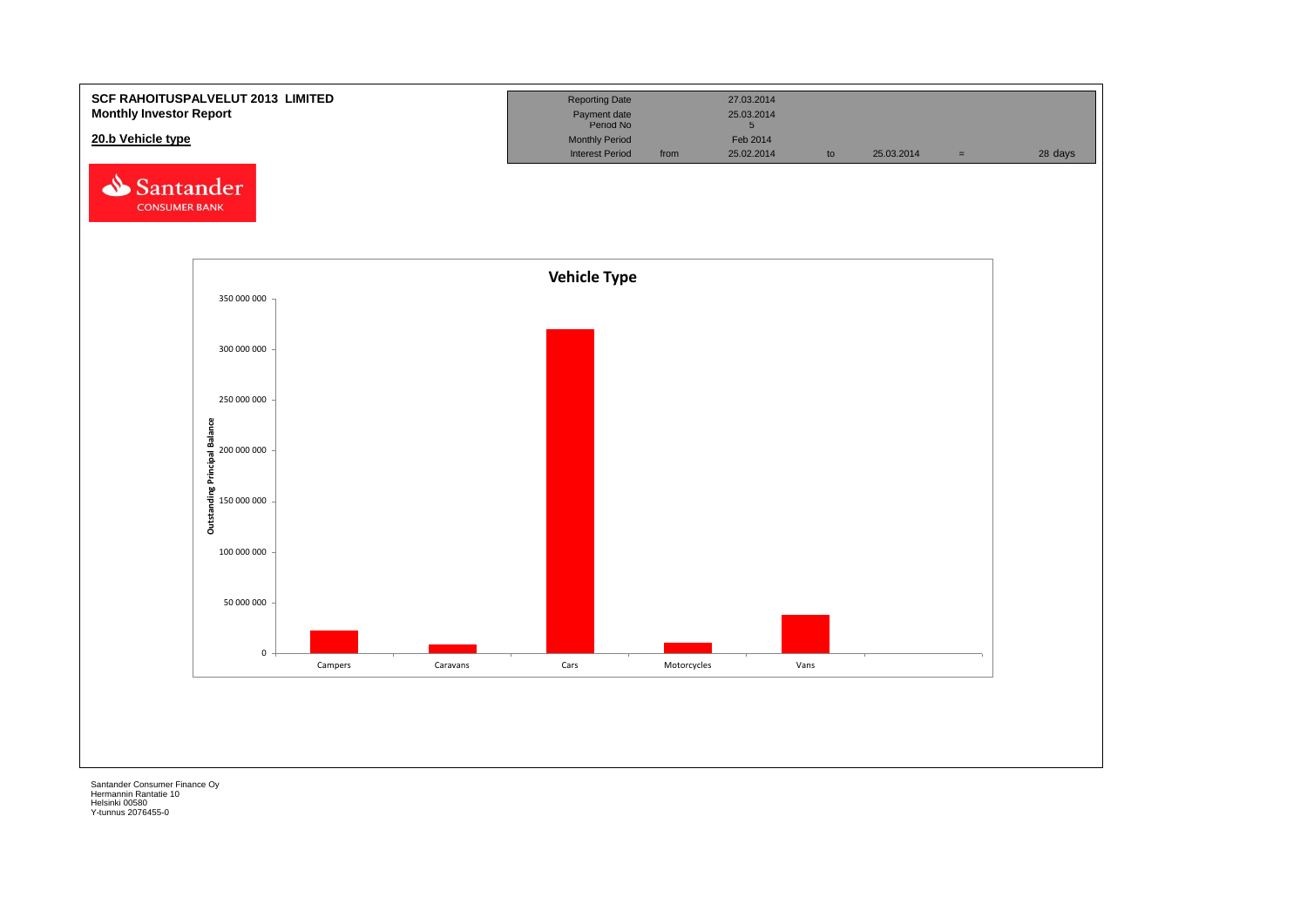| <b>SCF RAHOITUSPALVELUT 2013 LIMITED</b><br><b>Monthly Investor Report</b> |              |                    |                         | <b>Reporting Date</b><br>Payment date<br>Period No |      | 27.03.2014<br>25.03.2014<br>$5\phantom{.0}$ |    |            |       |         |
|----------------------------------------------------------------------------|--------------|--------------------|-------------------------|----------------------------------------------------|------|---------------------------------------------|----|------------|-------|---------|
| 21.a Restructured Loans                                                    |              |                    |                         | <b>Monthly Period</b><br><b>Interest Period</b>    | from | Feb 2014<br>25.02.2014                      | to | 25.03.2014 | $=$ . | 28 days |
| Santander<br><b>CONSUMER BANK</b>                                          |              |                    |                         |                                                    |      |                                             |    |            |       |         |
|                                                                            |              |                    | <b>TOTAL</b>            |                                                    |      |                                             |    |            |       |         |
|                                                                            |              | Period<br>2013 10  | No<br>$\mathbf{1}$      | <b>Outstanding balance</b><br>6896                 |      |                                             |    |            |       |         |
|                                                                            |              | 2013 11            | $\overline{\mathbf{3}}$ | 22 012                                             |      |                                             |    |            |       |         |
|                                                                            |              | 2013 12            | $\overline{2}$          | 11089                                              |      |                                             |    |            |       |         |
|                                                                            |              | 2014 01<br>2014 02 | $\Omega$                | 11 6 29                                            |      |                                             |    |            |       |         |
|                                                                            |              |                    |                         |                                                    |      |                                             |    |            |       |         |
|                                                                            |              |                    |                         |                                                    |      |                                             |    |            |       |         |
|                                                                            | Restructured |                    |                         |                                                    |      |                                             |    |            |       |         |
|                                                                            |              |                    |                         |                                                    |      |                                             |    |            |       |         |
|                                                                            |              |                    |                         |                                                    |      |                                             |    |            |       |         |
|                                                                            |              |                    |                         |                                                    |      |                                             |    |            |       |         |
|                                                                            |              |                    |                         |                                                    |      |                                             |    |            |       |         |
|                                                                            |              |                    |                         |                                                    |      |                                             |    |            |       |         |
|                                                                            |              |                    |                         |                                                    |      |                                             |    |            |       |         |
|                                                                            |              |                    |                         |                                                    |      |                                             |    |            |       |         |
|                                                                            |              |                    |                         |                                                    |      |                                             |    |            |       |         |
|                                                                            |              |                    | 8 <sup>1</sup>          | 51 626                                             |      |                                             |    |            |       |         |
|                                                                            |              |                    |                         |                                                    |      |                                             |    |            |       |         |
|                                                                            |              |                    |                         |                                                    |      |                                             |    |            |       |         |
|                                                                            |              |                    |                         |                                                    |      |                                             |    |            |       |         |
|                                                                            |              |                    |                         |                                                    |      |                                             |    |            |       |         |
|                                                                            |              |                    |                         |                                                    |      |                                             |    |            |       |         |
|                                                                            |              |                    |                         |                                                    |      |                                             |    |            |       |         |
|                                                                            |              |                    |                         |                                                    |      |                                             |    |            |       |         |
|                                                                            |              |                    |                         |                                                    |      |                                             |    |            |       |         |
|                                                                            |              |                    |                         |                                                    |      |                                             |    |            |       |         |
|                                                                            |              |                    |                         |                                                    |      |                                             |    |            |       |         |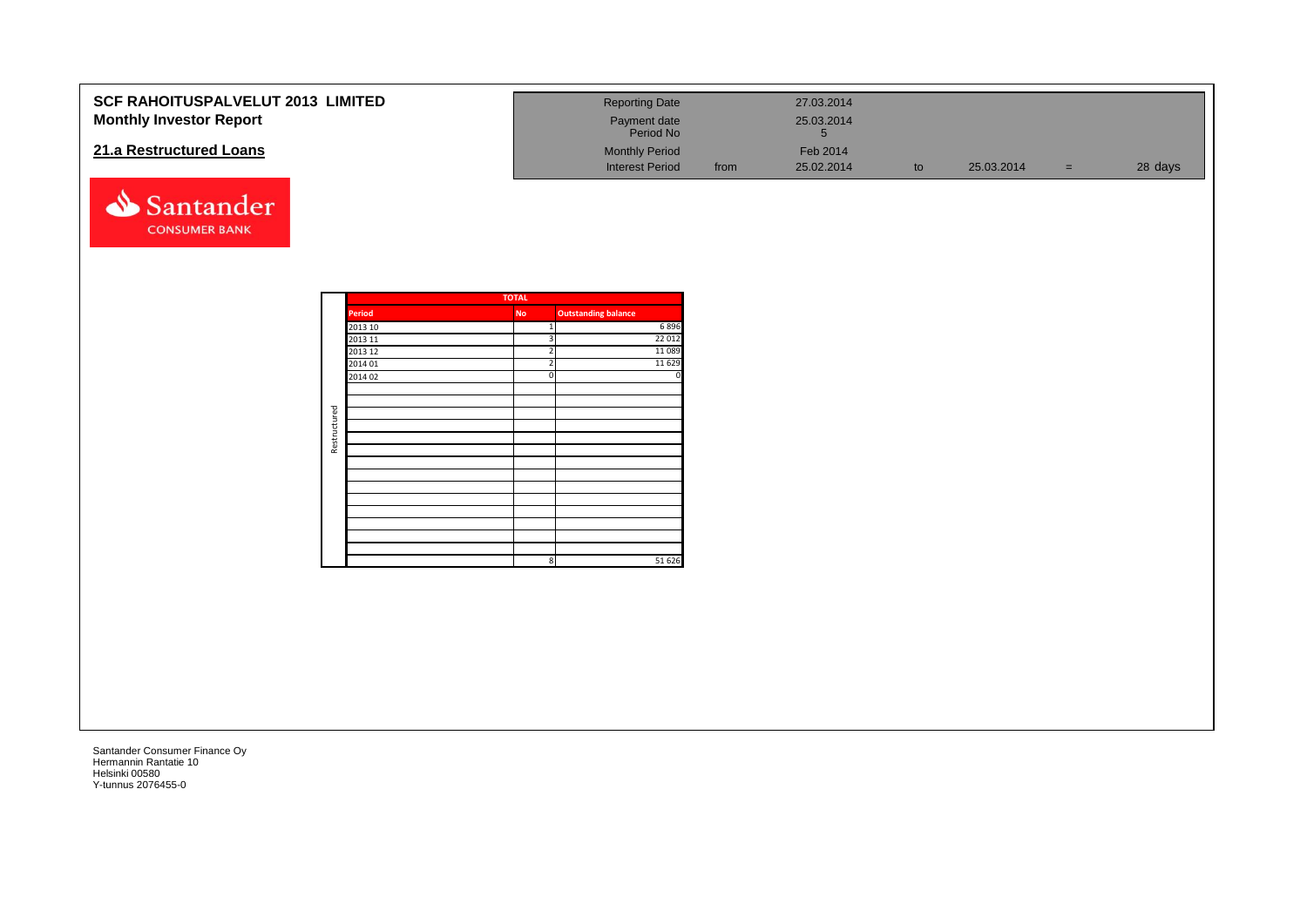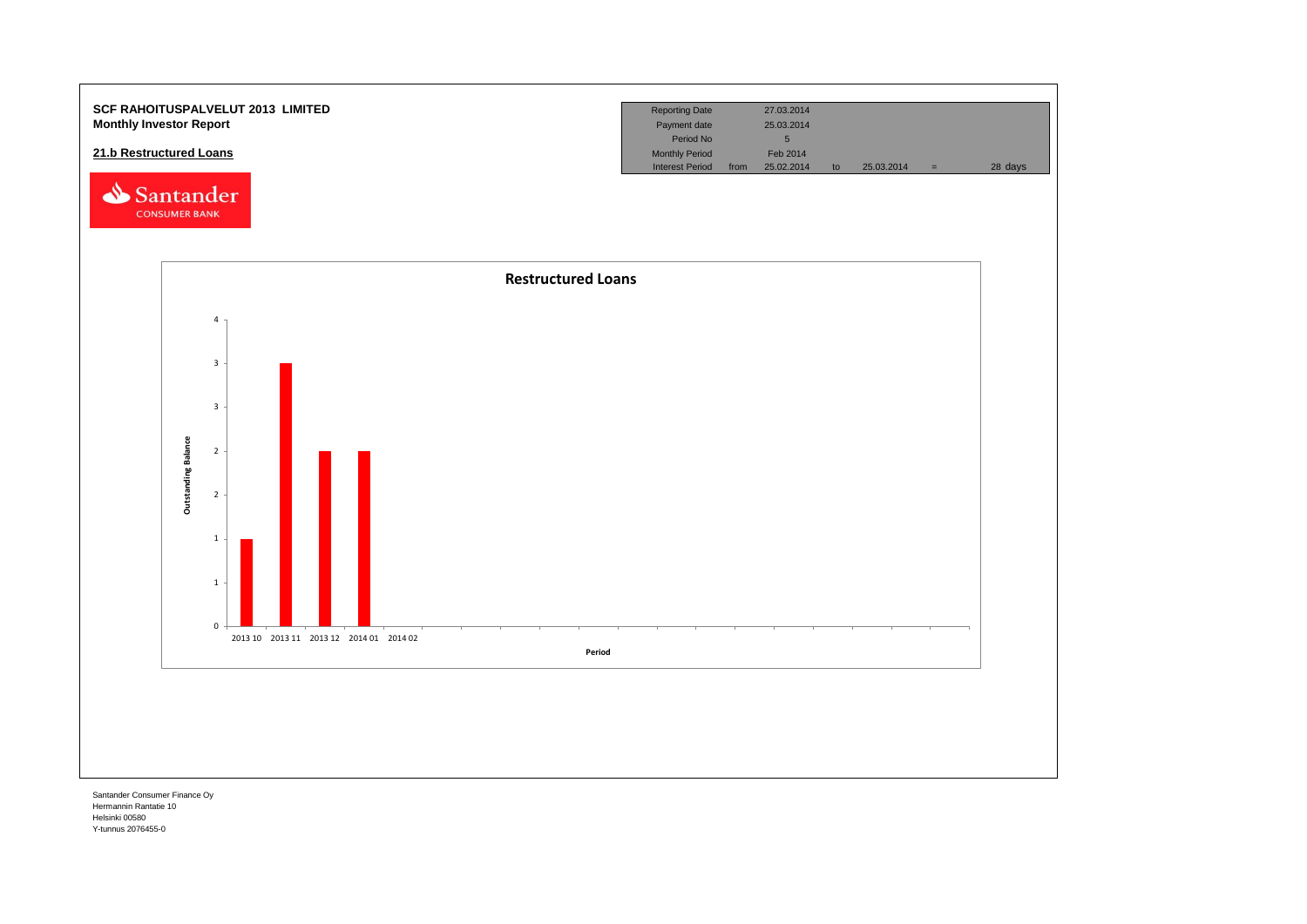### **SCF RAHOITUSPALVELUT 2013 LI Monthly Investor Report**

### **22.a Dynamic Interest rate**



| .IMITED | <b>Reporting Date</b><br>Payment date<br>Period No |      | 27.03.2014<br>25.03.2014 |    |            |     |         |
|---------|----------------------------------------------------|------|--------------------------|----|------------|-----|---------|
|         | <b>Monthly Period</b><br><b>Interest Period</b>    | from | Feb 2014<br>25.02.2014   | to | 25.03.2014 | $=$ | 28 days |

|                         | <b>TOTAL</b>  |                        |                         |
|-------------------------|---------------|------------------------|-------------------------|
|                         | <b>Period</b> | <b>Closing balance</b> | <b>WA Interest rate</b> |
|                         | 2013 10       | 479 099 092            | 4,768 %                 |
|                         | 2013 11       | 458 398 637            | 4,770 %                 |
|                         | 2013 12       | 439 817 265            | 4,768 %                 |
|                         | 2014 01       | 418 143 705            | 4,768 %                 |
|                         | 2014 02       | 398 902 873            | 4,764 %                 |
|                         |               |                        |                         |
|                         |               |                        |                         |
|                         |               |                        |                         |
|                         |               |                        |                         |
| Interest rate evolution |               |                        |                         |
|                         |               |                        |                         |
|                         |               |                        |                         |
|                         |               |                        |                         |
|                         |               |                        |                         |
|                         |               |                        |                         |
|                         |               |                        |                         |
|                         |               |                        |                         |
|                         |               |                        |                         |
|                         |               |                        |                         |
|                         |               |                        |                         |
|                         |               |                        |                         |
|                         |               |                        |                         |
|                         |               |                        |                         |
|                         |               |                        |                         |
|                         |               |                        |                         |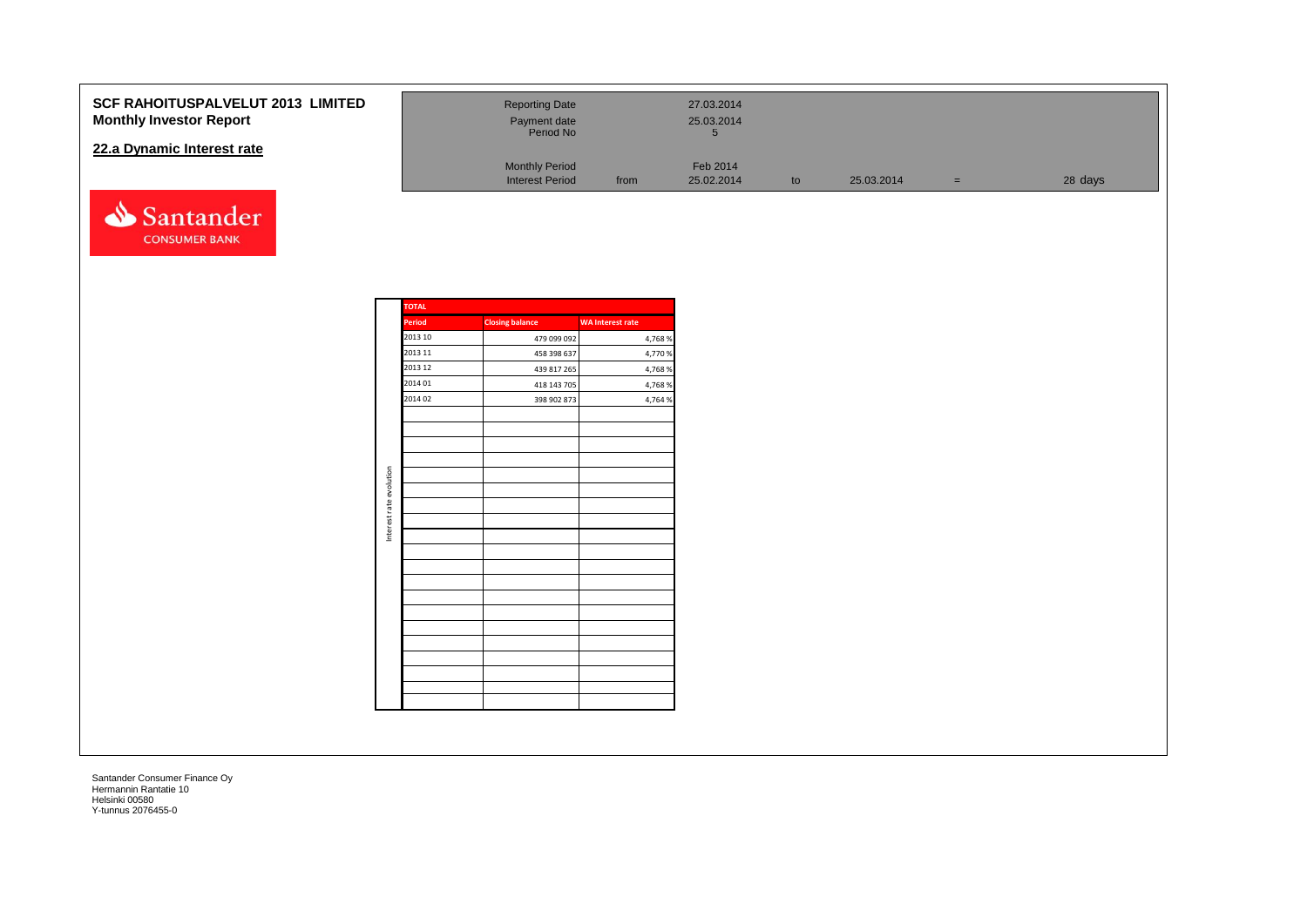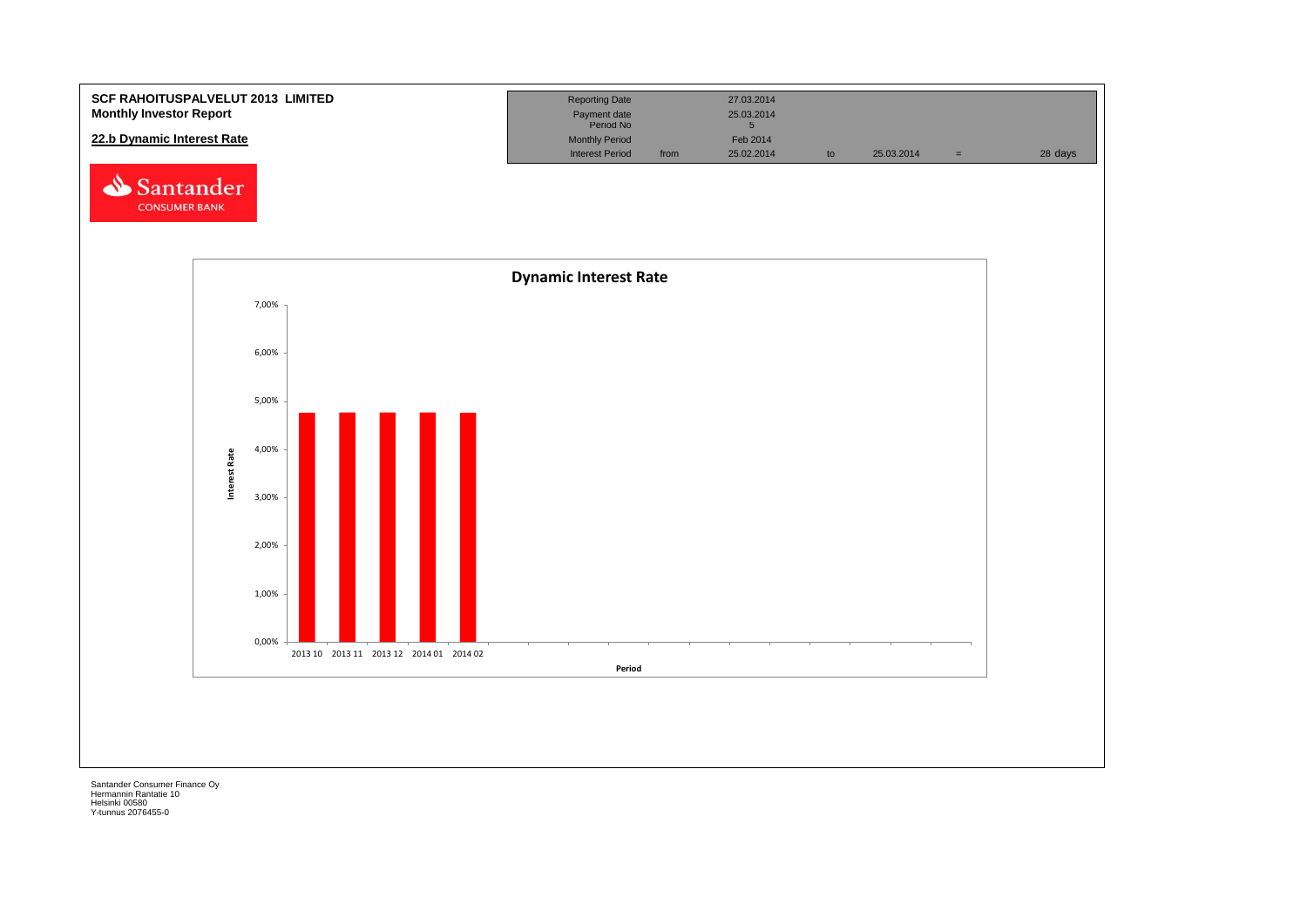| SCF RAHOITUSPALVELUT 2013 LIMITED<br><b>Monthly Investor Report</b><br>23.a Dynamic Pre-Payments |                                          |                                       |                                           | <b>Reporting Date</b><br>Payment date<br>Period No<br><b>Monthly Period</b><br><b>Interest Period</b> | from | 27.03.2014<br>25.03.2014<br>$5\overline{5}$<br>Feb 2014<br>25.02.2014 | to | 25.03.2014 | $=$ | 28 days |
|--------------------------------------------------------------------------------------------------|------------------------------------------|---------------------------------------|-------------------------------------------|-------------------------------------------------------------------------------------------------------|------|-----------------------------------------------------------------------|----|------------|-----|---------|
| Santander<br><b>CONSUMER BANK</b>                                                                | <b>TOTAL</b><br>Period                   | <b>Sum of Pre-Payments</b>            | <b>Closing Balance</b>                    | <b>CPR Annual</b>                                                                                     |      |                                                                       |    |            |     |         |
|                                                                                                  | 2013 10<br>2013 11<br>2013 12            | 17 039 534<br>10 397 072<br>8 341 808 | 479 099 092<br>458 398 637<br>439 817 265 | 35,25 %<br>24,07%<br>20,53 %                                                                          |      |                                                                       |    |            |     |         |
|                                                                                                  | 2014 01<br>2014 02<br>Dynamic Prepayment | 10 880 470<br>9 647 459               | 418 143 705<br>398 902 873                | 27,12%<br>25,46 %                                                                                     |      |                                                                       |    |            |     |         |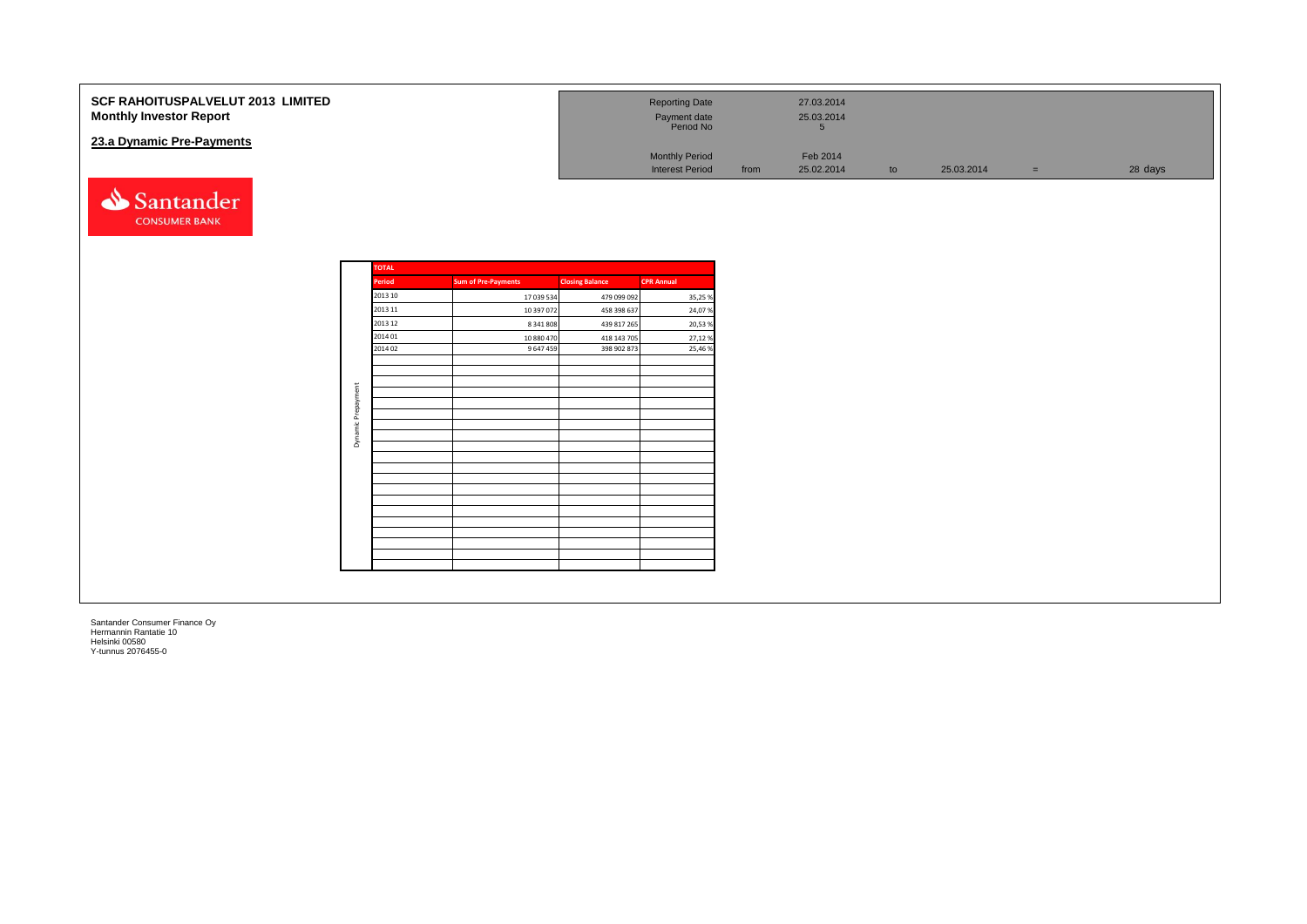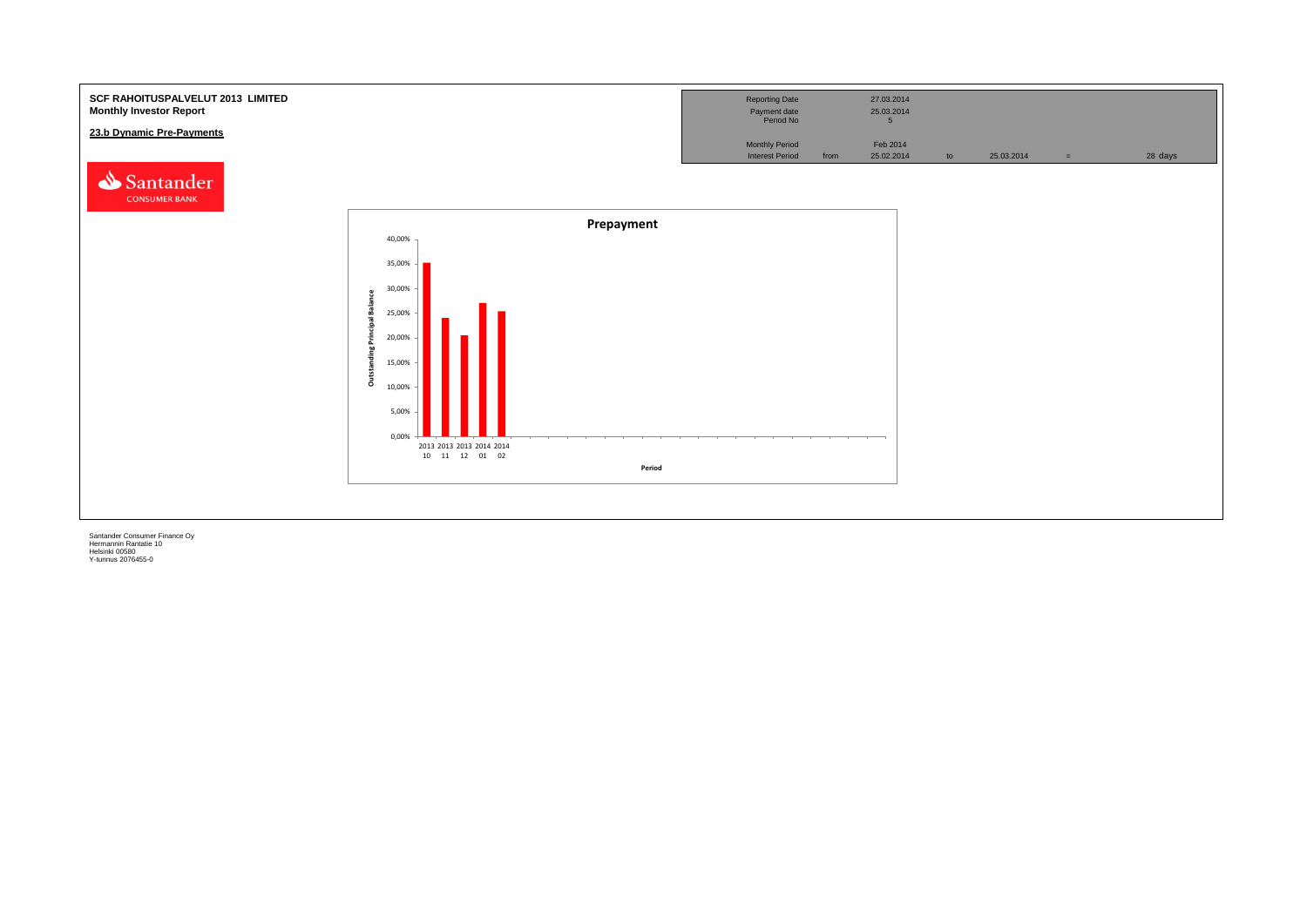|             |     | <b>Monthly Investor Report</b><br>24. Delinquency | SCF RAHOITUSPALVELUT 2013 LIMITED |                            |               |                          |                                             |                        |          |                    | <b>Reporting Date</b><br>Payment date<br>Period No<br><b>Monthly Period</b> |                    | 27.03.2014<br>25.03.2014<br>5 <sub>5</sub><br>Feb 2014 |         |                                                                   |         |                                    |              |
|-------------|-----|---------------------------------------------------|-----------------------------------|----------------------------|---------------|--------------------------|---------------------------------------------|------------------------|----------|--------------------|-----------------------------------------------------------------------------|--------------------|--------------------------------------------------------|---------|-------------------------------------------------------------------|---------|------------------------------------|--------------|
|             |     | Santander<br><b>CONSUMER BANK</b>                 |                                   |                            |               |                          |                                             |                        |          |                    | <b>Interest Period</b>                                                      | from               | 25.02.2014                                             | to      | 25.03.2014                                                        | $=$     |                                    | 28 days      |
| vear mth    |     | <b>Total outstanding</b>                          | accounts current                  | balance current            | accounts 1-30 | balance 1-30             | accounts 30-60 balance 30-60 accounts 60-90 |                        |          |                    | balance 60-90 accounts 90-120                                               | balance 90-120     |                                                        |         | accounts 120-150 balance 120-150 accounts 150-180 balance 150-180 |         | New defaults New defaults<br>Count | Balance      |
|             | 10  | 479 099 092                                       | 36 474                            | 446 596 917                | 2 2 2 0       | 28 822 032               | 261                                         | 3 285 113              | 38       | 395 030            |                                                                             |                    |                                                        |         |                                                                   |         |                                    |              |
| $2013 - 11$ | 12  | 458 398 637<br>439 817 265                        | 35 686<br>34 122                  | 428 532 436<br>400 832 160 | 2002<br>2679  | 25 230 809<br>33 548 784 | 288<br>290                                  | 3 5 6 7 7 0<br>3836015 | 71<br>83 | 894 089<br>986 724 | 17<br>32                                                                    | 174 532<br>443 473 | 17                                                     | 170 109 |                                                                   |         | $\overline{1}$                     | 310<br>16898 |
|             |     | 418 143 705                                       | 33 673                            | 387 318 836                | 2000          | 24 880 198               | 358                                         | 4 382 442              | 62       | 823 214            | 33                                                                          | 390 625            | 18                                                     | 264 163 | $\mathbf{R}$                                                      | 84 227  |                                    | 58 536       |
|             |     | 398 902 873                                       | 32744                             | 370 253 584                | 1938          | 23 496 506               | 288                                         | 3 3 0 5 4 8 2          | 101      | 1 090 147          | 28                                                                          | 438 130            | 17                                                     | 197 118 | $\alpha$                                                          | 121 907 | 23                                 | 241 923      |
|             |     |                                                   |                                   |                            |               |                          |                                             |                        |          |                    |                                                                             |                    |                                                        |         |                                                                   |         |                                    |              |
|             | - 6 |                                                   |                                   |                            |               |                          |                                             |                        |          |                    |                                                                             |                    |                                                        |         |                                                                   |         |                                    |              |
| 2014        | - 6 |                                                   |                                   |                            |               |                          |                                             |                        |          |                    |                                                                             |                    |                                                        |         |                                                                   |         |                                    |              |
|             |     |                                                   |                                   |                            |               |                          |                                             |                        |          |                    |                                                                             |                    |                                                        |         |                                                                   |         |                                    |              |
|             | - 9 |                                                   |                                   |                            |               |                          |                                             |                        |          |                    |                                                                             |                    |                                                        |         |                                                                   |         |                                    |              |
|             | 10  |                                                   |                                   |                            |               |                          |                                             |                        |          |                    |                                                                             |                    |                                                        |         |                                                                   |         |                                    |              |
|             | 11  |                                                   |                                   |                            |               |                          |                                             |                        |          |                    |                                                                             |                    |                                                        |         |                                                                   |         |                                    |              |
|             | 12  |                                                   |                                   |                            |               |                          |                                             |                        |          |                    |                                                                             |                    |                                                        |         |                                                                   |         |                                    |              |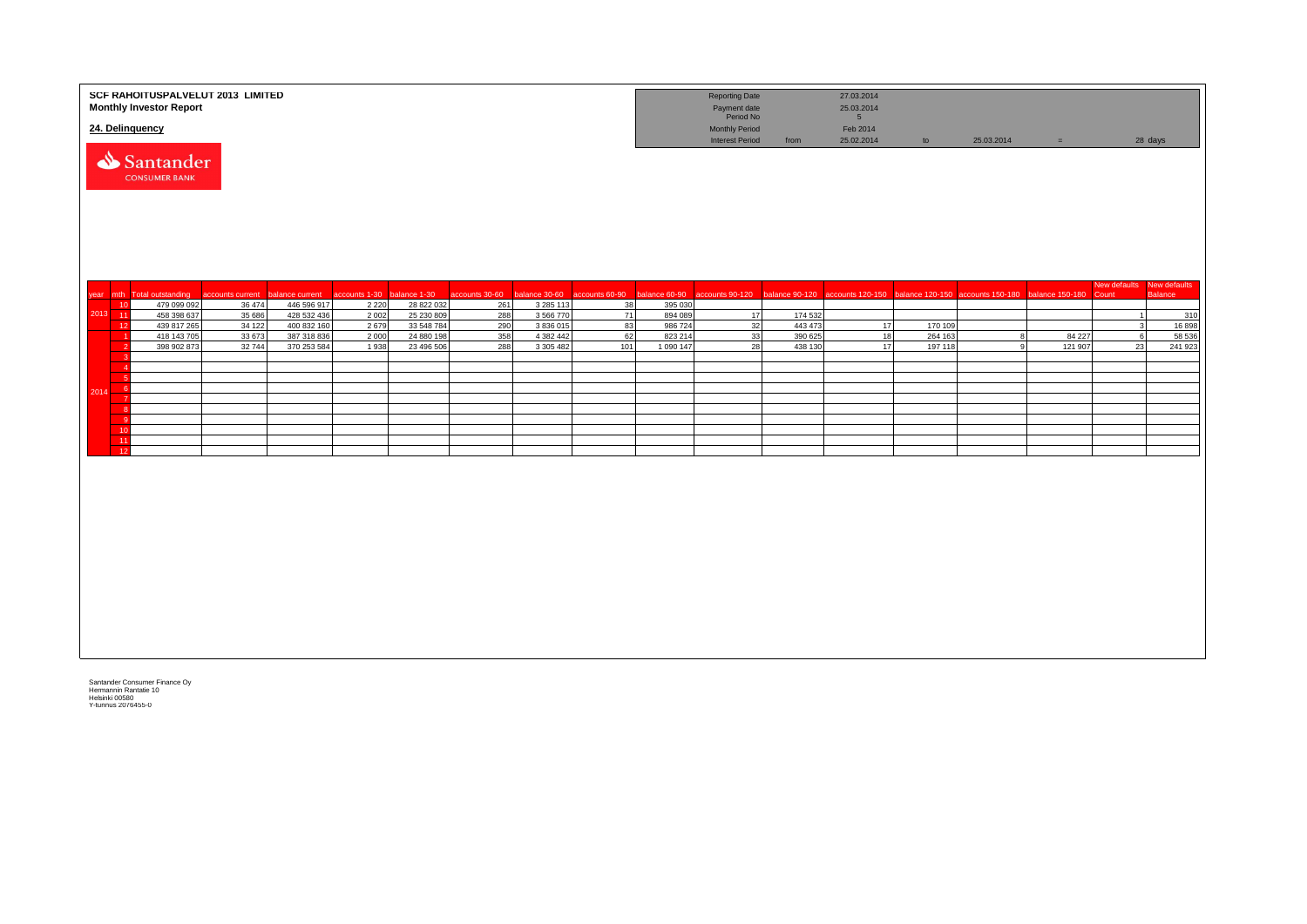| <b>SCF RAHOITUSPALVELUT 2013 LIMITED</b><br><b>Monthly Investor Report</b> | <b>Reporting Date</b><br>Payment date<br>Period No |      | 27.03.2014<br>25.03.2014 |                 |            |         |
|----------------------------------------------------------------------------|----------------------------------------------------|------|--------------------------|-----------------|------------|---------|
| 25. Defaults, Recoveries and Losses by Quarter of Default                  |                                                    |      |                          |                 |            |         |
|                                                                            | <b>Monthly Period</b>                              |      | Feb 2014                 |                 |            |         |
|                                                                            | <b>Interest Period</b>                             | from | 25.02.2014               | $\overline{10}$ | 25.03.2014 | 28 days |
|                                                                            |                                                    |      |                          |                 |            |         |

Santander **CONSUMER BANK** 

|        |                                | <b>Recovery Quarter</b> | 20134             |                           | 20141 |                   |                           | 20142   |                   |                           | 20143 |                   |                           |      |
|--------|--------------------------------|-------------------------|-------------------|---------------------------|-------|-------------------|---------------------------|---------|-------------------|---------------------------|-------|-------------------|---------------------------|------|
|        | Default Quarter Default Amount | No Of Loans             | <b>Recoveries</b> | Cum.<br><b>Recoveries</b> | Loss  | <b>Recoveries</b> | Cum.<br><b>Recoveries</b> | Loss    | <b>Recoveries</b> | Cum.<br><b>Recoveries</b> | Loss  | <b>Recoveries</b> | Cum.<br><b>Recoveries</b> | Loss |
| 2013 4 | 17 208                         |                         | 310               | 310                       | 16898 | 8452              | 8762                      | 8 4 4 6 |                   |                           |       |                   |                           |      |
| 2014 1 | 300 459                        |                         |                   |                           |       | 36 773            | 36 773                    | 263 686 |                   |                           |       |                   |                           |      |
| 2014 2 |                                |                         |                   |                           |       |                   |                           |         |                   |                           |       |                   |                           |      |
| 2014 3 |                                |                         |                   |                           |       |                   |                           |         |                   |                           |       |                   |                           |      |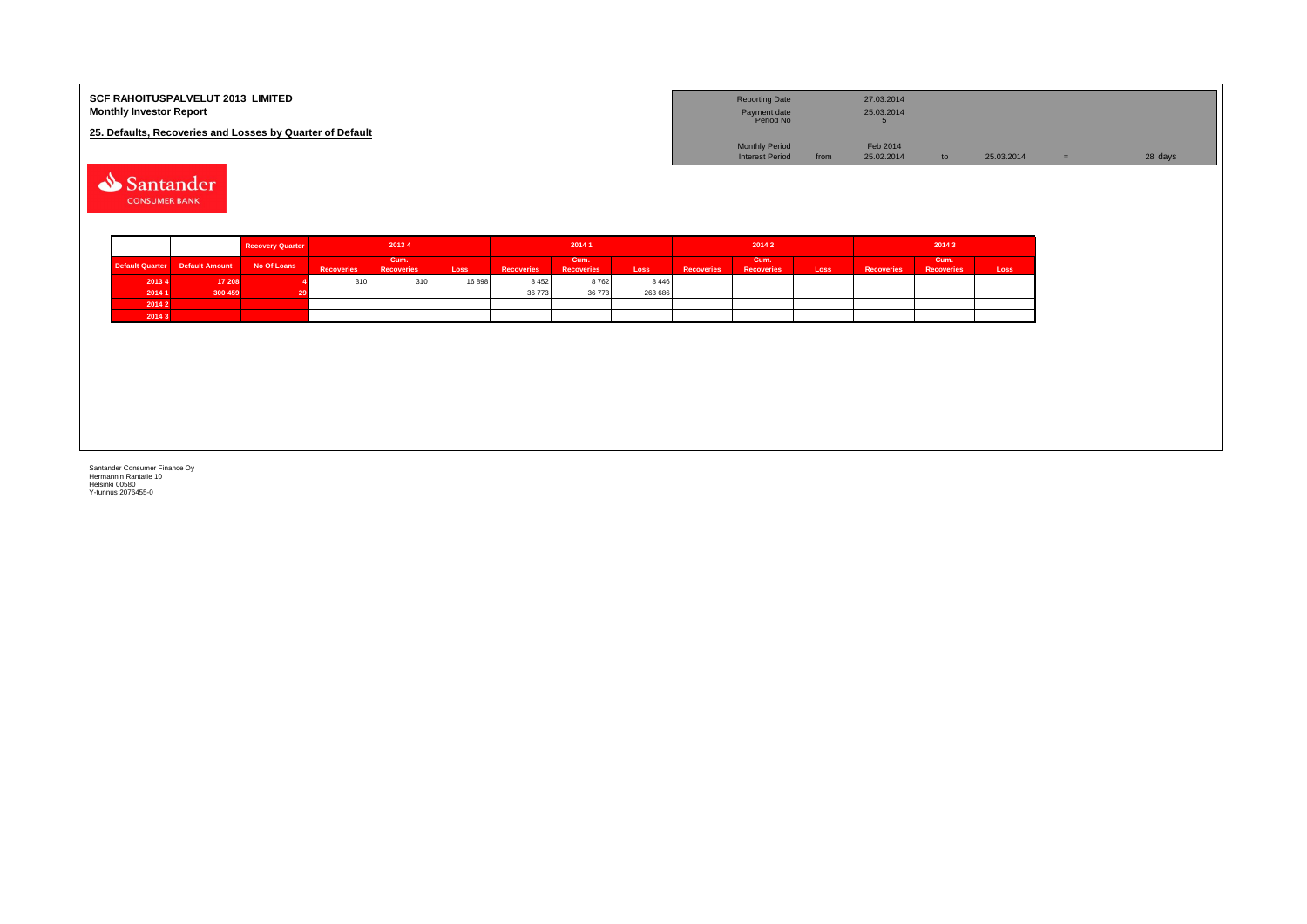| SCF RAHOITUSPALVELUT 2013 LIMITED<br><b>Monthly Investor Report</b>                                                                                                                                                                                                                                                                                                                                                                                                                                                                                      | <b>Reporting Date</b><br>Payment date                                                                                                                                                                |                                    | 27.03.2014<br>25.03.2014 |    |            |     |         |
|----------------------------------------------------------------------------------------------------------------------------------------------------------------------------------------------------------------------------------------------------------------------------------------------------------------------------------------------------------------------------------------------------------------------------------------------------------------------------------------------------------------------------------------------------------|------------------------------------------------------------------------------------------------------------------------------------------------------------------------------------------------------|------------------------------------|--------------------------|----|------------|-----|---------|
|                                                                                                                                                                                                                                                                                                                                                                                                                                                                                                                                                          | Period No                                                                                                                                                                                            |                                    | 5 <sup>5</sup>           |    |            |     |         |
| 26. Priority of Payments                                                                                                                                                                                                                                                                                                                                                                                                                                                                                                                                 | <b>Monthly Period</b>                                                                                                                                                                                |                                    | Feb 2014                 |    |            |     |         |
| Santander<br><b>CONSUMER BANK</b>                                                                                                                                                                                                                                                                                                                                                                                                                                                                                                                        | <b>Interest Period</b>                                                                                                                                                                               | from                               | 25.02.2014               | to | 25.03.2014 | $=$ | 28 days |
| <b>Purchaser Priority of Payments</b>                                                                                                                                                                                                                                                                                                                                                                                                                                                                                                                    |                                                                                                                                                                                                      |                                    |                          |    |            |     |         |
| Purchaser Available Distribution Amount                                                                                                                                                                                                                                                                                                                                                                                                                                                                                                                  | 20 978 990,78 EUR<br>$\ddot{}$                                                                                                                                                                       |                                    |                          |    |            |     |         |
| Senior Expenses                                                                                                                                                                                                                                                                                                                                                                                                                                                                                                                                          | 1 208,33 EUR                                                                                                                                                                                         |                                    |                          |    |            |     |         |
| Servicing Fee                                                                                                                                                                                                                                                                                                                                                                                                                                                                                                                                            | 201 667,56 EUR                                                                                                                                                                                       |                                    |                          |    |            |     |         |
| Interest on Loan to Issuer                                                                                                                                                                                                                                                                                                                                                                                                                                                                                                                               | 1 535 283,45 EUR                                                                                                                                                                                     |                                    |                          |    |            |     |         |
| Principal on Loan to Issuer                                                                                                                                                                                                                                                                                                                                                                                                                                                                                                                              | 19 240 831,44 EUR<br>$\sim$                                                                                                                                                                          |                                    |                          |    |            |     |         |
| <b>Issuer Priority of Payments</b><br>Issuer Available Distribution Amount<br>Senior Expenses<br>Interest Class A<br>Prior to a PDTE - Interest Class B<br>Credit the Reserve Account up to the requirred Liquidity Reserve Amount<br>Principal Payments on Class A<br>Following a PDTE - Interest Class B<br>Principal Payments Class B<br>Credit Reserve Account up tp Required Reserve Amount<br>Interest Class C<br>Principal Payments on Class C<br>Interest Issuer Subordinated Loan<br>Principal Issuer Subordinated Loan<br>Payment to Purchaser | 33 611 660,41 EUR<br>$\ddot{}$<br>1 000,00 EUR<br>229 765,00 EUR<br>36 681,00 EUR<br>5 133 550,00 EUR<br>19 240 831,44 EUR<br>7 700 325,00 EUR<br>21 338,00 EUR<br>34 458,95 EUR<br>1 213 711,01 EUR | N/A EUR<br>- EUR<br>- EUR<br>- EUR |                          |    |            |     |         |
| <b>Purchaser Priority of Payments: Second Pass</b><br>Available Distribution Amount<br>$\ddot{+}$<br>Servicer Advance Reserve Fund Replenishment<br>Interest on Purchaser Subordinated Loan (SAF)<br>Principal on Purchaser Subordinated Loan (SAF)<br>Payment of residual funds to Seller                                                                                                                                                                                                                                                               | 1 213 711,01 EUR<br>. .<br>268,50 EUR<br>1 213 442,51 EUR<br>$=$                                                                                                                                     | - EUR<br>- EUR                     |                          |    |            |     |         |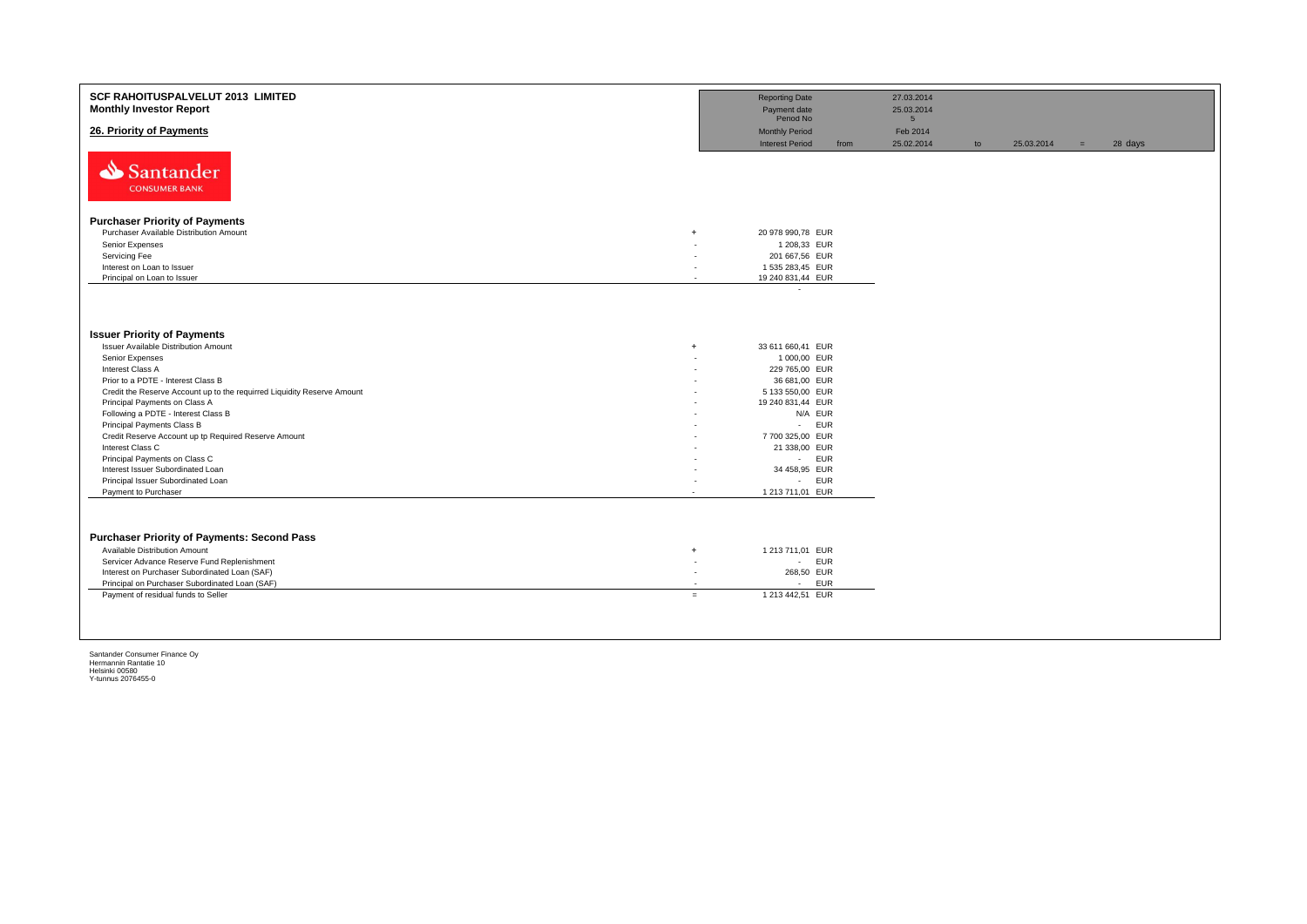| <b>SCF RAHOITUSPALVELUT 2013 LIMITED</b><br><b>Monthly Investor Report</b><br>27. Transaction Costs<br>Santander<br><b>CONSUMER BANK</b> |                                        | <b>Reporting Date</b><br>Payment date<br>Period No<br><b>Monthly Period</b><br><b>Interest Period</b><br>from | 27.03.2014<br>25.03.2014<br>5<br>Feb 2014<br>25.02.2014<br>to | 25.03.2014<br>$=$ | 28 days |
|------------------------------------------------------------------------------------------------------------------------------------------|----------------------------------------|---------------------------------------------------------------------------------------------------------------|---------------------------------------------------------------|-------------------|---------|
| Transaction Costs                                                                                                                        | <b>All Notes</b>                       | <b>Class A</b>                                                                                                | <b>Class B</b>                                                | <b>Class C</b>    |         |
| Senior Expenses                                                                                                                          | 1 208,33 EUR                           |                                                                                                               |                                                               |                   |         |
| Interest accrued for the Period                                                                                                          | 287 784,00 EUR                         | 229 765,00 EUR                                                                                                | 36 681,00 EUR                                                 | 21 338,00 EUR     |         |
| Cumulative Interest accrued                                                                                                              | 1784 998,00 EUR                        | 1461766,00 EUR                                                                                                | 204 146,00 EUR                                                | 119 086,00 EUR    |         |
| <b>Interest Payments</b>                                                                                                                 | 287 784,00 EUR                         | 229 765,00 EUR                                                                                                | 36 681,00 EUR                                                 | 21 338,00 EUR     |         |
| <b>Cumulative Interest Payments</b>                                                                                                      | 1784 998,00 EUR                        | 1461766,00 EUR                                                                                                | 204 146,00 EUR                                                | 119 086,00 EUR    |         |
| Interest accrued on Subordinated Loan for the Period                                                                                     | 34 458,95 EUR                          |                                                                                                               |                                                               |                   |         |
| Cumulative Interest accrued on Subordinated Loan                                                                                         | 189 921,90 EUR                         |                                                                                                               |                                                               |                   |         |
| Interest Payments on Subordinated Loan                                                                                                   | 34 458,95 EUR                          |                                                                                                               |                                                               |                   |         |
| Cumulative Interest Payments on Subordinated Loan                                                                                        | 189 921,90 EUR                         |                                                                                                               |                                                               |                   |         |
| Unpaid Interest for the Period                                                                                                           | <b>EUR</b><br>$\overline{\phantom{0}}$ |                                                                                                               |                                                               |                   |         |
| <b>Cumulative Unpaid Interest</b>                                                                                                        | <b>EUR</b><br>۰                        |                                                                                                               |                                                               |                   |         |